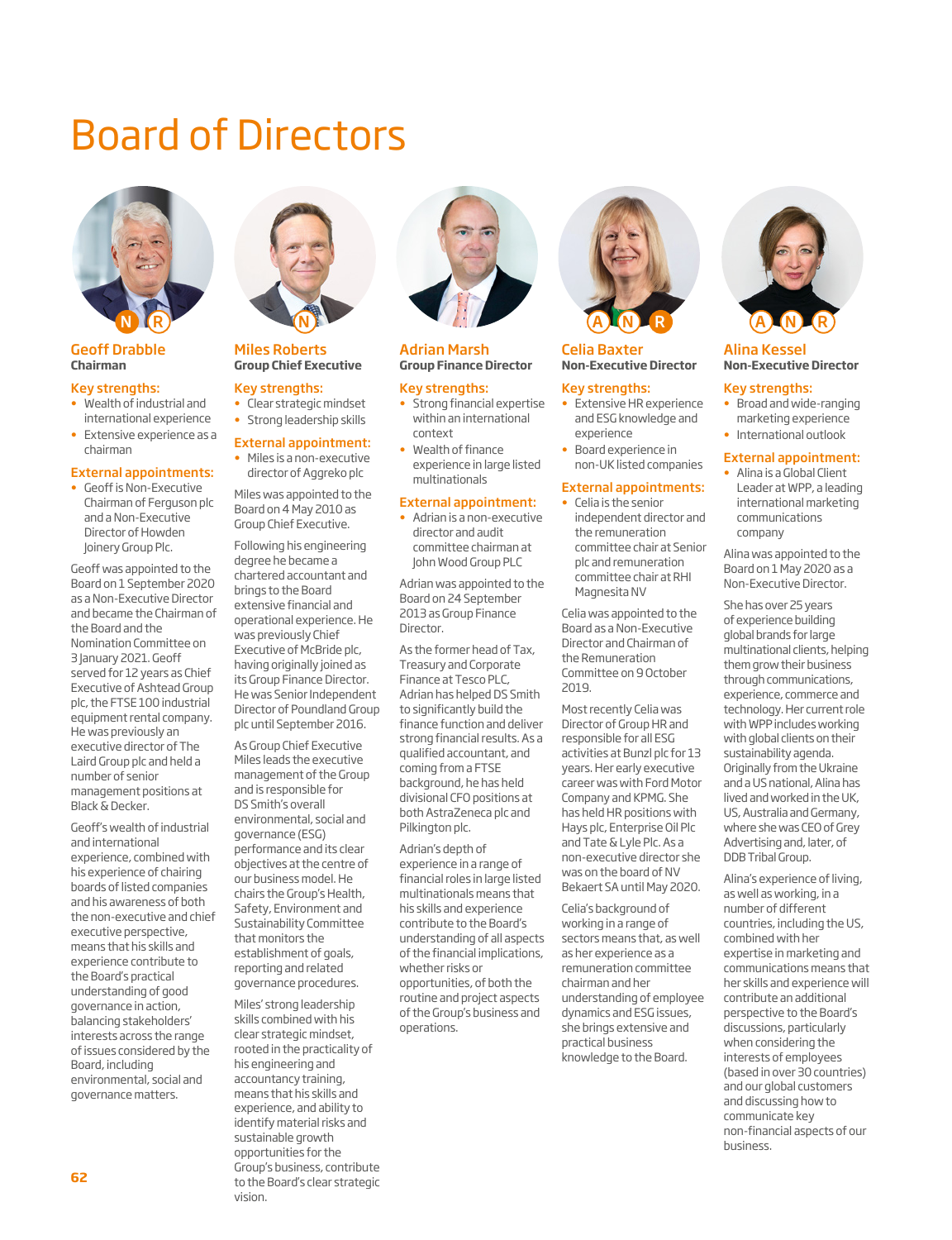#### GOVERNANCE

#### Principal Board Committees key:





Committee





#### David Robbie **Non-Executive Director**

#### Key strengths:

- Strong financial and corporate finance experience
- International and strategic mindset

#### External appointments:

• David is the senior independent director and audit committee chair at FirstGroup PLC and non-executive director of easyJet plc.

David was appointed to the Board as a Non-Executive Director on 11 April 2019 and became Chairman of the Audit Committee at the conclusion of the 2019 AGM.

He was previously Finance Director of Rexam PLC, before its £4.3 billion acquisition by Ball Corporation in 2016. Prior to his role at Rexam, in the aluminium packaging business, David served in senior finance roles at BTR plc before becoming Group Finance Director at CMG plc in 2000 and then Chief Financial Officer at Royal P&O Nedloyd N.V. in 2004. He served as a nonexecutive director of the BBC between 2006 and 2010 and as Chairman of their audit committee. David qualified as a chartered accountant at KPMG.

David's strong financial, risk management and corporate finance experience combined with his international and strategic mindset and deep and practical governance experience with over 20 years serving as a director on FTSE boards means that his skills and experience add depth to the Board's discussions in these areas.



#### Louise Smalley **Non-Executive Director**

#### Key strengths:

• Strong HR experience • Extensive knowledge of people management, rewards and remuneration schemes

#### External appointment:

• Louise is Group Human Resources Director and an executive director of Whitbread PLC

Louise was appointed to the Board on 23 June 2014 as a Non-Executive Director.

She has held several key transformation and HR roles at Whitbread PLC, spanning 25 years of growth and significant change for the companies in that group. She previously worked as an HR professional in the oil industry, with BP and Esso Petroleum. Louise is an alumna of the Cambridge Institute for Sustainability Leadership and has experience of leading timely evolutions to sustainability strategies.

Louise's experience as a serving listed company executive director over the last eight years, combined with her extensive knowledge of progressive people management practices in multi-site large scale businesses, means that her skill and experience contribute to the Board's focus on the importance of enabling everyone who works for the Group, whatever their background, to realise their potential.



#### Rupert Soames OBE **Senior Independent Director**

#### Key strengths:

- Wealth of international operational experience
- Extensive understanding of UK plc environment as a serving CEO

#### External appointment:

• Rupert is Group Chief Executive Officer at Serco Group plc

Rupert was appointed to the Board on 1 March 2019 as a Non-Executive Director and became Senior Independent Director at the conclusion of the 2019 AGM.

He was previously Chief Executive at Aggreko plc and Chief Executive of Misys plc Banking and Securities Division. Until July 2016 Rupert was also Senior Independent Director of Electrocomponents plc and a member of its Remuneration, Nomination and Audit Committees.

Rupert's hands on experience of the UK plc environment as a serving CEO, balancing the management of risk and reward, combined with the wealth of his international operational experience means that his skills and experience contribute to the Board's international outlook, embedded in a clear-sighted view of operational realities in today's world.



#### Iain Simm **Group General Counsel and Company Secretary**

#### Key strengths:

- Legal expertise
- Wealth of experience in assisting boards with legal and governance matters

#### External appointment: • None

Iain was appointed Group General Counsel and Company Secretary on 6 June 2016.

He has previously held General Counsel and Company Secretary roles with Signature Aviation plc and P&O Ports Ltd. He undertook his legal training with Slaughter and May and worked for a number of years in their corporate and commercial department.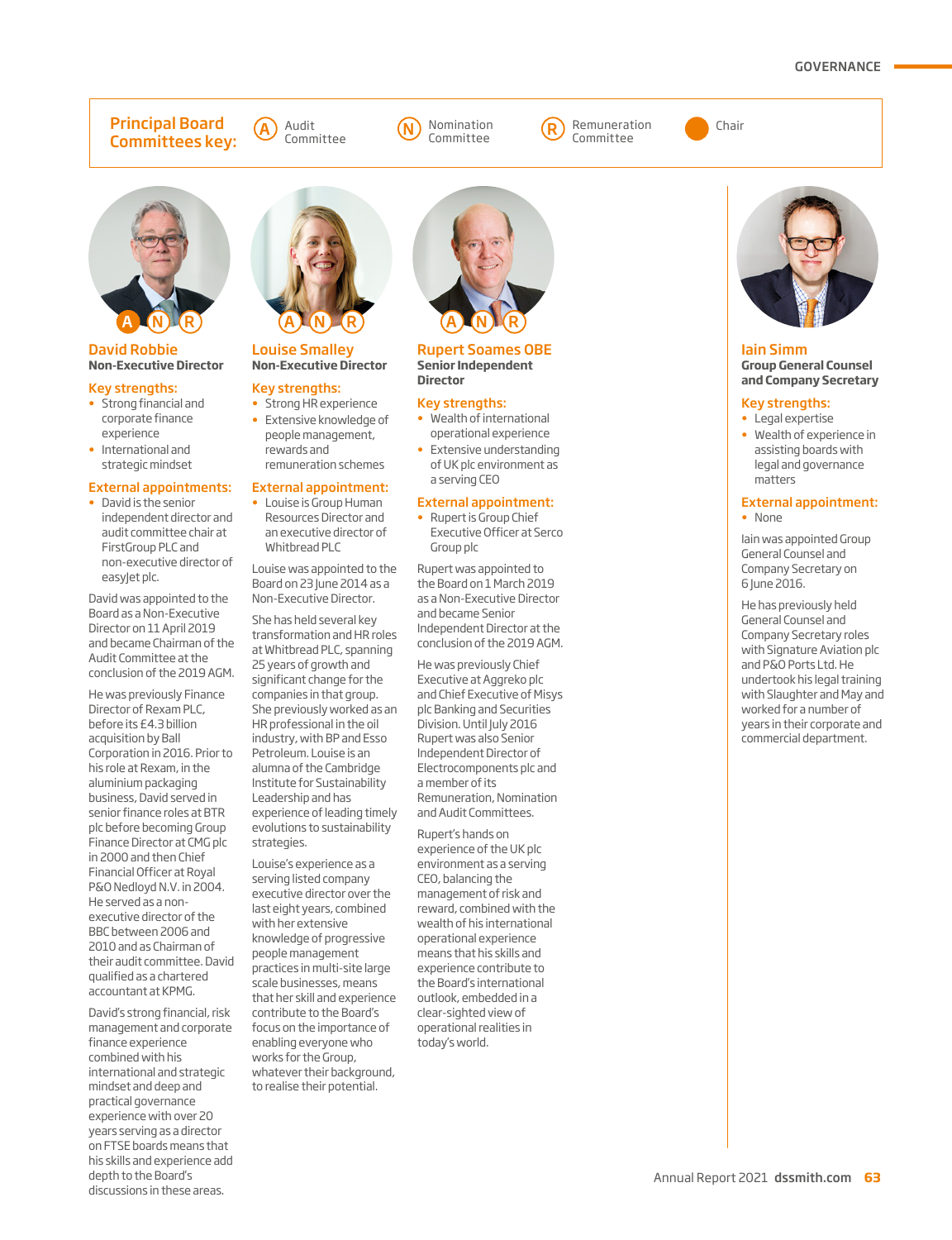# Chairman's introduction to Governance



"Good governance requires the right information to be brought before the right people at the right time."

Geoff Drabble, Chairman

#### Introduction

This section of the Annual Report focuses on corporate governance. In essence, good governance requires the right information to be brought before the right people at the right time.

Never has this been more important than in the past 12 months, when we have all faced challenges in every aspect of our lives and when having as comprehensive and rounded a view of the context in which our decisions are taken has never been more relevant, nor, at some stages in the year, more difficult.

#### UK Corporate Governance Code

Your Board understands that good corporate governance is an essential element in helping to build a successful business in a sustainable manner. There are five sections to the UK's Corporate Governance Code (Code) and the governance section of our Annual Report follows the same order as the Code.

#### Board leadership and Company Purpose

The Code provides that a board should establish a company's purpose and values as well as its strategy and that its directors should lead by example and promote the desired culture.

More information about how we engage with our stakeholders as part of our Board activities is set out on pages 67 to 69 and how we do so as a Group is summarised on page 3.

#### Division of responsibilities

My role as Chairman is to lead the Board and be responsible for its overall effectiveness in directing the Company. It is important that each member of the Board is clear about their responsibilities and also that each member of the Board is able to contribute fully to all aspects of the discussions we have as a Board.

The approval of certain Group policies (including some of those listed in the non-financial information statement on pages 59 to 61) is one of the matters reserved to the Board and is one of the ways as a Board we have oversight of longer-term aspects of the Group's operations, including our leadership on sustainability matters and our progress in addressing climate-related issues.

#### Board composition, succession planning and evaluation

I joined the Board as Non-Executive Director on 1 September 2020 and became Chairman on 3 January 2021, following Gareth Davis' retirement from the Board. Gareth made an enormous contribution to the Group and, as well as being instrumental in the successful development of the business over the last decade, he chaired the Board with consummate skill and always kept a wide range of considerations in clear focus. Alina Kessel joined the Board with effect from 1 May 2020, bringing her international experience and marketing expertise to our discussions. As at 1 May 2021 our eight member Board was made up of three women and five men.

Over the course of the last two years the Board has had a period of structured change, as the succession planning for Non-Executive Directors has led to a phased series of appointments and retirements. For each appointment made, the Board looked to appoint an outstanding candidate, with a diverse range of experience, to maximise Board effectiveness. When we think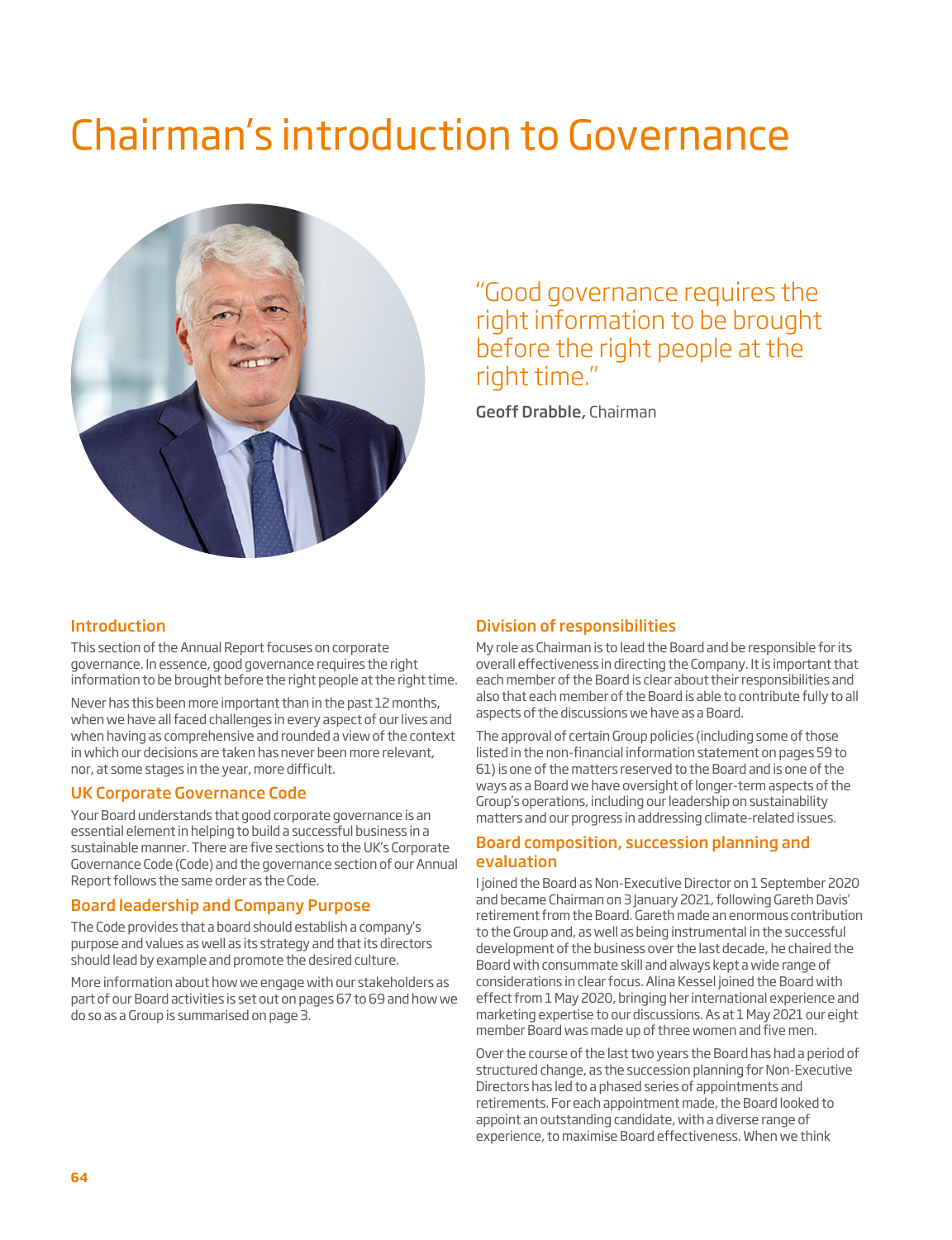about diversity we recognise that diversity can take many forms, including diversity of gender, social and ethnic backgrounds, and of cognitive and personal strengths, and that diversity at Board level and throughout the Company is a valuable strength. We also recognise that the mix of skills needed by Board members will change as the landscape in which the Group operates changes. Therefore, as we consider each new Board appointment, the role specification is not a direct replication of the role of a retiring Board member.

The next external evaluation of the Board and its Committees and how they have contributed to the overall effectiveness of the Group will be undertaken in the autumn of 2021. More information about how the Board has assessed in 2021 its progression in meeting the objectives we set ourselves after the 2020 internal Board evaluation is set out on page 72.

#### Balancing stakeholders' interests

The Board is conscious that all our stakeholders have multiple roles and the past 12 months have been a difficult balancing act for many. One example is our employees who have had to manage home schooling of children while also, as friends or family members, trying to give care and support to others from a distance. As a business too we know that balancing the many, sometimes divergent, often competing, interests of our different stakeholders requires sensitive vigilance. As a Board we understand the importance of making a decision in the moment and at the time when a decision is needed. We also recognise that some commentators might make different judgements.

Each Board pack for each Board meeting includes on the agenda a reminder of each Director's duties under section 172 of the Companies Act, framing our deliberations at each meeting in the context of a reminder that each Director must act in the way they consider, in good faith, would be most likely to promote the success of the Company for the benefit of its members as a whole, while thinking about the likely consequences of any decision in the long term, the interests of the Company's employees, the need to foster the Company's business relationships with suppliers, customers and others, the impact of the Company's operations on the community and the environment, the desirability of the Company maintaining a reputation for high standards of business conduct, and the need to act fairly as between the members of the Company.

A principal decision we took as a Board in 2020, that was a high profile example of considering the balance of all these factors, was the decision not to pay a dividend in respect of the financial year 2019/20. Further background to this decision is set out on page 67.

The Board has taken a close interest in our stakeholders' reactions to the publication of our Now and Next sustainability strategy. Our progress to date in realising our strategic goal of leading the way in sustainability is summarised on pages 30 to 33 of this report, with more details being available in our latest Sustainability Report.

Since joining the Board I have been impressed by the way in which the Group has shown agility, adapting to the circumstances of the pandemic-aware world that we all now live in.

As your Chairman I look forward to supporting and challenging the team to continue to show that agility and ability to adapt and evolve to the long-term benefit of all our stakeholders as we realise our Purpose of 'Redefining Packaging for a Changing World'.

#### **Geoff Drabble**

Chairman

21 June 2021

We use boxes like this throughout the governance section of the Annual Report to highlight why we are telling you the information. We hope that this will help you both find what you are looking for in our report and understand the way we have structured our disclosures to be both compliant with regulation and, we hope, readable.



We use this symbol throughout the governance section of the Annual Report to highlight examples referred to in the section 172 statement on page 15.

This year the governance section of the Annual Report opens by summarising what each Board member contributes to the governance of the Company and its long-term success. The Chairman's introduction to governance puts DS Smith's approach to matters of corporate governance into our DS Smith context. It is followed by a brief summary of our approach to each of the five sections of the Code.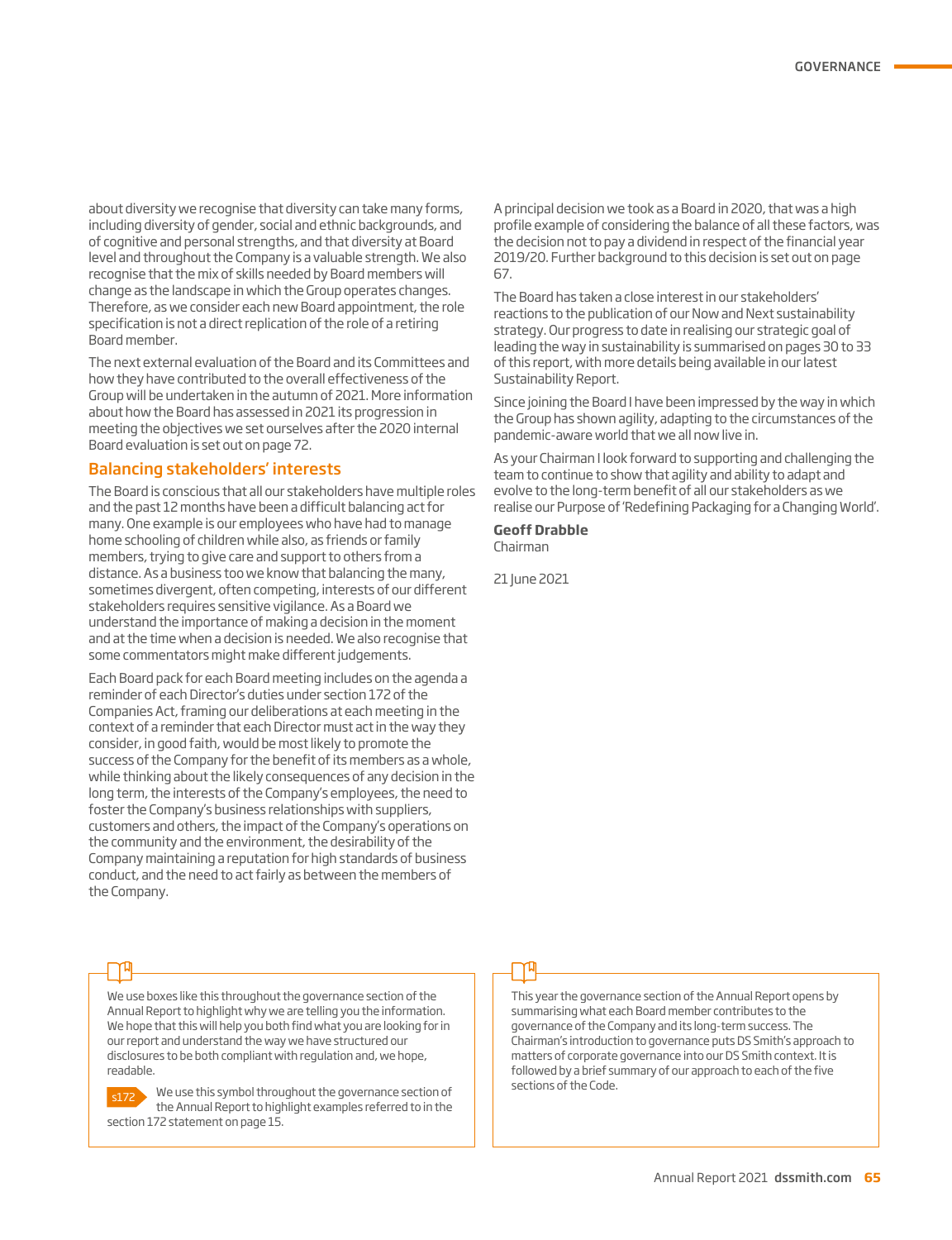# Corporate Governance in context

#### Corporate Governance in action

The 2018 UK Corporate Governance Code (the Code) published by the Financial Reporting Council (FRC) and available at www.frc.org.uk asks companies to focus on the application of the principles of good governance in their specific context. In the introduction to the Code the FRC recognises that high-quality reporting on the provisions of the Code may include an explanation of how the spirit of the principles has been applied, which, in some cases, may be by a different route from that suggested in the Code's provisions.

This report outlines how we have applied the Code's main principles and explains where, in three specific instances (provisions 19, 36 and 38), our approach (summarised in the box below) differs from the Code's.

The FRC and investors agree that a company is compliant with the Code if it chooses to depart from a provision of the Code, so long as ample, transparent explanation is given.

### Our compliance with the UK Corporate Governance Code's five sections

### $\bf(1)$  Board leadership and Company Purpose

Your Board rigorously challenges strategy, assesses performance and balances the interests of all our stakeholders to ensure that every decision we make is of the highest quality. Robust and constructive debate is particularly important when there are no easy answers as we all adjust to the near and longer-term implications of the Covid-19 pandemic.

#### From page 67

#### 2 Division of responsibilities

Your Board and its Directors, both executive and nonexecutive, operate within a clear framework of roles and responsibilities. One of the roles of Non-Executive Directors is to broaden the diversity of viewpoints shared in the boardroom discussion, drawing on the full range of their experience in other industries and other countries. This has been particularly valuable as your Board considers how we can better serve our customers in this time of uncertainty.

#### From page 70

#### $\mathbf{(3)}$  Composition, succession and evaluation

Your Board scrutinises the effectiveness of its performance in an annual Board evaluation and evaluates the balance of skills, experience, knowledge and independence of the Directors. That then informs the succession planning process, which also takes into account the contribution made by having a diversity of backgrounds (whether of gender, of social or ethnic backgrounds, or of the less immediately visible cognitive differences). All new Directors receive a tailored induction programme, which builds on their personal experience and ensures that appointments can be made from a wider pool of talent than one limited to only those with previous experience of holding a directorship with a UK listed company.

The background to Gareth Davis having been on the Board for longer than nine years when he retired from the Board in January 2021, although he was Chairman for less than nine, was described in both the 2019 and 2020 Annual Reports.

#### From page 72

All your Board's decisions are discussed within the context of the risks involved. Effective risk management, set in the context of a well-structured internal control framework, is central to achieving our strategic objectives, particularly as we balance the sometimes conflicting interests of our stakeholders.

 $(4)$  Audit, risk and internal control

#### From page 76

### 5) Remuneration

Our remuneration policy, which was approved at the 2020 AGM, is designed to support our long-term strategy and to promote long-term sustainable success. It was developed taking into account wider circumstances as your Board currently understands them and setting those in the context of the longer-term future of DS Smith in this changed world. Each element of remuneration is looked at, both individually and cumulatively.

As described on page 85 in the Remuneration Report, the pension contribution rates for Executive Directors are not, at the date of this report, fully aligned to that available to the workforce, although future alignment has been confirmed. (The Group Chief Executive's pension contribution reduced by 10% in 2020 and will reduce by a further 5% on 1 August 2021 to 15% of annual salary. The Group Finance Director's pension contribution was reduced by 5% in 2020 and will reduce by a further 5% on 1 August 2021 to 10% of annual salary.)

As previously explained on page 93 of the 2020 Remuneration Report, there could, in theory, be a combination of events that might, in the case of a certain type of 'good leaver', mean that the period from grant of long-term share award to release of award might not be five years, as, for any PSP awards which vest following departure that have been granted good leaver treatment, the Remuneration Committee will reduce the two year post-vesting holding period so that it does not extend beyond the second anniversary of departure (provided that the three year vesting period has been completed).

Our remuneration policy is aligned to our Purpose of 'Redefining Packaging for a Changing World'. Each year we look afresh at our reward principles and test that they continue to support our values as a Group.

From page 84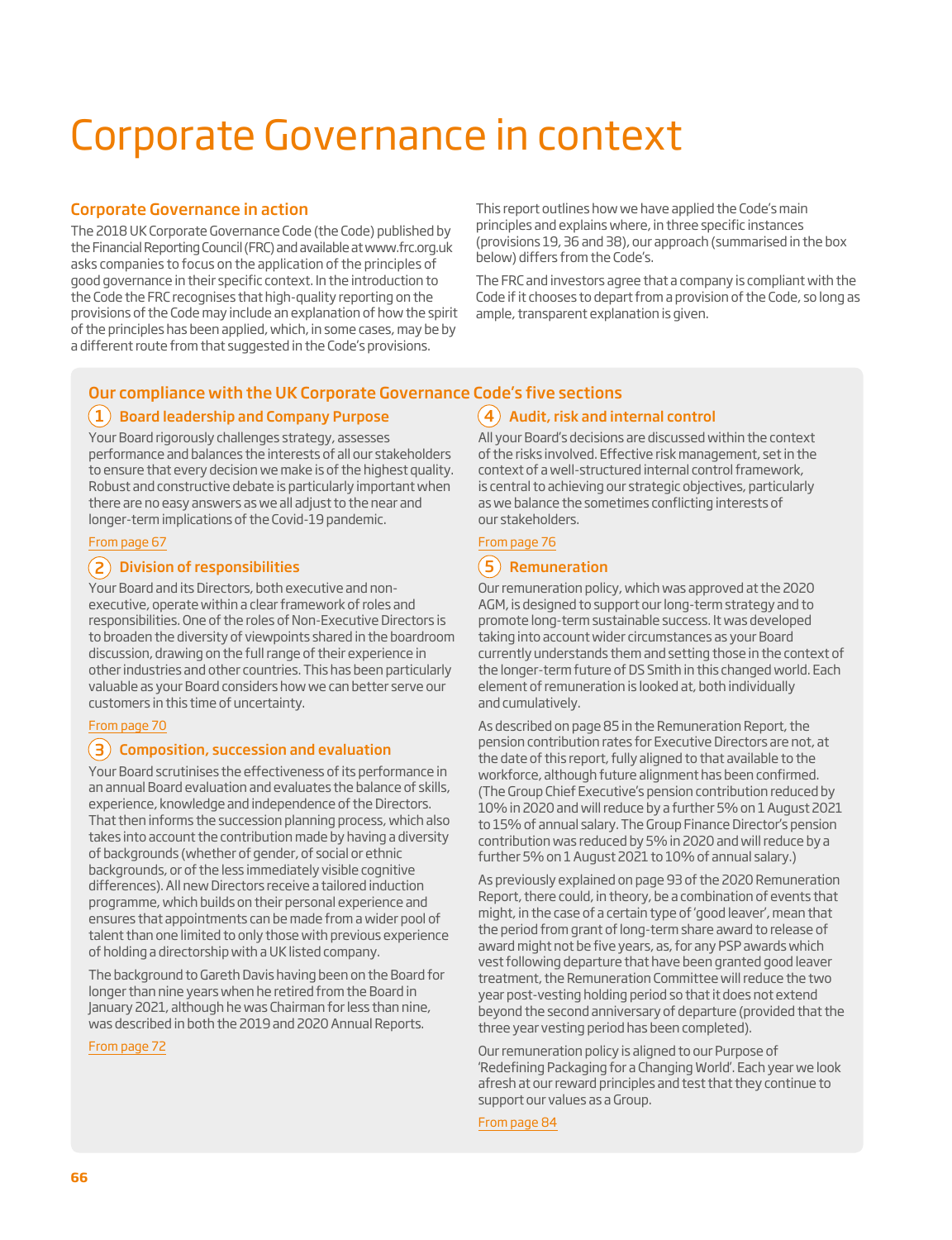# Board leadership and Company Purpose

#### Board leadership in action

s172

The Covid-19 pandemic has thrown up a wide range of challenges. Every aspect of the business has been impacted throughout the past year. In response to this the Board has met more regularly than in prior years, adding informal briefing calls, their frequency being responsive to the evolving priorities of the business. The regular scheduled meetings have continued to take place. All these meetings have taken place with the support of technology, a compromise that reduces time spent travelling, but also constrains some of the interaction that in-person meetings facilitate. Nevertheless the scheduled meetings continue to cover all the topics essential to support the regular cycle of annual reporting and corporate planning processes and continue to give opportunity to explore with the management team background to proposals, such as the proposals to begin work on two new greenfield sites, one in Italy and one in Poland (that were

 $\frac{1}{2}$  announced in December 2020). In discussing our new greenfield site proposals, one of the principal decisions in 2020/21, the Directors asked for more information about environmental impact assessments done in relation to the potential sites and sought clarification about how having these two new sites would impact the Group's overall carbon footprint.

Health and safety is always a priority item on the Board's agenda. Setting the example from the top down is critically important.

Miles Roberts took part this year in our virtual health and safety on-boarding sessions, introducing the programme and then in the second session a month later, reviewing progress on participant commitments made at the first session.

The Code highlights the importance of effective engagement with shareholders and other stakeholders. The Group's key stakeholders and their differing perspectives are identified and taken into account, not only as part of the Board's annual strategy and corporate planning discussions, but also in our project assessments and in other Board conversations. The Board understands that the Group has a role as an employer and as a taxpayer as well as a member of the wider communities in which our sites are based and as a key link in the supply chains through which so many goods pass, and that these roles are broader than the more traditional single role of a corporate entity reporting on its financial results to its shareholders. The balancing of the differing perspectives of all our key stakeholders is a recurrent theme in our Board's conversations.

All discussions, assessments and conversations focus not only on delivering increased value for shareholders, but also assess the impacts of our decisions and strategies on the Group's wider stakeholders. The Board recognises the importance of regular, open and constructive dialogue with shareholders and other stakeholders and this has long been a key aspect of our culture and of our decision-making.

#### Engagement with our shareholders

Dialogue with investors continues throughout the year, not only ahead of the AGM. In 2020 DS Smith, like all other businesses, was not able to offer shareholders the opportunity of attending the AGM in person, due to the public health guidance and measures regarding the conduct of general meetings brought in by legislation. Instead we encouraged shareholders to email in their questions and to watch on our website the video of the presentation that our Group Chief Executive gave on the Company's performance and strategy.

The Group's Investor Relations team coordinates ongoing communication with shareholders and analysts and the Board receives regular updates on the views of the Group's shareholders from our internal team and also from the Company's brokers. Celia Baxter, as Chairman of the Remuneration Committee, leads the engagement with shareholders when we have remuneration matters to discuss. Rupert Soames, as Senior Independent Director, led the engagement with our shareholders about succession planning for the Chairman's role and Geoff Drabble met a number of shareholders shortly after becoming Chairman.

In respect of the financial year 2019/20 the Company did not pay either an interim or a final dividend. The Board recognises that the dividend is an important component of shareholder returns. In the context of the unprecedented uncertainty due to the Covid-19 pandemic, exacerbated by its timing in relation to the 30 April year end of the Company, decisions on the dividend needed to be taken earlier in 2020 than had to be taken by 31 December year end companies and had to be taken at the height of the Covid-19 uncertainty. The Board took the view that it was prudent, despite the Group's strong liquidity profile and resilient trading to April 2020, not to pay the interim dividend in May 2020, nor, when assessing the overall outlook in June 2020, to pay a final dividend for the year ending 30 April 2020. The Board is aware that this difficult decision disappointed shareholders. In considering the appropriate course of action in the context of all the dimensions of the pandemic-fuelled uncertainty, the preferences of shareholders were balanced with those of other stakeholders. By September 2020 the Board was able to signal to investors that it would resume payment of dividends and in December 2020 declared an interim dividend, reflecting the strong demand for packaging, and increasing visibility and confidence over the future. s172

Each year shareholders (and other interested bodies) issue materials concerning their expectations of companies. These are summarised for, and considered by, the Board, which also informs the comments that Board members make on the working drafts of the Annual Report that they review, prior to its final approval and publication.

c172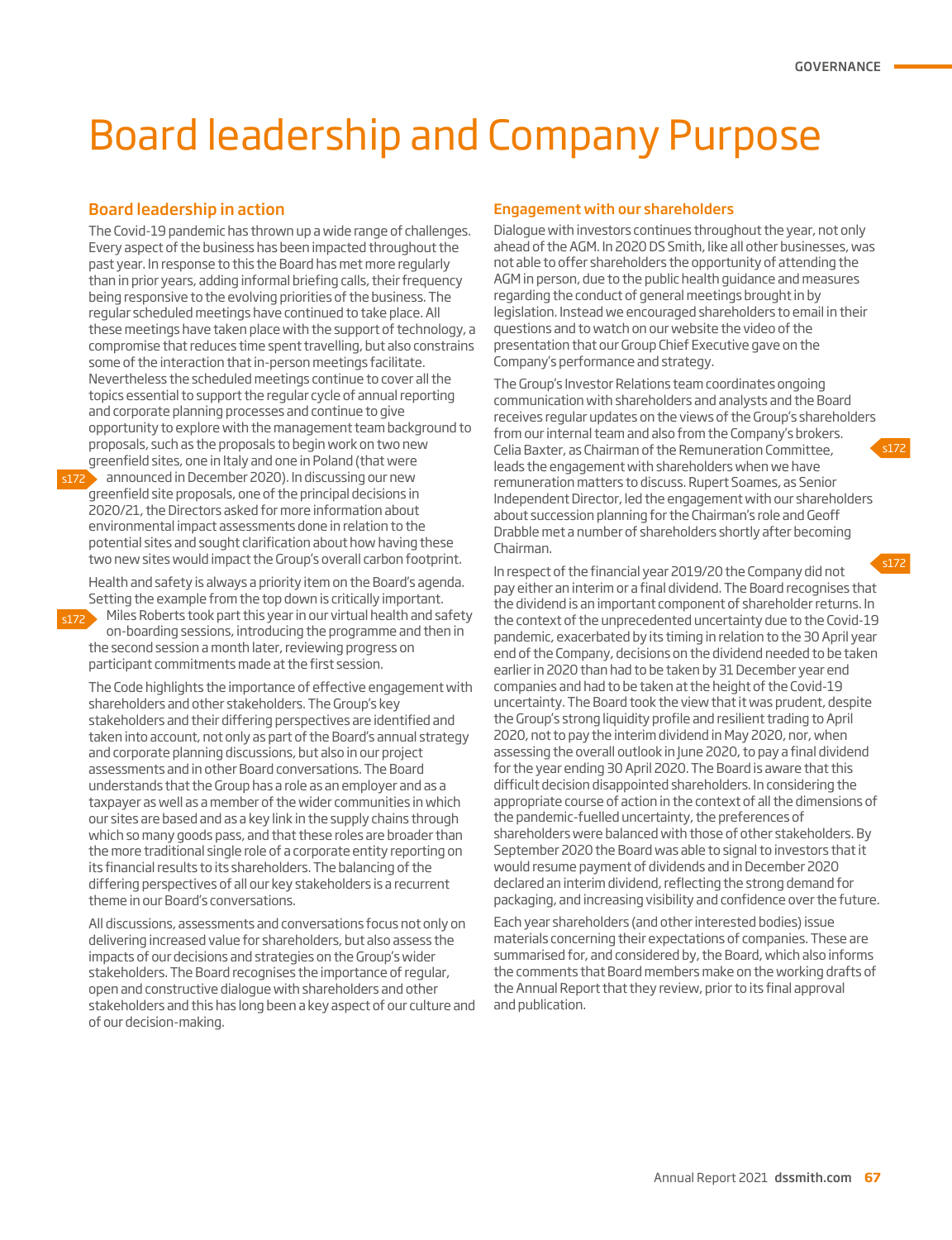#### Engagement with our workforce

Our engagement with our workforce is being developed further, making good use of the already well-established European Works Council (EWC) structure.

s172

EWC representatives meet regularly with our Group Chief Executive and Group HR Director to discuss a wide range of topics. While health and safety, Group performance and sustainable employment are always on the agenda for these discussions, this year topics have also included the implementation of our employee charter, IT security and use of CCTV, and the many aspects of adapting to the pandemic, including discussion about measures to contain any spread, the expectations of employees displaying symptoms, travel restrictions and recognising employee contributions.

s172

Members of management continued to attend EWC meetings, held virtually on a platform that enables live interpretation. Again this year an EWC representative joined a meeting of the Remuneration Committee. At that meeting the EWC representative presented to the Remuneration Committee a summary of results and insights provided by the Group-wide employee survey about Sharesave, our employee share plan (as further described on page 86). Celia Baxter, the Chairman of

s172

our Remuneration Committee, has also met with the EWC Executive in 2021 and, building on the dialogue started at their meeting in 2020, she both gave a presentation and answered questions about the main changes to the Directors' remuneration policy approved by shareholders at the 2020 AGM and the impact of the pandemic on the Remuneration Committee's deliberations on executive remuneration. Additionally the EWC Executive asked her about how the voting process worked for resolutions at the AGM and about the Group's commitment to diversity at senior levels of management.

The regular schedule of reporting to the Board includes, in relation to our workforce, such matters as reviewing the outcomes from the topic-based, pulse employee engagement surveys and the regular schedule of reporting to the Nomination Committee includes the review of employee talent. All these activities ensure that the voice of our workforce is heard regularly in the boardroom and provides richer context for the Board's decision-making.

#### Engagement with our suppliers, customers and other stakeholders

The business relationships with our suppliers, customers and other stakeholders, such as regulators and non-governmental organisations, are matters which the Group Chief Executive covers in his regular reports to the Board. As Group Chief Executive, Miles Roberts is responsible for the Group's overall ESG performance and its clear objectives at the centre of our business model. The Board recognises the crucial importance of delivering on our sustainability ambitions, helping reduce waste and protect natural resources as our designers realise the opportunities within the circular economy by applying our Circular Design Principles. One of the challenges in this area can be some customers' shorter-term goals. The Board appreciates that there may be occasions when the longer-term, more sustainable approach may, in the shorter term, have a financial impact.

s172 The Board receives regular updates from the Group procurement function which has first-line responsibility for relationships with suppliers. In the past year the Board has discussed the carbon implications of the Group's sources of energy and how supply planning takes account of future developments in this area.

Complementing the regular briefings from operational and functional management about Group-specific matters (such as reports from our Corporate Affairs Director on progress made during the year on both sustainability and our programme of wider engagement in the community and the report to each Board meeting on health and safety), the Board also has a programme of briefings from the Group's external advisers on a range of topics. This enables current and future plans to be set in the wider context of the broader environment. This covers not just topics currently visible, but emerging areas of interest and concern across a diverse range of fields.

s172 One of the actions from the 2020 Board evaluation was to change the frequency of Board discussions on topics such as relationships with customers and suppliers and our continuing engagement with the Ellen MacArthur Foundation. This has increased in 2020/21. For example, this year the Board heard from the head of our sales, marketing and innovation (SMI) function who takes overall responsibility for relationships with our packaging customers, but this remains an area where the Board recognises that more could be done.

Our engagement with the local communities of which our sites and employees are a part has been a developing area of focus in recent years. A key target in our Now and Next sustainability strategy is to engage in community programmes at all our sites that have more than 50 employees, which we have again achieved in 2020/21. These programmes are guided by our Purpose and focus on supporting the improvement and protection of the environment and inspiring and educating. In addition this year there have been a number of one-off donations, such as 10,000 multipurpose auxiliary bedside tables made from corrugated cardboard donated by our Madrid plant to a field hospital in Spain and 100,000 cardboard plane and helicopter toy models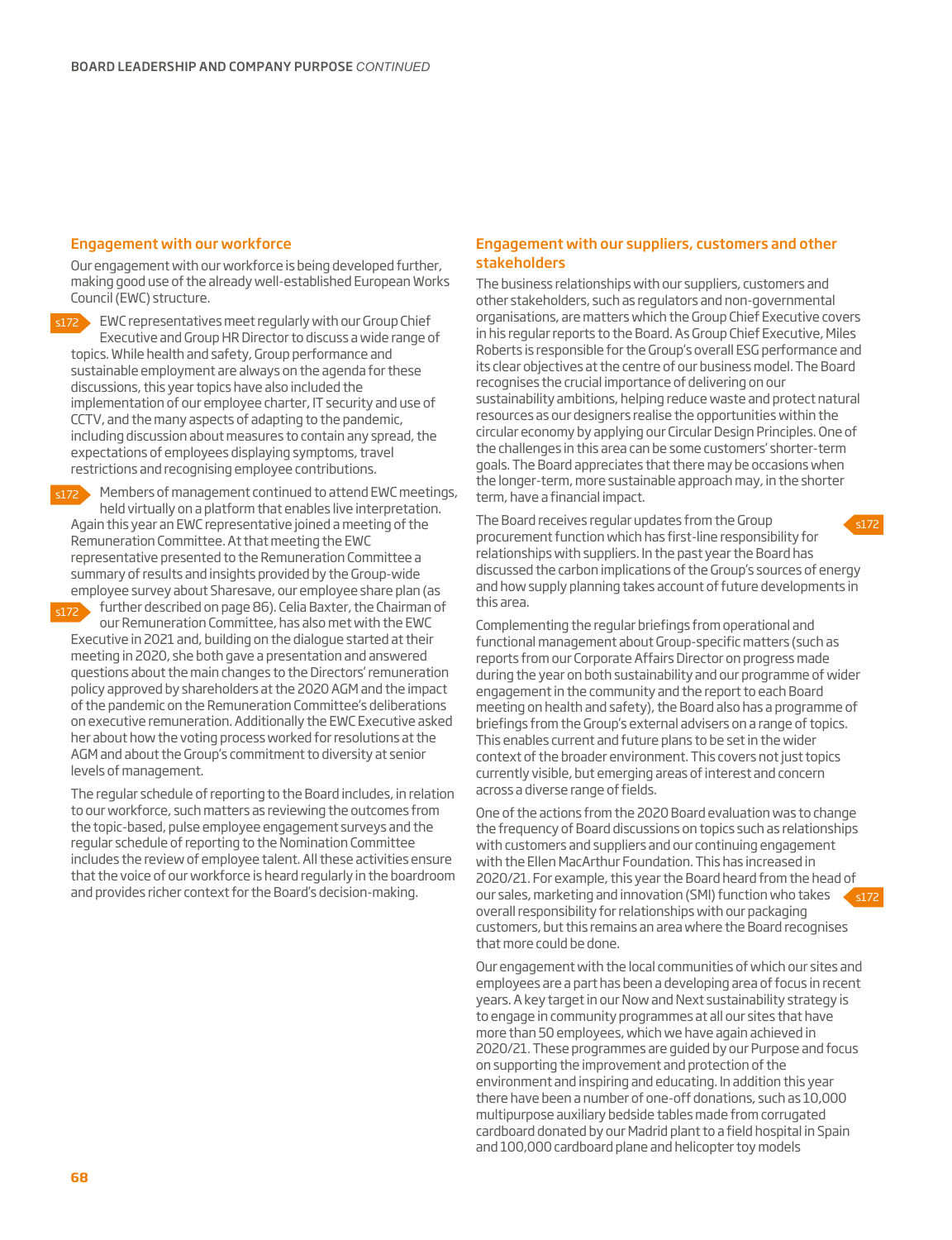

distributed in France to children confined to their homes during their school holidays. As part of the regular cycle of briefings the Board has been updated on these and such community programmes as the eco-classroom, featuring a rainwater collection system, solar panels and an organic garden in

a primary school in Hungary, and the development of the biodiversity programmes at each of our paper mills.

#### Board engagement through site visits

Board site visits are an important way in which Board members can engage with our employees and understand more about our customers and suppliers.

While travelling to attend a physical meeting as a Board, in the way that the Board did in October 2019 when it visited our kraft paper mill in Viana, Portugal, was not possible this year, Alina Kessel and Geoff Drabble, as part of their induction programme, were taken

on a virtual tour of the Livingston facility by the UK Packaging management team. In addition to a full review of the site, the tour included updates and discussions about current performance projects at the site and the measures in place to manage health and safety risks, including those related to Covid-19. s172

Non-Executive Directors are encouraged, when they can, to visit sites individually, as Celia Baxter, David Robbie and Rupert Soames were able to do as part of their induction programmes when they first joined the Board. Such visits enable Directors individually to assess in more detail what our Purpose of 'Redefining Packaging for a Changing World' looks like at a local, site level and how our values (see page 2) underpin the delivery of our Purpose through our strategic goals.

At each Board meeting health and safety is reported on, including the total number of near misses and safety observations and the number per employee. These are seen as indicators of employee engagement in observing and reporting positive behaviour and identifying health and safety risks. The level of engagement is seen as a reflection of the culture and health and safety leadership at a site. This financial year the total number has increased by 25 per cent with the engagement rate showing a similar improvement. On a site visit the impact of that employee engagement with all aspects of health and safety can be seen in action.

The regulatory requirement is to include in the Strategic Report a statement about the Directors' compliance with section 172 of the Companies Act 2006 concerning taking into account the interests of a variety of stakeholders. This is on page 15. What that statement means in practice is also illustrated in this part of the report, which also links to the topics covered in section 1 of the Code (board leadership and company purpose). Here we also explain how we have applied aspects of Code principles A to E and how we have put the related provisions of the Code into practice.

#### Statement about the Company's engagement with the wider UK workforce

More detail about how we realise the potential of our people by engaging with our wider workforce (a term, as described below, that is wider than the term employees, who are those employed directly by the Group under contracts of service) wherever they are based (not just those based in the UK) is set out on pages 24 to 29 of the Strategic Report.

#### Statement about the Company's engagement with suppliers and customers

More detail about how we engage with our customers and the importance of sustainability throughout our supply chain is set out on pages 22 and 23 and 30 to 33 of the Strategic Report.

Throughout the uncertain times of Covid-19 the safety and wellbeing of our people has been our first priority, while recognising our responsibility to support our customers as they keep essential goods such as food and pharmaceuticals moving. All our decisions have been taken in that context.

In addition to the regulatory requirement to include a statement about section 172 of the Companies Act 2006 in the Strategic Report, there is also a requirement to make a statement about the Company's engagement with the wider UK workforce and with suppliers and customers. The methods of engagement in the UK and across the wider workforce are broadly the same, so we have cross-referenced, not repeated, our disclosures on these matters.

In this report we sometimes report on 'employees' and sometimes on 'workforce'. This is because sometimes the regulatory requirements specifically ask us to report on matters relating to 'employees' (those who are employed directly by the Group under contracts of service). When we use the term 'workforce' we are including all those who work for the Group, including those sub-contracted to work for the Group.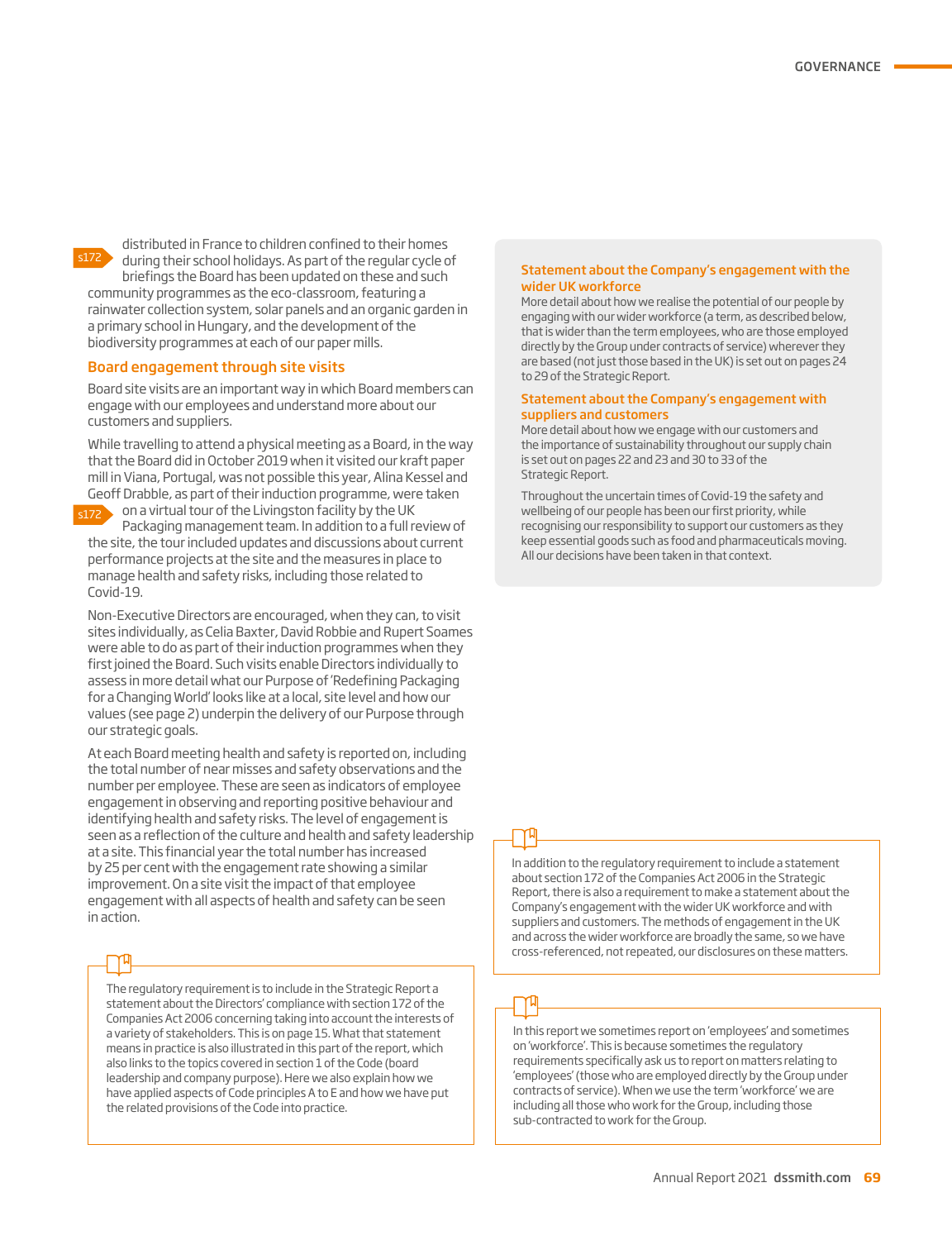# Division of responsibilities

# Division of responsibilities of the Board and its principal Committees

#### The Board

The Board is collectively responsible for the long-term success of the Group and for ensuring leadership within a framework of effective controls. The key roles of the Board are:

- Setting the strategic direction of the Group
- Overseeing implementation of the strategy by ensuring that the Group is suitably resourced to achieve its strategic aspirations

#### Chairman

- Primarily responsible for overall operation, leadership and governance of the Board
- Leads the Board, sets the agenda and promotes a culture of open debate between Executive and Non-Executive Directors
- Regularly meets with the Group Chief Executive and other senior management to stay informed
- Ensures effective communication with our shareholders.

#### Group Chief Executive

- Responsible for executive management of the Group as a whole
- Delivers strategic and commercial objectives within the Board's stated risk appetite
- Builds positive relationships with all the Group's stakeholders.
- Providing entrepreneurial leadership within a framework of prudent and effective controls which enables risk to be assessed and managed
- Ensuring that the necessary financial and human resources are in place for the Group to meet its objectives
- Setting the Group's values.

#### Senior Independent Director

- Provides a sounding board to the Chairman and appraises their performance
- Acts as intermediary for other Directors, if needed
- Available to respond to shareholder concerns if contact through the normal channels is inappropriate.

#### Non-Executive Directors

- Constructively challenge and help develop proposals on strategy
- Scrutinise the performance of management
- Monitor the reporting of performance.

## ገጣ

Section 2 (division of responsibilities) of the Code sets out matters relating to independence of Directors and the structure of the Board and its Committees. We cover these items (including the application of

aspects of Code principles F to I) in this part of the report and in the Nomination Committee Report that follows, where we also have more information about the independence of Directors.

#### Board and Board Committee meetings attendance

|                                                            | Board | Nomination<br>Committee | Audit<br>Committee | Remuneration<br>Committee |
|------------------------------------------------------------|-------|-------------------------|--------------------|---------------------------|
| Total number of meetings in 2020/21                        |       | 4                       | 4                  | 8                         |
| <b>Executive Directors</b>                                 |       |                         |                    |                           |
| Miles Roberts                                              | 7/7   | 4/4                     | n/a                | n/a                       |
| Adrian Marsh                                               | 7/7   | n/a                     | n/a                | n/a                       |
| <b>Non-Executive Directors</b>                             |       |                         |                    |                           |
| Geoff Drabble - joined the Board on 1 September 2020       | 6/6   | 3/3                     | n/a                | 6/6                       |
| Gareth Davis - retired from the Board on 3 January 2021    | 4/4   | 3/3                     | n/a                | 5/5                       |
| Celia Baxter                                               | 7/7   | 4/4                     | 4/4                | 8/8                       |
| Chris Britton - retired from the Board on 8 September 2020 | 1/1   | 2/2                     | 1/1                | 3/3                       |
| Alina Kessel                                               | 7/7   | 4/4                     | 4/4                | 8/8                       |
| David Robbie                                               | 7/7   | 4/4                     | 4/4                | 8/8                       |
| Louise Smalley                                             | 7/7   | 4/4                     | 4/4                | 8/8                       |
| <b>Rupert Soames</b>                                       | 7/7   | 4/4                     | 4/4                | 8/8                       |

In addition there were a number of informal briefing calls that the Chairman and Group Chief Executive held with the Board and other ad hoc Board meetings were held to discuss business matters that the Chairman and Group Chief Executive decided should be considered by the Board. Due to the public health

guidance and measures regarding the conduct of general meetings brought in by legislation, the full Board, like other shareholders, were not able to attend the AGM in 2020 in person, which was attended by the Chairman and the Group General Counsel and Company Secretary.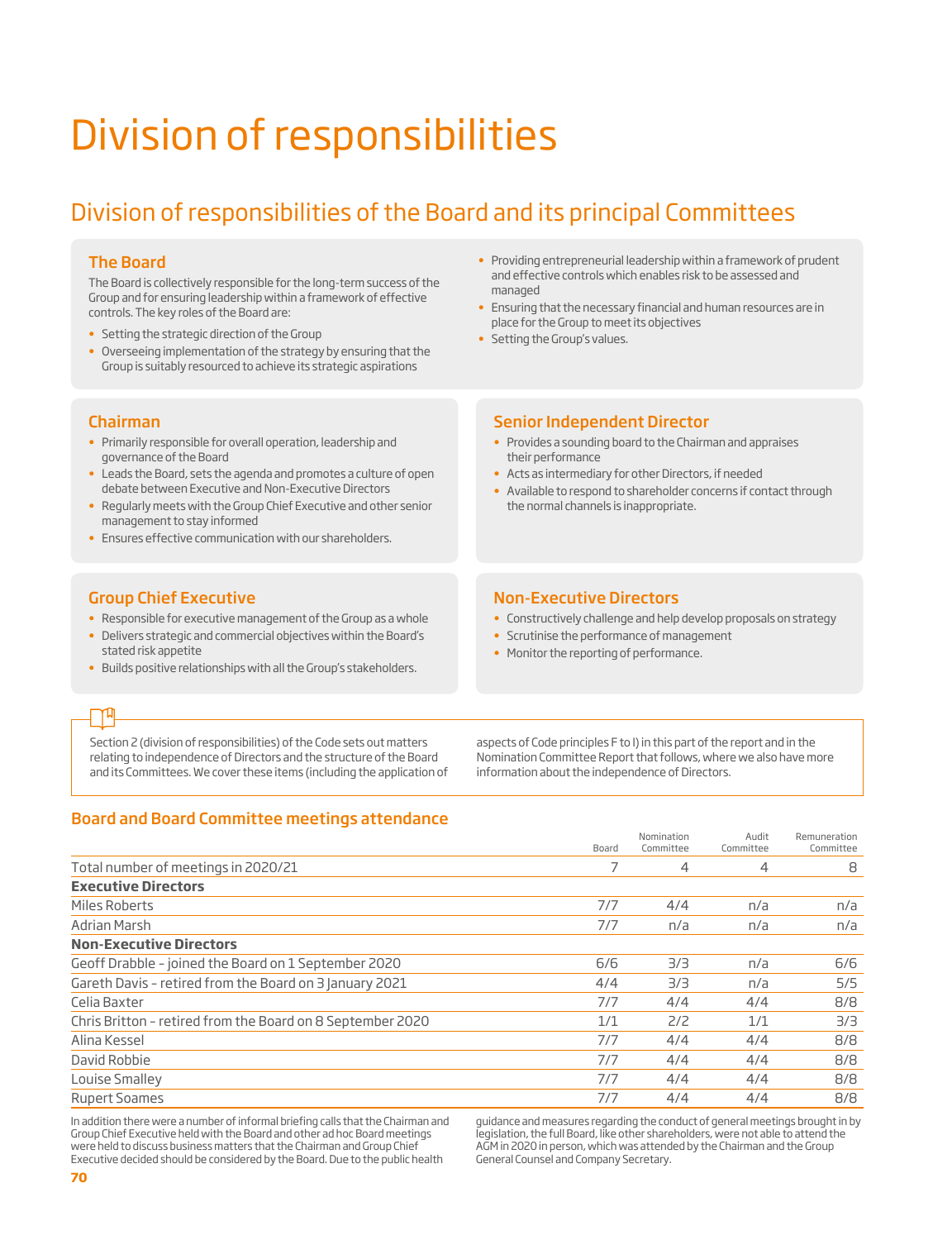# Board's principal Committees

#### Audit Committee

- Monitors the integrity of the Group's reporting process and financial management, its accounting processes and audits (internal and external)
- Ensures that risks are carefully identified and assessed and that sound systems of risk management and internal control are in place
- Oversees fraud prevention arrangements and reports received under the 'Speak Up!' policy.

For more information see page 78

#### Nomination Committee

- Reviews the structure, size and composition of the Board and its Committees
- Identifies and recommends suitable candidates to be appointed to the Board and reviews the wider senior management talent pool
- Considers wider elements of succession planning below Board level, including diversity.

For more information see page 73

#### Remuneration Committee

- Recommends the policy for the remuneration of the Chairman, the Executive Directors, the Company Secretary and senior executives, in alignment with the Group's reward principles
- Reviews workforce remuneration and related policies and alignment of incentives and rewards with culture, to help inform setting of remuneration policy
- Considers the business strategy of the Group and how the remuneration policy reflects and supports that strategy.

For more information see page 84

# Board standing sub-committees

In addition to the three principal Committees of the Board there are four further standing sub-committees of the Board.

#### **Disclosure Committee**  which oversees the Company's compliance with its disclosure obligations.

#### **US Sub Committee** which oversees the

strategic direction of business in the US, together with any associated risks or opportunities in the business.

#### **General Purposes Committee**

which facilitates efficient operational management decision-making in relation to day-to-day financing and administrative matters.

**Share Schemes Committee** which facilitates administrative matters in relation to the Group's share schemes.

## Management committees

Three management committees, chaired by the Group Chief Executive, and the Group Compliance Committee also support the work of the Board and its principal Committees.

#### **Group Health, Safety, Environment and Sustainability Committee**

#### Meets monthly

Oversees the management processes, targets and strategies designed to manage health and safety and environmental and sustainability risks and opportunities, to ensure compliance with the Group's health and safety and environmental and sustainability responsibilities and commitments.

#### **Group Operating Committee**

#### Meets monthly

Considers Group-wide initiatives and priorities. Reviews the implementation of operational plans. Reviews changes to policies and procedures and facilitates the discussion of the development of new projects.

#### **Group Strategy Committee**

#### Meets monthly

Plans the business strategy implementation as approved by the Board and set out by the annual Corporate Plan process. The Corporate Plan is used to develop the Group's strategy, based on the set strategic direction. The Corporate Plan's focus is primarily on strategic actions, supported by high level financial information. It covers a three-year time horizon and is reviewed annually by the Board.

#### **Group Compliance Committee**

Meets quarterly

Oversees compliance with all legal, regulatory and organisational requirements including the effective interface between the financial, legal, risk and internal audit functions, reporting back to both the Group Operating Committee and the Audit Committee.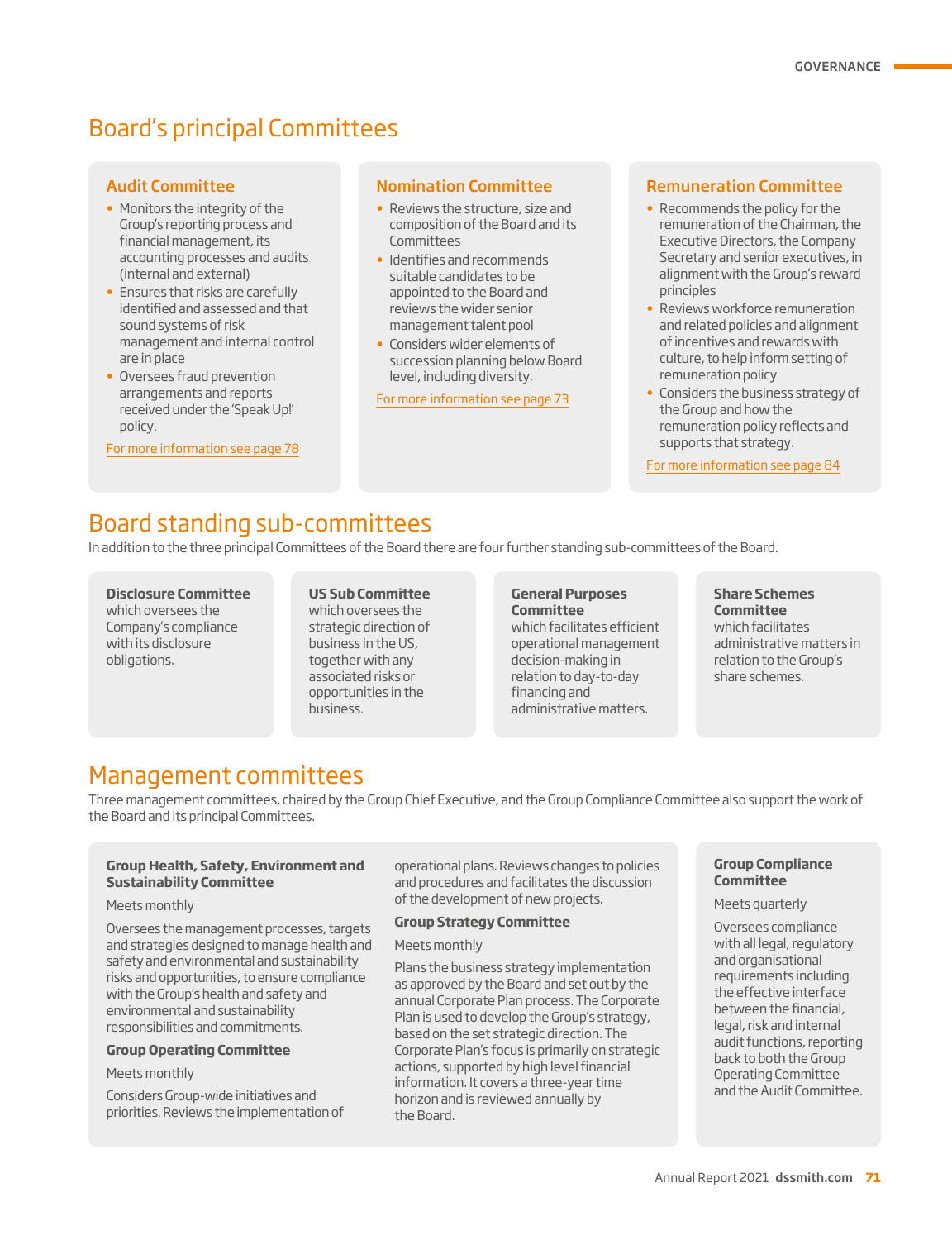# Composition, succession and evaluation

#### Board evaluation in practice

Formal evaluation is a valuable tool for improvement. It can be used iteratively as part of a structured process to build, year by year, on the assessments of prior years. It can help inform decisions about succession planning for the Board and senior management and therefore the composition of the Board. As well as giving a structured opportunity to consider areas for potential future development, a formal evaluation is an opportunity to think consciously about what has worked well and how to maintain that in the coming year, as well as what has been less effective and how that might be changed. When considering the timing of the 2021 external Board evaluation the Board decided that it should be undertaken in October 2021 after Geoff Drabble has spent a preliminary period in the Chairman's role, including the closing of the 2020/21 financial year end. It is also hoped that the evaluation can by October be carried out in person, rather than remotely through video technologies, giving a richer opportunity for insight and feedback from the external evaluator.

Following on from the internal evaluation undertaken in 2019/20, for its 2020/21 Board evaluation and performance review the Board revisited the action plan that had been agreed as part of the 2019/20 evaluation, looked at how fully it had addressed those actions, considered whether those actions needed to be amended or added to and also looked generally at the performance and effectiveness of the Board and its Committees.

- The Board was satisfied with the way the Nomination Committee had operated during the year and, following the appointment of a new Group HR Director, was confident that improvements to the process for recruiting to senior management roles were underway.
- The nature of the past year has reduced the amount of time available for wider horizon-scanning discussions in the regularly scheduled Board meetings. It is hoped that 2021 will permit the Board to spend more focused time understanding insights around global, societal and consumer trends, including those outside the immediate categories in which the Company operates, utilising both internal and external expertise.
- The Board has valued the increased frequency and depth of the Board discussions of briefings (including metrics) on ESG (environmental, social and governance) topics such as relationships with customers, suppliers and the businesses' efforts and involvement in the many and diverse communities in which we operate, and recognises that these are fastevolving areas .

As with every high performing board, the Directors will continue to watch for areas of improvement, not just when Board evaluation is a formal agenda item at a Board meeting.

#### Succession and composition

More details about succession planning are set out in the Nomination Committee Report, later in this Report. More details about the current composition of the Board are set out in the biographies of the Directors on pages 62 and 63. Geoff Drabble joined the Board with effect from 1 September 2020. Chris Britton retired from the Board on 8 September 2020 and Gareth Davis retired from the Board with effect from 3 January 2021. All the other Directors held office throughout the year under review.

This section and the Nomination Committee Report that follows explain how we have applied aspects of Code principles I to L in section 3 (composition, succession and evaluation) and how we have put the provisions of that section of the Code into practice.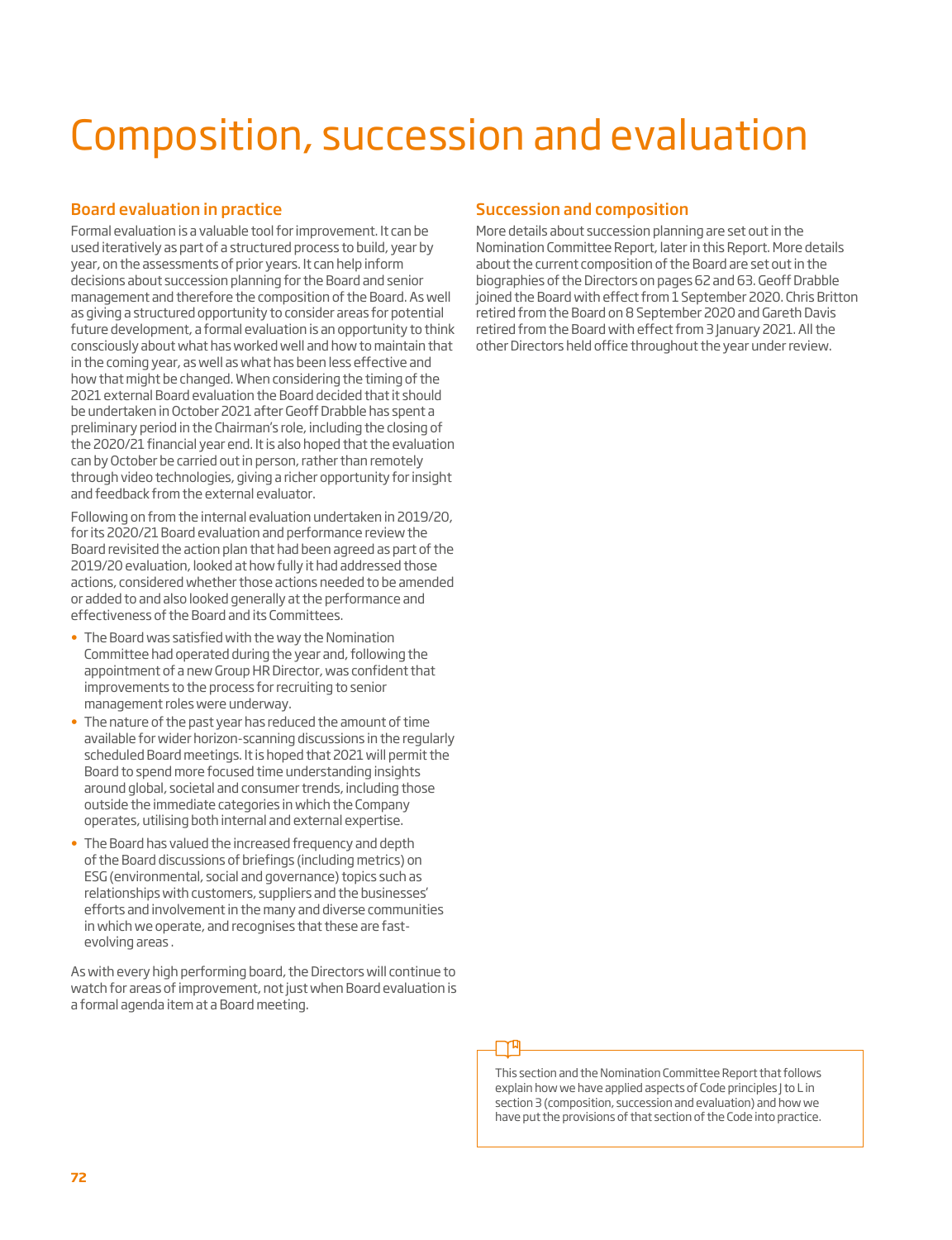# Nomination Committee Report



"A key objective is to make sure the Board has individuals with the necessary range of skills and knowledge and diversity of experiences to lead the Company."

Geoff Drabble, Chairman of Nomination Committee

## Dear shareholders

The Nomination Committee supports the Board in executive and non-executive succession planning. Our principal objectives as a Nomination Committee are:

- To make sure the Board has individuals with the necessary range of skills and knowledge and diversity of experiences to lead the Company
- To ensure that the Board is effective in discharging its responsibilities and overseeing appropriately all matters relating to corporate governance.

### Our key responsibilities

As a Committee we have delegated authority from the Board to focus on Board and Committee composition and succession planning. In discharging those key responsibilities in relation to succession planning we also consider ways to:

- Improve diversity in the pipeline for senior management roles
- Further strengthen the senior management team.

As Chairman of this Committee, I report to the Board on the outcome of our meetings.

#### Our year under review

Alina Kessel joined the Board in May 2020 and I joined in September 2020. I then took on the role of Chairman when Gareth Davis retired from the Board in January 2021. Alina and I each bring our own perspectives and experience to these roles and look forward to building on the contributions of our predecessors.

#### Our priorities over the year were:

- To scope out the key skills, experience, characteristics and requirements for new Non-Executive Directors
- To keep under review succession planning at the Executive Director level and support succession planning at senior management levels
- To keep under review our leadership needs, both executive and non-executive, with a view to ensuring the continued ability of DS Smith to compete effectively in the marketplace
- To monitor the Group's progress towards increasing the relative number of women in senior management positions
- To improve the diversity on the Board and in the pipeline for senior management.

#### Membership and operation of the Committee

| Member                                        | Since |
|-----------------------------------------------|-------|
| Geoff Drabble (Chairman since 3 January 2021) | 2020  |
| Celia Baxter                                  | 2019  |
| Alina Kessel                                  | 2020  |
| Miles Roberts                                 | 2010  |
| David Robbie                                  | 2019  |
| Louise Smalley                                | 2014  |
| <b>Rupert Soames</b>                          | 2019  |

Chris Britton retired from the Board and its Committees on 8 September 2020 and Gareth Davis retired from the Board and its Committees on 3 January 2021.

During the year, the Committee held four formal meetings and there were regular updates between formal meetings and a number of ad hoc briefings. Details of individual Directors' attendance can be found on page 70. The Group General Counsel and Company Secretary acts as Secretary to the Committee.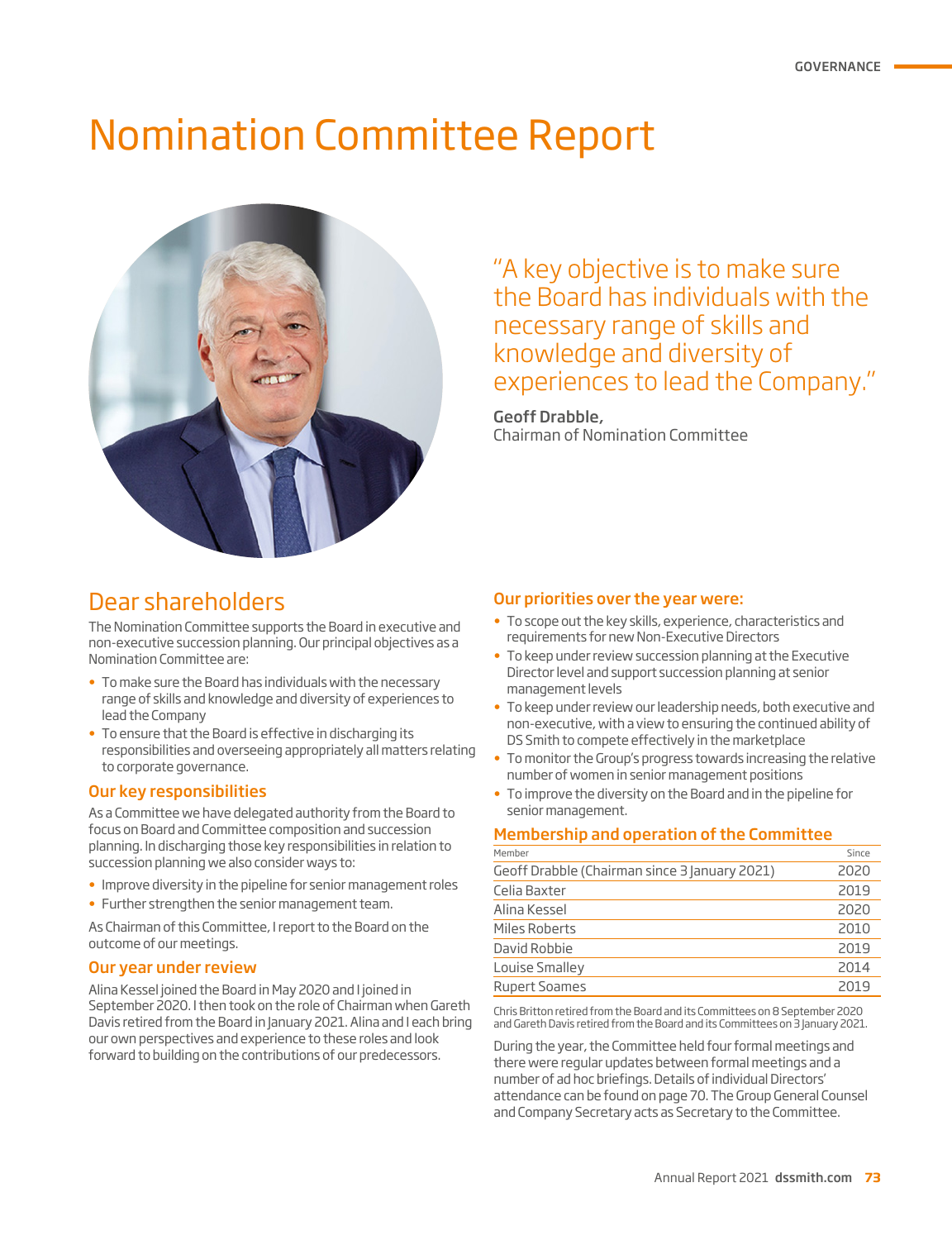#### Succession planning and recruitment

Over the course of the last two years the Board has had a period of structured change, as the succession planning for Non-Executive Directors has led to a phased series of appointments and retirements. The process for the appointments of Alina Kessel and myself as new Non-Executive Directors began with inviting a number of recruitment firms to participate in a selection process, focusing on a series of key questions in order to identify the appropriate consultants to support our search. Inzito were selected in that process.

A role specification was agreed and provided to Inzito, who then put forward a shortlist of candidates for review by the Committee. The shortlisted candidates were interviewed by a number of the Executive and Non-Executive Directors and the Committee made a recommendation to the Board. Rupert Soames chaired those meetings when the recruitment of a new Chairman was being considered and Gareth Davis was not involved in the process of the selection or appointment. When making decisions on new appointments, Board members consider the skills, experience and knowledge already represented on the Board and the benefits of diversity, in all its forms, including of gender, ethnicity and life experience. A similar process will be followed for the next recruitment of a Non-Executive Director to the Board.

Apart from assisting with recruitment, Inzito has no other connection to the Company. Inzito has no connection with any individual Directors.

One of the actions arising from the 2020 Board evaluation was to understand better the reasons for the length of time it had been taking to recruit to senior roles and how the process might be improved. A new Group HR Director joined in 2020 and an improvement of those processes is now underway.

The Committee keeps under regular review succession planning at the Executive Director level and supports succession planning at senior management levels. During 2018/19 the Nomination Committee reviewed the contingency plan for unexpected departures and the Group Chief Executive's succession plan. At our March 2021 meeting the Committee looked again at those plans (which contemplate the role being filled by either an internal or external candidate) and considered succession candidates and emergency cover candidates for each member of the General Operating Committee, including the Group Finance Director. The Group HR Director has also briefed the Committee on the talent review and calibration undertaken in relation to the Group's top management positions that report in to members of the General Operating Committee, as well as the associated leadership development programme being held at Oxford's Saïd Business School.

#### Induction, training and development programmes

Upon appointment to the Board, Directors undertake an induction programme, receiving a broad range of information about the Group tailored to their previous experience. This includes information on the operational and sustainability performance and business of the Group and details of Group strategy, corporate governance and Board procedures. Alina Kessel and I have both undertaken a tailored induction programme, which included a virtual tour of the Livingston facility. Alina's programme was tailored to this being her first role on the board of a publicly listed company, so it included an externally-run course specifically designed for those new to such roles.

Assisted by the Group Company Secretary, I have responsibility for Directors' induction programmes, and also for the Board's training and professional development. Directors have been given training and presentations during the course of the year to keep their knowledge current and enhance their experience. This has included topics such as cyber security and developments in corporate governance generally and in particular on stakeholders' expectations on remuneration reporting.

Directors will continue to receive regular training updates from appropriate internal and external specialists on governance issues, financial and reporting standards, digital development, cyber security and sustainability. In addition, Directors are fully aware of their own responsibility for identifying and satisfying their own specific training requirements.

#### Time commitments

Under the Code the reasons for the Board permitting its members to enter into significant new external appointments should be explained in the Annual Report. In November 2020 David Robbie was appointed as a non-executive director of easylet plc, which the Board noted, when approving his appointment, was his third directorship in his portfolio of listed company appointments. As explained in the 2020 Annual Report, as part of the process of appointing Alina Kessel to the Board, the value of her experience of living, as well as working, in a variety of countries, along with her marketing and communication experience which is kept current in her senior role with WPP, was noted. In relation to my appointment, the Committee noted the value of my range of extensive experience, particularly internationally, while also giving careful consideration to the time commitments required by these other roles.

The experience gained in all these external roles held by our Board members broadens and deepens the knowledge and experience of the Directors, which in turn benefits the Company.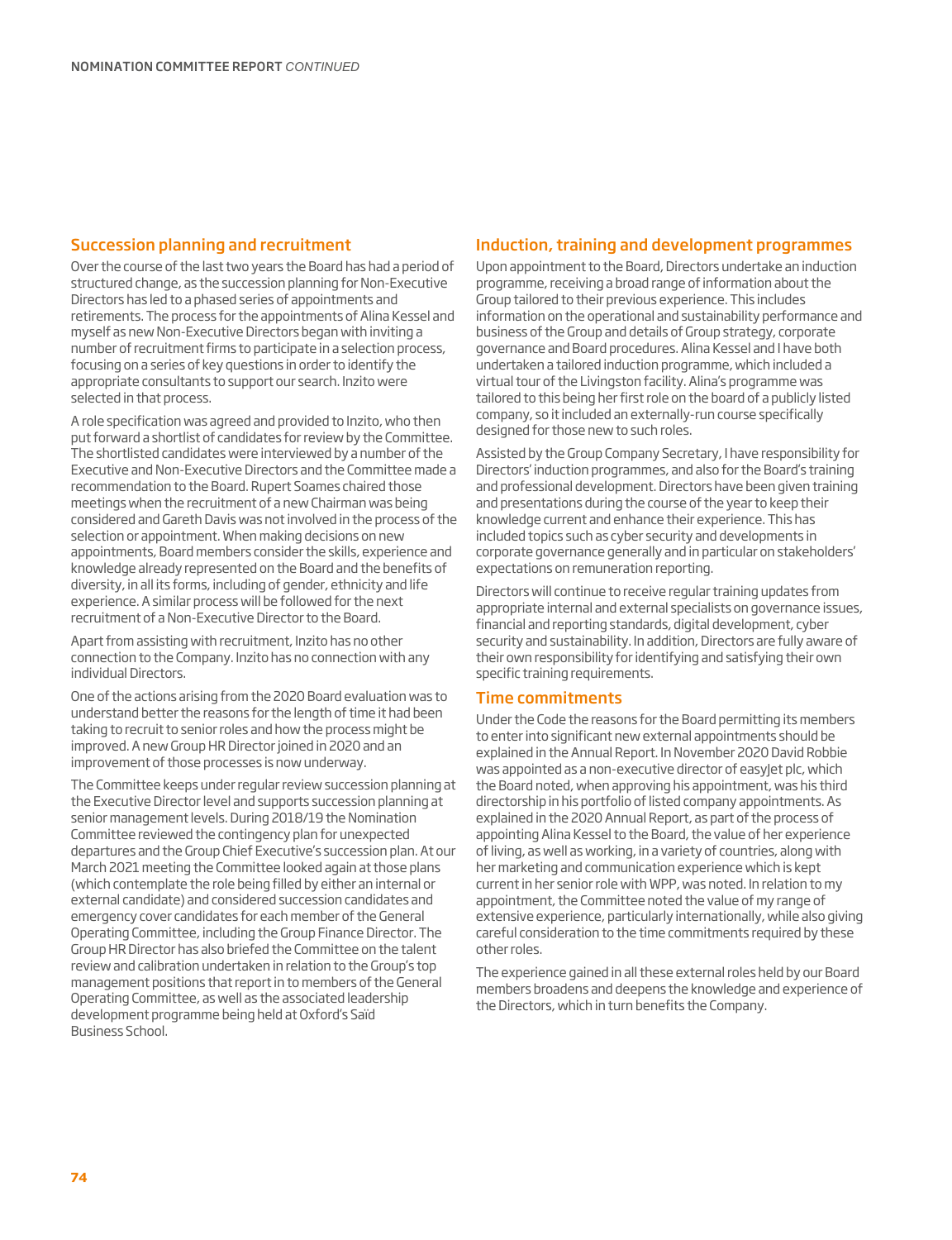#### **Diversity**

DS Smith acknowledges the importance of diversity of thought, skills and experience to the effective functioning of the Board and the wider organisation. This diversity may arise from any number of sources, including differences in age, gender, ethnicity, disability, sexual orientation, cultural background and religious belief. Our Directors have experience of a wide range of industries and backgrounds, as well as complex organisations with a global reach.

The Board diversity and inclusion policy (most recently reviewed by the Board in March 2021) is a policy which acknowledges the importance of diversity and includes an explicit requirement to take into account diversity when considering appointments to the Board. The Board recognises that some challenges in achieving diversity arise from social contexts with impacts not limited to the DS Smith Group, but the Board remains committed to ensuring that all have an equal chance of developing their careers within our business. (See pages 26 and 27 for more about our programmes to develop diverse leadership talent; from whom might be drawn a future generation of non-executive directors.)

As at 1 May 2021 our eight member Board was made up of three women and five men, meeting the Hampton-Alexander Review's target of one-third of Board members being women. We are very conscious of the Parker Review recommendation that each FTSE 100 board should have at least one director from an ethnic minority background by 2021 and are actively engaged currently in running such a recruitment process.

Our most recently published UK gender pay gap report is available on our website. We know that we have a relative lack of women in senior management positions and year by year the percentage of women in the roles that are defined as senior management roles will fluctuate (see page 29 for details), but the trend in recent years has been towards a better gender balance.

#### Independence and re-election of Directors

Biographical details of each Director, including their other directorships, their skills and experience, can be found on pages 62 and 63.

The Nomination Committee makes an assessment each year of the criteria set out in the Code concerning independence and the Committee also reviews the time commitment of Non-Executive Directors to assess whether each has sufficient time to discharge their duties. The Committee confirms that all the Non-Executive Directors are independent and each has sufficient time to discharge their duties. The Committee also considered Geoff Drabble to be independent on his appointment to the Board.

The Nomination Committee this year considered the then current term of appointment to the Board of Louise Smalley. Board members reviewed her commitment and contribution to the Board and its Committees, as well as the balance of her skills, knowledge and experience with those of the other Directors and it was agreed that her letter of appointment should be renewed for a further year. (Directors do not participate in any debate or decision about their own re-appointment.) The expiry date of the current term of each of the Non-Executive Directors is set out on page 102.

Information about this year's evaluation of the Board and its Committees can be found on page 72.

#### Looking forward

As well as the regular cycle of matters that the Committee schedules for consideration each year, we are planning over the next 12 months to:

- Assess ways that the Nomination Committee could work more effectively
- Encourage the focus on diversity and inclusion at all levels throughout the Group and understand more about the challenges and benefits of improving our reporting on diversity
- Maintain the focus on succession planning for our Executive Directors and Group Operating Committee members. Through both our organic growth and acquisitions, DS Smith has a significant pool of executive talent and the Committee continues to oversee the structure and processes in developing these executives for potential succession, including ensuring they are benchmarked against external talent.

#### **Geoff Drabble**

Chairman of the Nomination Committee

21 June 2021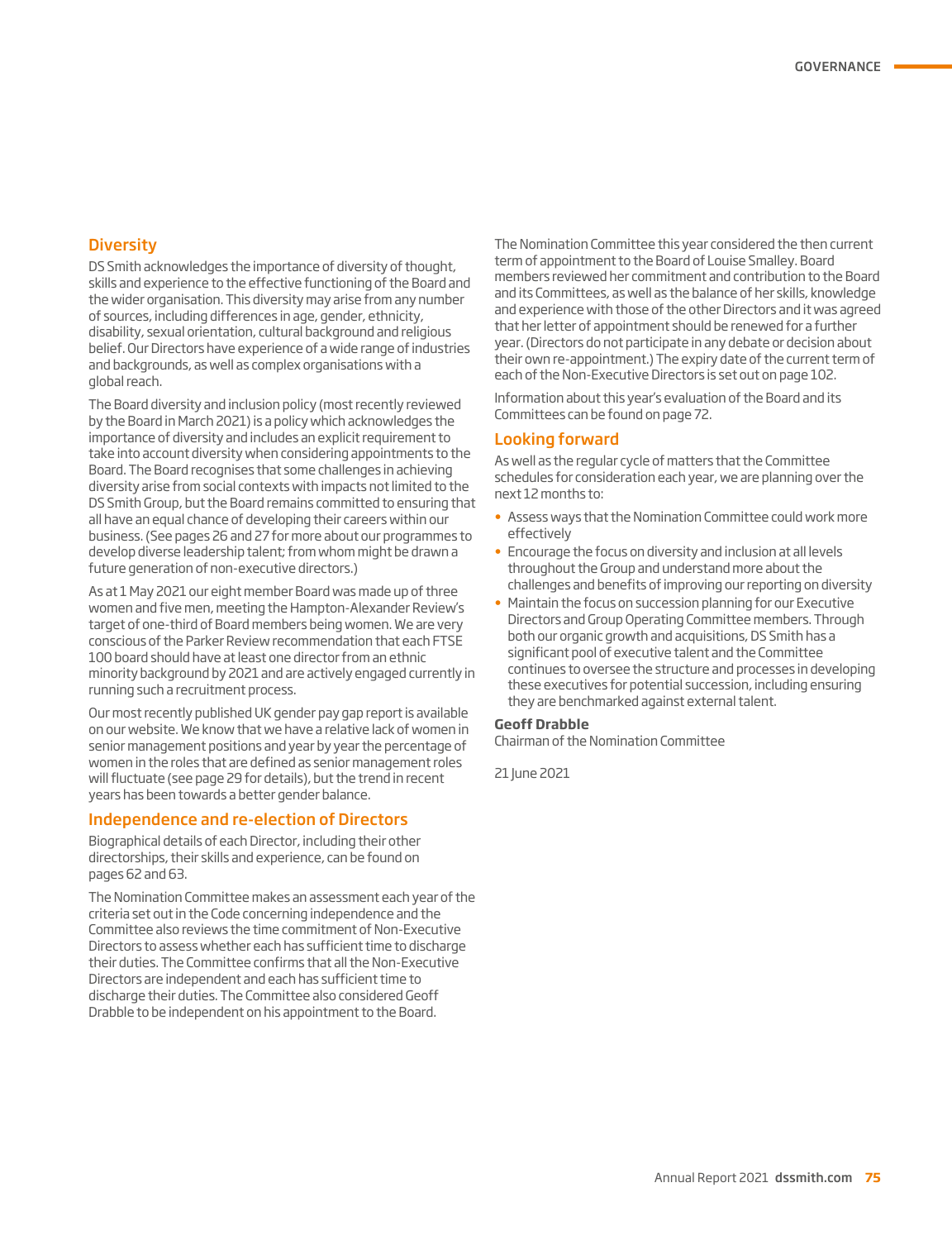# Audit, risk and internal control

### Risk management and internal control

Along with overall responsibility for establishing and maintaining the Group's systems of risk management and internal control (including financial, operational and compliance controls), the Board also retains ultimate accountability for the effectiveness of the systems and processes implemented. The Board confirms it has conducted an annual review of the overall effectiveness of the Group's system of internal controls and risk management procedures implemented during the year and up to the date of approval of this Annual Report.

The systems and processes implemented are designed to identify, manage and, where possible, eliminate the risk of failure to achieve business objectives; and to provide reasonable, but not absolute, assurance against material misstatement or loss. There is an established and ongoing process for identifying, evaluating and managing the significant risks faced by the Group. This includes a process of self-certification by senior divisional management, confirming that their divisions have complied with Group policies and procedures and reporting any significant control weaknesses identified during the past year. In addition, it includes reviewing the results of the work of the Group's Internal Audit function and Group governance and compliance teams and the adherence to the risk identification and management processes identified above.

These procedures have continued to be in place throughout the year and up to the date of approval of this Annual Report.

The Board also has procedures in place to ensure that its powers to authorise and manage conflicts are operated effectively. These procedures were followed throughout the year and up to the date of approval of this Annual Report.

#### Risk management

Our risk management framework and processes were tested in an unprecedented way during 2020 by the impact of the Covid-19 pandemic. Management and employees responded well, tailoring and redesigning certain risk mitigation remedies and preventative measures to ensure that the principal risks and uncertainties the Group faces continued to be managed effectively. The Audit Committee has kept up to date with these developments throughout the year and has noted the way in which our divisions and Group functions were able to demonstrate their resilience, with revised risk mitigation remedies being integrated into the existing support systems.

With a larger number of previously office-based employees continuing to work remotely in the past year, the Group has been looking for ways to improve the assessment and management of its key risks, despite in-person meetings and the debate opportunities they provide, not being possible. The Group Compliance Committee has continued to meet regularly. Recent topics have included a specific review of business continuity in the light of the Group's experience in the Covid-19 pandemic. This year the Group's management standards were updated and, as part of those revisions, risk management has been explicitly highlighted as one of the foundational elements of these refreshed management standards.

The Board remains encouraged by the work undertaken across the Group with investment being made in financial, operational and reputational risk management to ensure effort is well directed and with the right level of intensity, enabling the Group to remain in a strong position to respond rapidly to those risks that do emerge.

Further details on the Group's risk management and mitigation approach for each principal risk, including its emerging risks reporting, are set out in the principal risks section on pages 47 to 55, which also includes the Group's viability statement on page 49. Emerging risks are reported on as part of the risk management reviews. Integrating them into the reporting processes supports the Board in maintaining a clear overview, taking account of the experiences gained from Covid-19, the increasing disclosure requirements in relation to ESG risks and the effect of rapidly changing external environments.

#### Internal control

The Board determines the objectives and broad policies of the Group and has a set schedule of matters which are required to be brought to it for decision. Overall management of the Group's risk appetite, its tolerance to risk and discussion of key aspects of execution of the Group's strategy remain the responsibility of the Board. The Board has delegated to the Audit Committee the responsibility for establishing a system of internal controls appropriate to the business environments in which the Group operates. Key elements of this system include:

- A clearly defined divisional organisation structure for monitoring the conduct and operations of individual business units
- Clear delegation of authority throughout the Group, starting with the matters reserved for the Board
- A formal process for ensuring that key risks affecting operations across the Group are identified and assessed on a regular basis, together with the controls in place to mitigate those risks. Risk consideration is embedded in decision-making processes at all levels and the most significant risks are periodically reviewed by the Board. The risk process is reviewed by the Audit Committee
- Control policies and procedures in functions including finance, tax, IT, HR and legal, reviewed and updated as appropriate and supplemented by mandatory training
- Assurance processes over the internal financial control environment such as annual controls self-assessment and ongoing divisional controls review programmes
- The preparation and review of comprehensive annual divisional and Group budgets; and an annual review and approval by the Board of the three-year Corporate Plan
- The monthly reporting of actual results using the Group consolidation system and their review against budget, forecasts and the previous year, with explanations obtained for all significant variances
- The Operating Framework which outlines key control procedures and policies to apply throughout the Group. This includes clearly defined policies and escalating authorisation levels for capital expenditure and investment, with larger capital projects, acquisitions and disposals requiring Board approval. This framework is kept under periodic review
- Regular formal meetings between the Group Chief Executive, the Group Finance Director and divisional management to discuss strategic, operational and financial issues **<sup>76</sup>**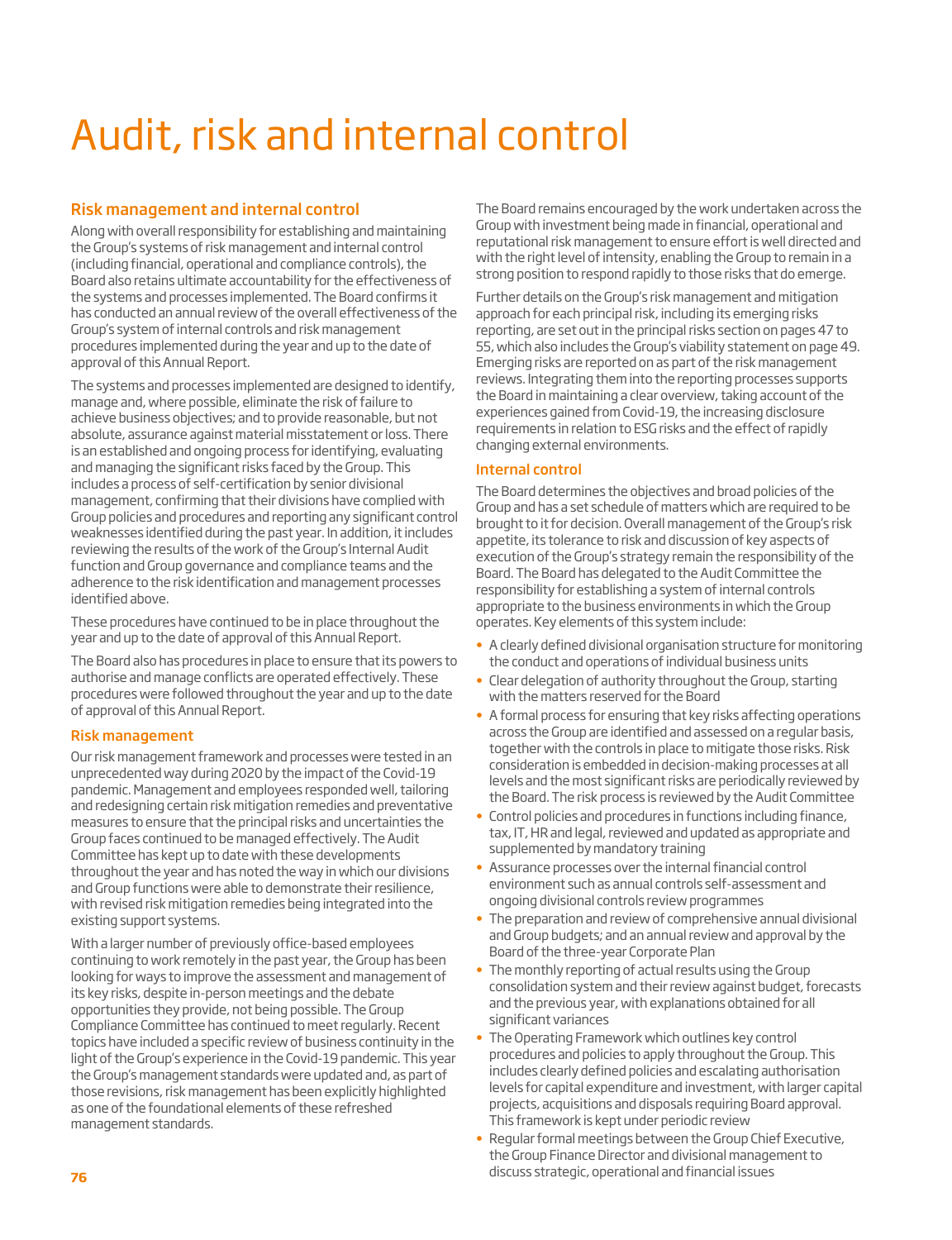• Communicating key corporate values through our Code of Conduct and associated policies to all employees to ensure relevant staff are properly equipped to exercise management oversight and control.

The framework of internal control has continued to operate throughout the Covid-19 pandemic.

#### Internal Audit

The Group's Internal Audit function undertakes regular reviews of the operations of standalone entities, functions and Group processes in accordance with a previously agreed audit plan, including an assessment of implemented systems of internal control. The Internal Auditor then makes recommendations on potential control process improvements and will conduct supplementary reviews to ensure that management implements the recommendations made. During the year, Internal Audit's activities were supported and complemented by Group governance and compliance teams.

The Internal Audit plan together with the work plan of the Group governance and compliance teams is determined on a

## Annual risk reporting cycle and the matter of the matters.

# May – Jul

**Group Compliance Committee** reviews a selection of Group function and/or divisional risks including 'deep dive' risk investigation

**Internal Audit** reviews their programme and key control risks

#### **Audit Committee**  reviews Group risks,

viability and risk management effectiveness including go forward actions to implement

**Group Risk** provides feedback to divisions and Group functions on risk assessments

### Aug – Oct

**Divisions** update risk assessments and integrate into their corporate plans

**Group Compliance Committee** reviews a selection of Group function and/or divisional risks

**Group Strategy Committee** undertakes an assessment of the principal and emerging risks

**Internal Audit** reviews their programme and key control risks

**Audit Committee** 

reviews and approves completed Internal Audit reports and reviews status of programme – this included in 2020 a deep dive into three of our principal risks

risk assessment basis and is reviewed and approved by the Audit Committee.

Findings from Internal Audit and Group governance and compliance teams are reported to Group and divisional business management as well as to the Audit Committee.

The Company elected to bring the Internal Audit function in-house with effect from 1 May 2021 and appointed a Head of Internal Audit during the 2020/21 financial year. The outsourced arrangements with KPMG ceased with effect from 1 May 2021. Professional firms will continue to provide co-source support as required. The new function will provide assurance separately from the Group governance and compliance teams, and is intended to extend the coverage of independent governance and compliance assurance for the Group. Also from 1 May 2021, the governance and compliance team has become a centrally-led function, as opposed to regionally and divisionally based. It will continue to maintain and develop the internal control framework, provide support and training to the business in complying with that framework and manage compliance with the emerging requirements from the recent UK government consultation on

## Nov – Jan

**Internal Audit** updates review of Internal Audit programme and key control risks

**Audit Committee**  further updates and approves completed internal audit reports and ongoing Internal Audit work

**Board** reviews principal risks and uncertainties, risk appetite and tolerance, and business viability as part of Corporate Plan discussions

## Feb – Apr

**Group functions, divisions and regions**  produce year-end review of principal and business risks

#### **Internal Audit**

undertakes the year-end assessment of Internal Audit needs

**Group Compliance** 

**Committee** reviews a selection of Group function and/or divisional risks including in 2021 a specific review of business continuity

#### **Audit Committee**

reviews Group and divisional risk reports, annual Internal Audit needs assessment, including audit plans and recommendations

### ୮୮୩

This section explains how we have applied aspects of Code principles M, N and O in section 4 (audit, risk and internal control) of the Code and how we have put the provisions of that section into practice, firstly

through matters that come before the full Board and secondly through the detailed work of the Audit Committee which is reported on in the Audit Committee Report that follows.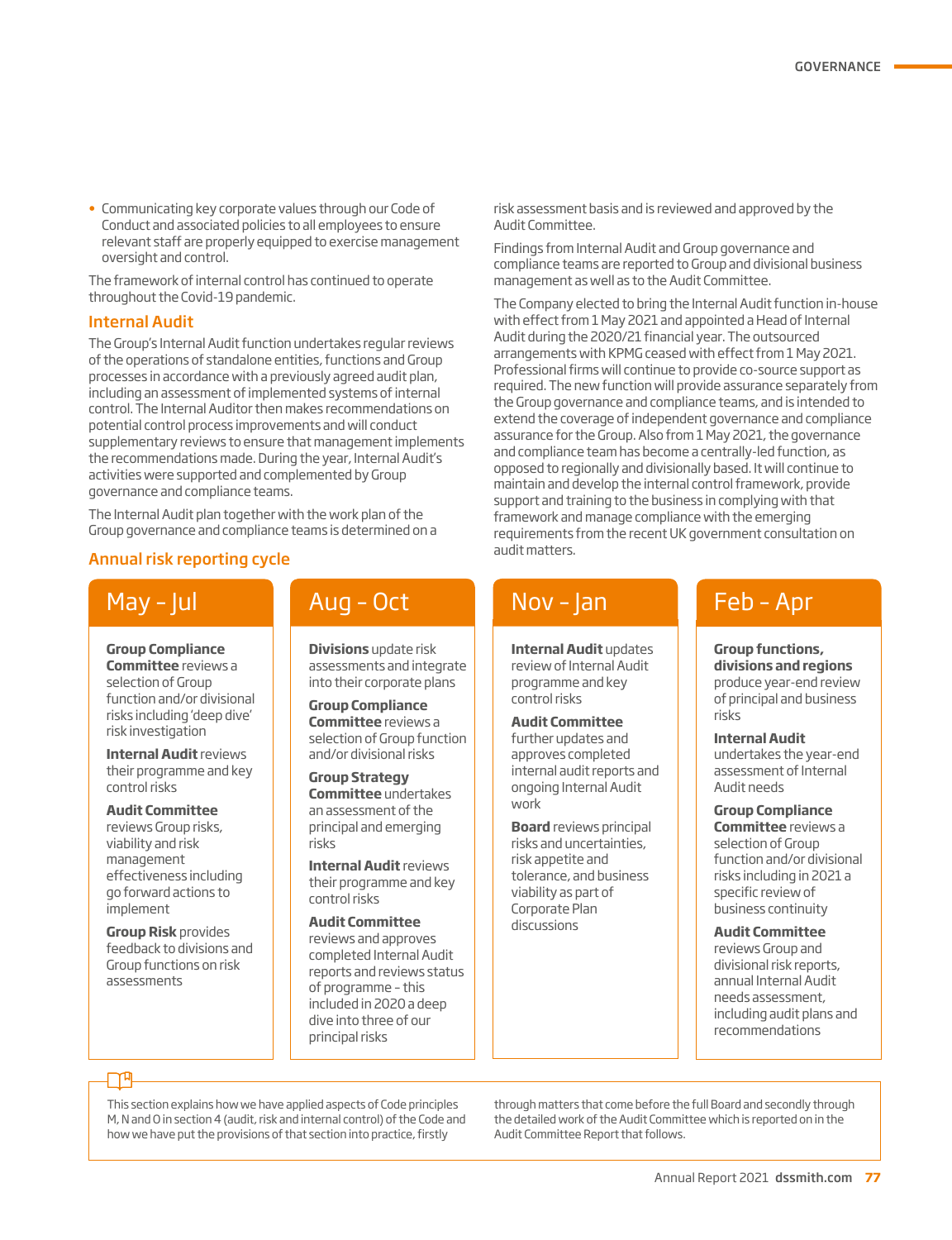# Audit Committee Report



"The Group's established procedures enabled the financial reporting process to continue efficiently during the year, despite the many challenges presented by the Covid-19 pandemic."

David Robbie, Chairman of Audit Committee

## Dear shareholders

The Audit Committee supports the Board in its oversight of the control framework across the Group. Our principal objectives as an Audit Committee are:

- To monitor the integrity of the Group's reporting process and adherence to the Group's accounting policies and procedures
- To ensure that risks are carefully identified and assessed; and that sound systems of risk management and internal control are implemented.

I am pleased to report that the Group's established procedures and systems to identify, mitigate and manage risks enabled the financial reporting process to continue uninterrupted during the year, despite the many challenges presented by the Covid-19 pandemic. The finance team delivered an impressive volume of work in difficult times and I would like to thank them for their sustained commitment.

#### Our role

The Audit Committee's role is pivotal in ensuring the robustness of the Group's risk management activities and internal control environment, thereby ensuring the integrity of the financial reporting process. As Chairman of the Audit Committee I make myself available at the Company's annual general meeting (AGM) to answer any shareholder questions on the Committee's remit.

#### Membership and operation of the Committee

| Member                  | Since |
|-------------------------|-------|
| David Robbie (Chairman) | 2019  |
| Celia Baxter            | 2019  |
| Alina Kessel            | 2020  |
| Louise Smalley          | 2014  |
| <b>Rupert Soames</b>    | 2019  |

The Audit Committee met on four occasions during the year, with meetings scheduled to align with the Group's external financial reporting obligations. Details of individual Directors' attendance can be found on page 70. As and when required, the Audit Committee members and I were joined by the Group Chief Executive, the Group Finance Director, the Group Financial Controller and representatives from the external Auditor and Internal Audit for parts of these meetings, by invitation. The external Auditor was not present at meetings where their performance and/or remuneration was discussed. The Audit Committee also met privately with the external Auditor as appropriate.

The Group General Counsel and Company Secretary acts as Secretary to the Committee.

The Board is satisfied that I, as Chairman of the Committee, and the other members of the Audit Committee have both current and relevant financial experience (as set out on pages 62 and 63) and that the Audit Committee, as a whole, has competence relevant to the sector (namely manufacturing) in which the Company operates.

In addition to the scheduled Committee meetings, I, as Chairman of the Audit Committee, held separate individual meetings during the year with representatives from Internal Audit, the Group Finance Director and his team and the external Auditor.

The Audit Committee received sufficient, reliable and timely information from management to enable it to fulfil its responsibilities.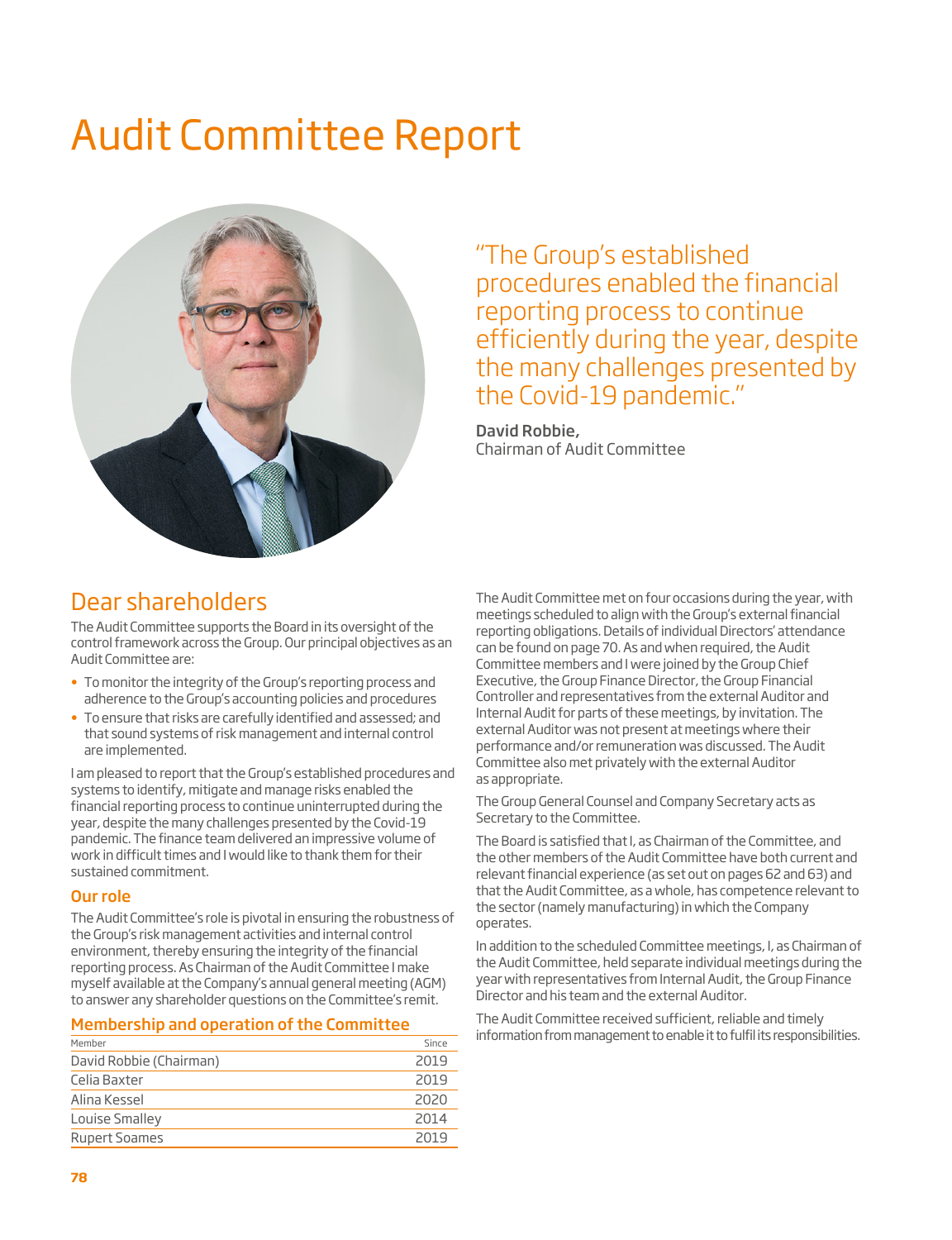#### Matters particularly focused on by the Audit Committee in its discussions with management include:

Risk management, internal control and compliance enhancements

Quality of earnings

Financial commitments and liabilities

Update on M&A-related activity

#### Pensions

Taxation matters, including review of strategy and risks

Internal Audit status update, in-house governance compliance and corporate governance update

#### June 2020

- Review of the 2019/20 Annual Report and announcement, including a review to ensure the report was fair, balanced and understandable
- Going concern and viability statement, including Covid-19 impact assessment
- Impairment assessment review
- Effectiveness of internal control framework update
- Review of adjusting items
- Review of risk appetite and tolerance statement
- 2020/21 Internal Audit plan
- External Auditor report
- Review of external Auditor effectiveness paper and recommendation to the Board to re-appoint Deloitte for 2020/21
- Cyber review

#### October 2020

- Further rigorous review of adjusting items
- Non-financial areas to be targeted by Internal Audit plan
- Impairment assessment review
- 2020/21 external Auditor plan
- 2020/21 Internal Audit plan and confirmation of KPMG LLP's independence
- Ethics and compliance report review
- Corporate governance training (provided by Deloitte)

#### December 2020

- Update on half year forecast results
- Going concern
- Review of announcement of half year results
- External Auditor half year report, including confirmation of independence and objectivity
- Internal Audit review (joint with recently appointed Head of Internal Audit and KPMG LLP)
- Non-audit fees review

#### April 2021

- Update on full year forecast results and trading outlook
- Interim going concern assessment and consideration of significant accounting policies and judgements
- Annual impairment review
- Effectiveness of internal controls review
- Ethics and compliance report review
- Update on external Auditor plan and fees (including for non-audit services)
- Review of emerging risks and risk update
- Review of Internal Audit Plan

#### June 2021

- Review of the 2020/21 Annual Report and announcement, including a review to ensure the report was fair, balanced and understandable
- Going concern and viability statement
- Impairment assessment review
- Effectiveness of internal control framework update
- Review of adjusting items
- Review of risk appetite and tolerance statement
- 2021/22 Internal Audit plan
- External Auditor report
- Review of external Auditor effectiveness paper and recommendation to the Board to re-appoint Deloitte for 2021/22
- Review of the audit tender process and agreement of recommendation to the Board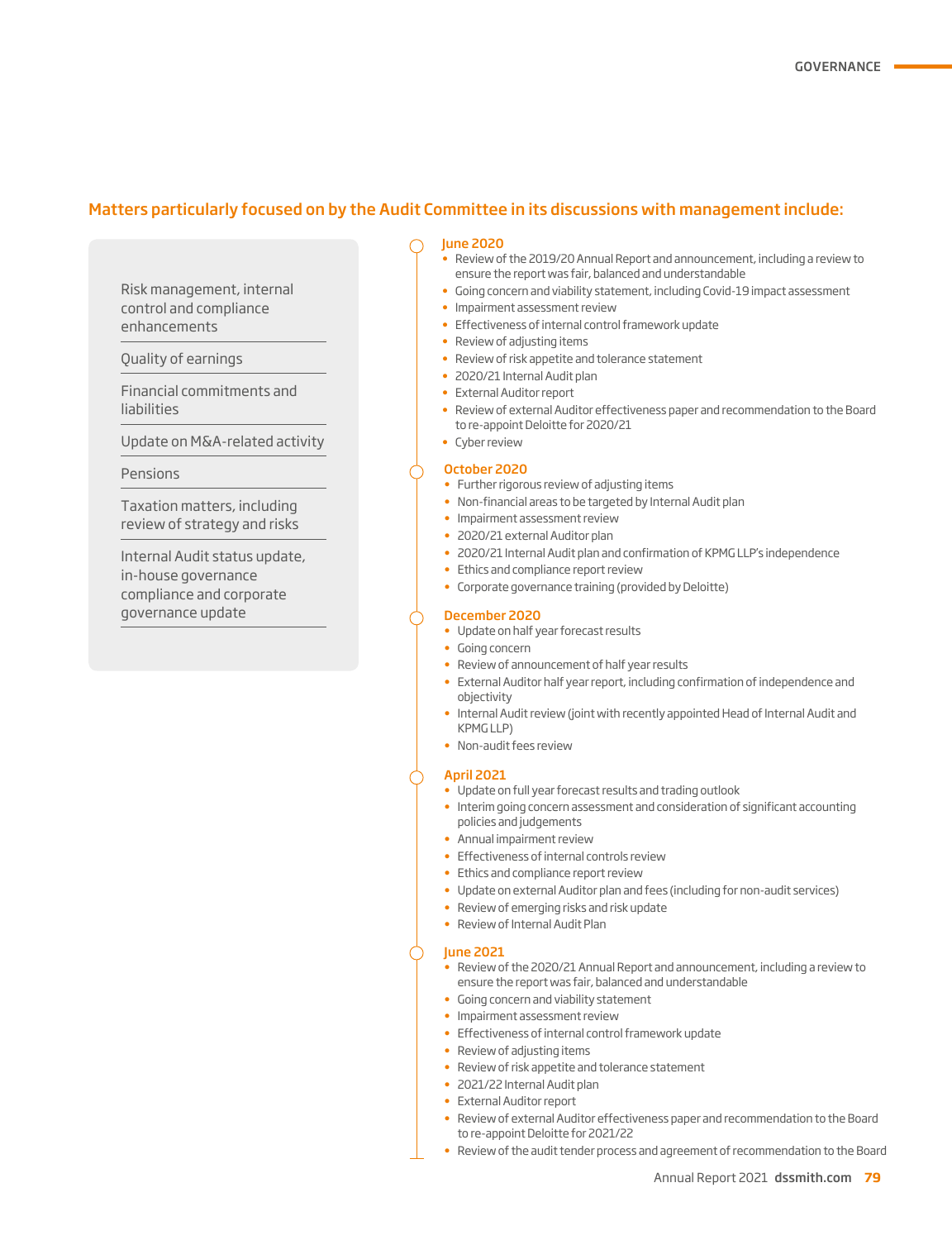#### Risk management, internal control and Internal Audit

In fulfilling the Committee's oversight of the risk management and control environment, a number of key activities are undertaken during the year, including regular meetings with senior management.

The Audit Committee considered the Group's risk management activities during the year (with specific discussions of such topics as paper price volatility, regulation and governance, packaging product development risks, business continuity and emerging risk developments). The Audit Committee continued its regular review of risk reporting to ensure that the balance between risk and opportunity was in keeping with the Group's risk appetite and tolerance. The Audit Committee is satisfied that the Group's executive compensation arrangements do not prejudice robust controls and good stewardship.

The Committee approved the Group's annual Internal Audit plan, which was primarily risk-based, focusing on the assurance of core processes and projects, as well as overseeing internal compliance activities. During the year, the Committee received regular reports summarising findings from the Internal Audit reviews performed, action plans to address any areas highlighted for improvement and additional activity review summaries from internal compliance teams. An ongoing review of the effectiveness of the Internal Audit function is performed by the Committee, focusing on the content and delivery of the regularly-received reviews, action plans and activity summaries. This, along with the annual review and evaluation of the performance of the Internal Audit function, enabled the Committee to remain satisfied that the quality, experience and expertise of the function is appropriate for the business. Owing to the strong capabilities of our governance and compliance team, which have developed with the support of the KPMG LLP-led Internal Audit function, the Company has elected to return to an in-house Internal Audit model from 1 May 2021 to provide independent assurance. We would like to thank KPMG LLP for their service and insightful reviews provided during a period of significant growth and change for the Group.

The expanded internal control framework developed during the 2019/20 financial year has been rolled out as intended, complemented with comprehensive training.

A key element of the Committee's oversight role is to challenge management and test the validity of any critical assumptions, never more so than in times of uncertainty. In 2020/21, building on its work in 2019/20, the Committee has again focused on debating cyber risks generally, including those present in operational technology. In light of Covid-19 and in common with other businesses, the imperative of encouraging an even wider range of scenarios than usual to be developed to enhance the supporting evidence in relation to the viability statement and going concern basis of accounting in the 2020 Annual Report was recognised and acted upon. Other discussions have probed the implications of the number of employees working from home, or other unaccustomed locations, due to Covid-19; the degree to which a strength, if over developed, could become a weakness; and the level of engagement at all levels of the Group with the risk management processes.

#### Confidential reporting

The Committee receives a separate report on matters raised through 'Speak Up!', the Group's confidential reporting channel, and any related investigations. The Code specifies that reports arising from such confidential reporting channels should either be reviewed by the Board or an explanation given. All Board members attend that part of the Audit Committee meeting when 'Speak Up!' and any related investigations are reported on. This means that representatives from both Internal Audit and the external Auditor (who attend the Audit Committee meetings but not Board meetings) can contribute their perspectives, which is a valuable part of the review process. Internal Audit are also able to provide specialist support where such assurance is considered necessary. Following consultation with the EWC, in March 2021 the Board reviewed and approved a revised 'Speak Up!' policy, updated to reflect recent legislative developments. Board members during that review debated the tensions inherent in having a comprehensive policy that by its length might be less accessible than the highly visual and simplified posters that have recently been refreshed.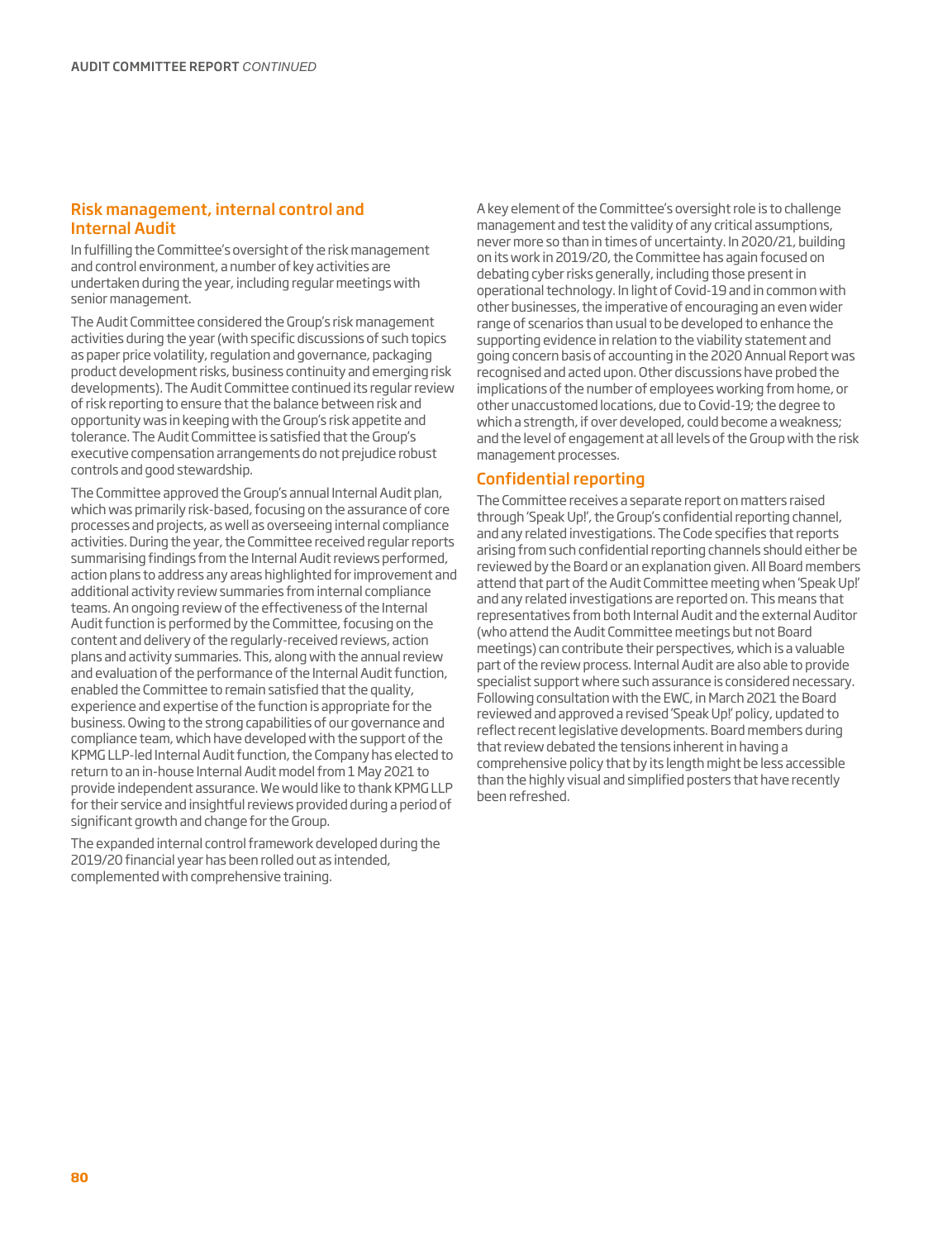#### Financial reporting

The Code requires the Board to confirm that the Annual Report presents a fair, balanced and understandable assessment of the Group's performance, business model and strategy. This is an important area of focus for the Committee. At the request of the Board, the Committee undertook procedures to advise the Board on this. Committee members gave input at various stages during the planning and drafting process, as well as taking the opportunity to review the Annual Report as a whole and discuss, prior to the June Audit Committee meetings, any areas requiring additional clarity or better balance in the messaging.

#### Significant matters considered in relation to the financial statements

| <b>Issue</b>                                                     | <b>Review and conclusion</b>                                                                                                                                                                                                                                                                                                                                                                                                                                                                                                                                                                                                                                                                                                   |
|------------------------------------------------------------------|--------------------------------------------------------------------------------------------------------------------------------------------------------------------------------------------------------------------------------------------------------------------------------------------------------------------------------------------------------------------------------------------------------------------------------------------------------------------------------------------------------------------------------------------------------------------------------------------------------------------------------------------------------------------------------------------------------------------------------|
| <b>Classifications and</b><br>presentation of<br>adjusting items | The Committee considered the application of the Group's accounting policies, principles and disclosures in<br>the financial statements that relate to critical accounting estimates and judgements, and challenged the<br>underlying assumptions applied in areas including provisions (such as litigation and restructuring) and<br>adjusting items.                                                                                                                                                                                                                                                                                                                                                                          |
|                                                                  | Continued scrutiny over the appropriateness and application of the adjusting items policy was applied<br>during the year, in particular around the continued costs incurred to deliver programmes to optimise the<br>operational footprint. Such items include acquisition costs, integration costs, impairments and gains or<br>losses on business disposals, which are classified as adjusting items because of their nature, incidence or<br>size. The Directors have considered the ongoing regulator focus on Alternative Performance Measures<br>but believe that identification and separate classification of these items assists in enhancing the<br>understanding of the trading and financial results of the Group. |
|                                                                  | The Audit Committee has reviewed the appropriateness of the income and costs both included in and<br>excluded from adjusting items by challenging and seeking explanations from management. The<br>Committee reviewed reports on the items provided by management and the external Auditor. This item is<br>a recurring agenda item in all Audit Committee meetings.                                                                                                                                                                                                                                                                                                                                                           |
|                                                                  | The Audit Committee is satisfied that the resulting presentation and disclosure of all accounting policies<br>and principles is appropriate.                                                                                                                                                                                                                                                                                                                                                                                                                                                                                                                                                                                   |
| <b>Taxation</b>                                                  | Taxation remains a key area of focus for the Committee, due to the continued level of fiscal authority<br>activity, ongoing tax enguiries and disputes, and the Group's M&A activity. The Group is exposed to<br>differing tax regimes and risks which affect both the carrying values of tax balances (including deferred<br>tax) and the resultant income statement charges. The Audit Committee reviewed the tax charge for the<br>half year and the full year, including the underlying tax charge, the appropriateness of and movement in<br>tax provisions recognised and the risks associated with them. The Audit Committee is satisfied that the<br>amounts recognised and the disclosure provided are appropriate.   |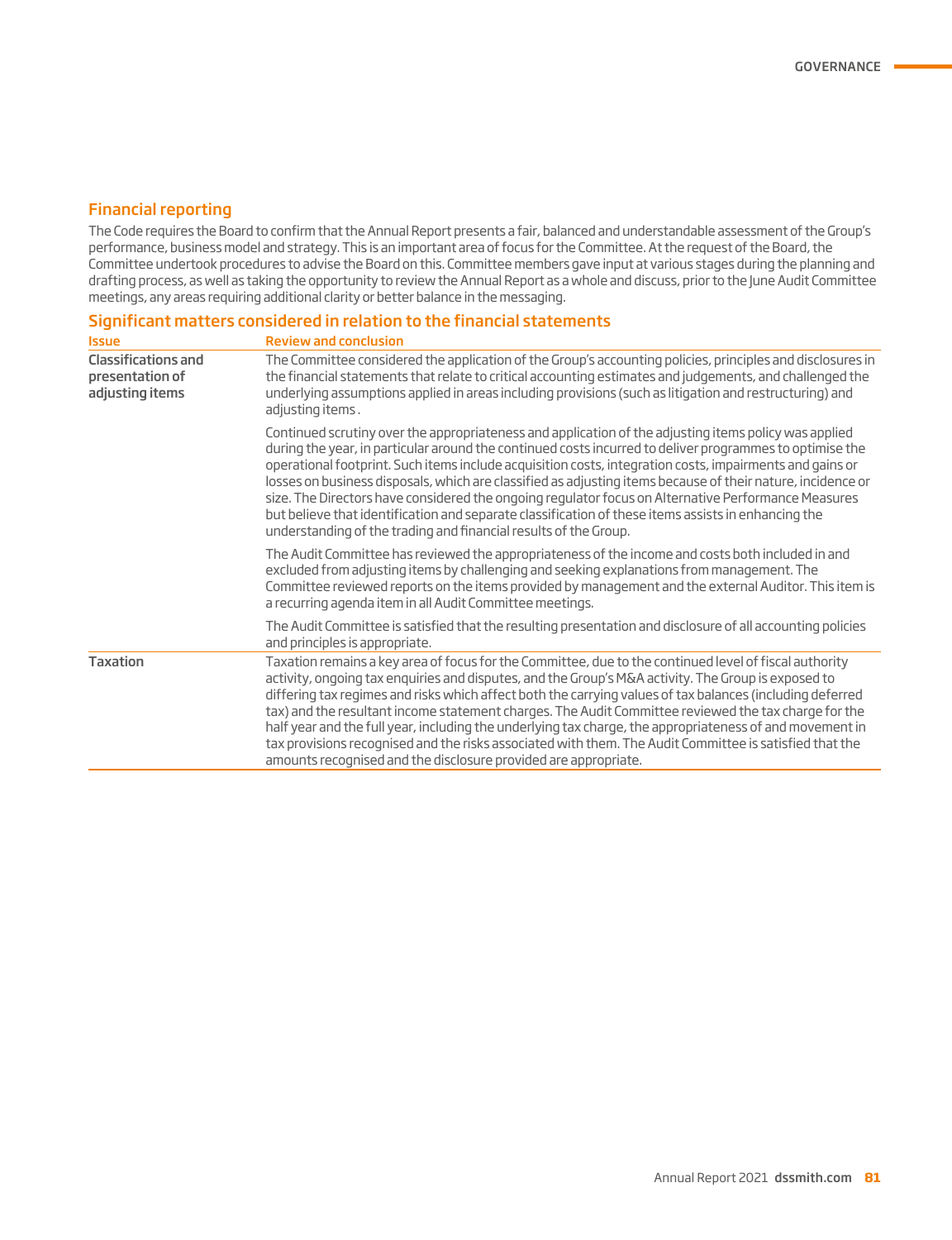#### Our key responsibilities

As a Committee we have delegated authority from the Board to focus on the following key responsibilities:

- Ensuring the integrity of financial reporting and associated external announcements
- Reviewing and challenging the application of the accounting policies and principles reflected in the Group's financial statements
- Assessing the basis on which the viability statement and going concern statement are being made and testing assumptions underlying them
- Managing the appointment, independence, effectiveness and remuneration of the Group's external Auditor, including the policy on the supply of non-audit services
- Initiating and conducting the audit tender process for the external audit
- Monitoring the adequacy and effectiveness of the internal control environment

#### Other activities of the Committee

#### Financial Reporting Council (FRC) correspondence

In November 2020, the FRC issued their annual advice letter to Audit Committee Chairs and Finance Directors in advance of the 2020/21 reporting period. Not surprisingly, the presentation of financial information in a Covid-19 environment was a key item in this year's letter. Guidance provided by the FRC subsequent to the preparation of the 2019/20 Annual Report was reviewed against the disclosures made in the prior year's Annual Report and considered in the preparation of the current year's Annual Report. Other matters raised by the FRC included the impact of Brexit on company-specific risks and uncertainties and the section 172 statement and reporting. All matters raised have been reviewed and appropriate disclosure updates reflected, where required.

#### Continued development

In order to help the Committee continue to meet its responsibilities, Committee meetings include regular corporate governance updates and briefings from external advisers, such as cyber specialists, or from members of senior management. At its briefing session in October 2020, the Committee considered what might be the next steps taken in response to the recommendations in the Brydon Review, the CMA report and the Kingman Review and in April 2021 the Committee was briefed on the UK government's March 2021 consultation paper calling for feedback on a number of questions in these areas. The Committee reviewed its effectiveness as part of the wider Board's review of its effectiveness, as described on page 72.

- Challenging the plans and effectiveness of the Internal Audit function, performed on the Group's behalf during the year by KPMG LLP, and going forward by the in-house Internal Audit function, which is independent from the Group's external Auditor
- Overseeing the Group's risk management processes and performance
- Reviewing the effectiveness of established fraud prevention arrangements and reports made through the confidential 'Speak Up!' policy process
- Assessing the Group's compliance with the 2018 UK Corporate Governance Code (Code)
- Providing advice to the Board on whether the Annual Report and financial statements, when taken as a whole, are fair, balanced and understandable and provide all the necessary information for shareholders to assess the Group's performance, business model and strategy.

### External Auditor

#### **Effectiveness**

In addition to the external Auditor confirming their independence, and objectivity, the Audit Committee also evaluates and monitors their effectiveness through a review of the qualifications, expertise and resources of the engagement team. This is conducted through direct assessment and recurring activities. As part of the current assessment of effectiveness, the Audit Committee has taken into consideration the guidance issued by the FRC. Based on evidence from management, the external Auditor and, as appropriate, external sources together with its own experience, the Audit Committee assessed the mindset and culture, skills, character and knowledge, quality control and judgement of the Auditor. The assessment considered the degree of challenge to management, the issues identified and the quality of explanations. The Audit Committee recognises that the quality of an audit is paramount. Particular note was taken of the current year audit work, considered against the backdrop of the Covid-19 pandemic, which has presented practical process challenges and required enhanced audit requirements. The Committee is satisfied with the effectiveness of the Auditor and that the current year audit was one of high quality.

The quality of the audit is also assessed by the Committee, informed by discussion of each post-audit review.

Separate to the meetings of the Audit Committee, I meet regularly with the lead external Audit engagement partner, as do other individual members of the Committee.

In December 2019, an update to the May 2015 Audit Committee Practice Aid on Audit Quality was published by the FRC. The update contained significant changes in respect of the external audit tendering process as well as refined guidance on the assessment of auditor effectiveness. Our approach to auditor effectiveness complies with this guidance.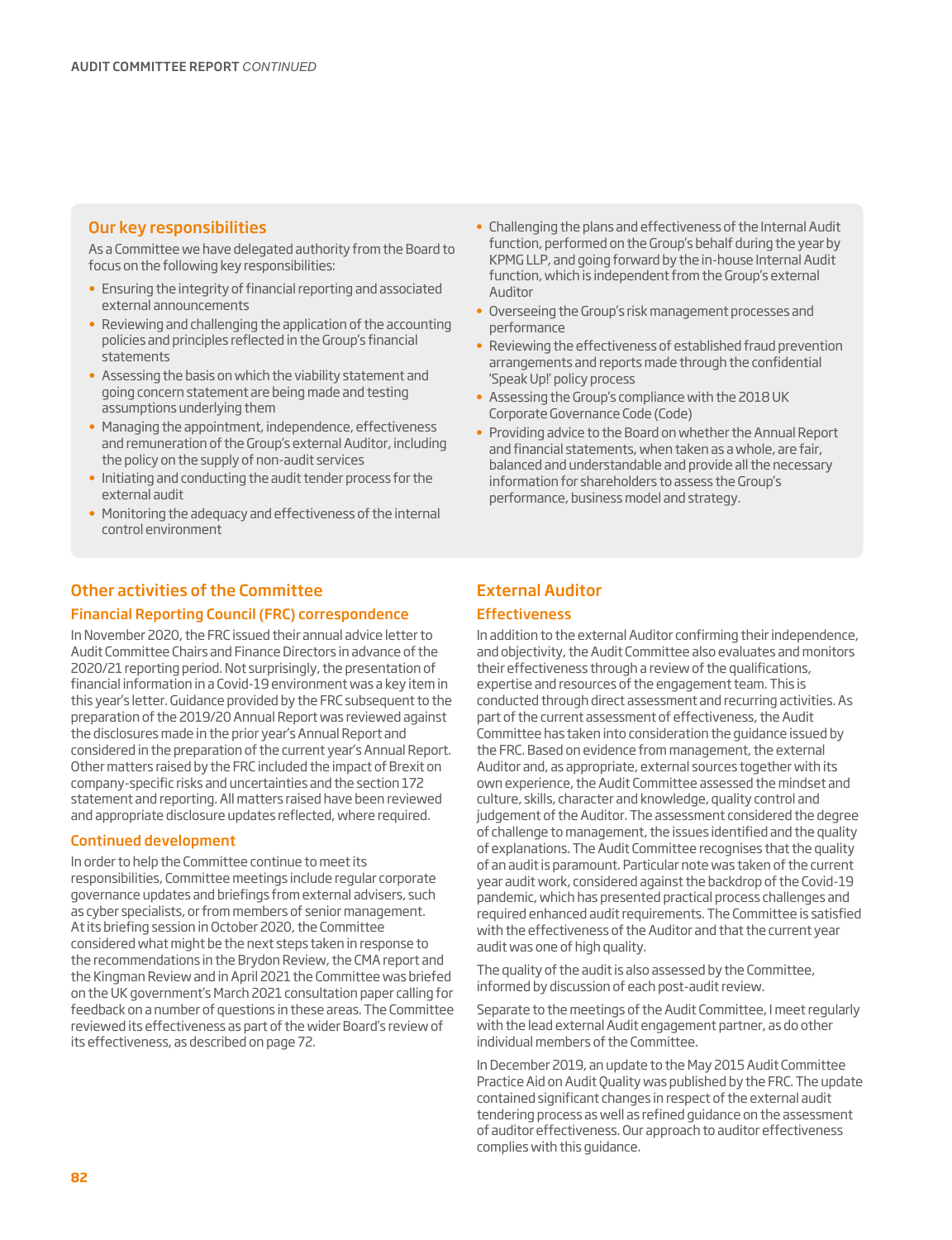#### Independence and objectivity

In order to ensure the independence and objectivity of the external Auditor, the Audit Committee maintains and regularly reviews the Auditor Independence policy which covers non-audit services which may be provided by the external Auditor, and permitted fees.

The Group has a policy on the supply of non-audit services by the external Auditor, which was most recently updated in April 2020. The policy prohibits certain categories of work in accordance with guidance such as the FRC Ethical Standard. It specifies that the Group should not employ the external Auditor to provide non-audit services where either the nature of the work or the extent of such services might impair their independence or objectivity. The external Auditor is permitted to undertake some non-audit services under the Group's policy, providing it has the skill, competence, integrity and appropriate independence safeguards in place to carry out the work in the best interests of the Group, for example, permissible reporting accountant work associated with significant acquisitions. All proposed permitted non-audit services are subject to the prior approval of the Audit Committee.

Non-audit services and fees are reported to the Audit Committee twice each year. During 2020/21, total non-audit fees paid to the external Auditor of £0.4 million were 9 per cent of the annual Group audit fee (2019/20: £0.3 million: 8 per cent): see note 3 to the consolidated financial statements. In addition, £9.4 million was paid to other accounting firms for non-audit work, including £0.7 million for work relating to Internal Audit.

The EU Audit Regulation (Retained Legislation) and the FRC's revised Ethical Standard mean that, with effect from the Group's 2020/21 year, a cap on the ratio of non-audit fees to audit fees paid to the external Auditor of 70 per cent applies, which will further restrict the non-audit services permitted.

Annually, the Audit Committee receives written confirmation from the external Auditor of the following:

- Whether they have identified any relationships that might have a bearing on their independence
- Whether they consider themselves independent within the meaning of the UK regulatory and professional requirements
- The continued suitability of their quality control processes and ethical standards.

The external Auditor also confirmed that no non-audit services prohibited by the FRC's Revised Ethical Standard were provided to the Group or parent Company.

On the basis of the Committee's own review, approval requirements in the non-audit services policy, and the external Auditor's confirmations, the Audit Committee is satisfied with the external Auditor's independence and effectiveness.

#### Auditor's fee, appointment and tender process

External audit fee negotiations are approved by the Audit Committee each year. There are no contractual restrictions on the Group in regard to the current external Auditor's appointment.

Deloitte LLP were first appointed as external Auditor to the Group in 2006. Nicola Mitchell became the lead audit partner for the

2018/19 year end, with her five year rotation to end with the 2022/23 audit.

Pursuant to the terms of the Statutory Audit Services for Large Companies Market Investigation (Mandatory Use of Competitive Tender Process and Audit Committee Responsibilities) Order 2014 (Competition & Markets Authority Order), which is now in force, the Audit Committee is solely responsible for negotiating and agreeing the external Auditor's fee, the scope of the statutory audit and initiating and supervising any competitive tender process for the external audit. When a tender is undertaken, the Committee is responsible for making recommendations to the Board as to the external Auditor's appointment. The Committee's policy is that the role of external Auditor will be put out to tender at least every ten years in line with the applicable rules. Deloitte has been the external Auditor following the tender process in 2013/14. Mindful of the constraints within the audit market, the Committee decided to put the external audit out to tender a year earlier than the ten-year limit would require. The tender process was conducted in accordance with the applicable legal requirements and followed the relevant FRC guidance. At its June 2021 meeting the Committee recommended to the Board that Ernst & Young LLP be appointed external Auditor with effect from the 2022/23 audit.

The Audit Committee confirms that the Company has complied with the provisions of the Competition & Markets Authority Order with regards to external audit tendering and audit responsibilities throughout its financial year ended 30 April 2021.

#### Looking forward

As well as the regular cycle of matters that the Committee schedules for consideration each year, we are planning over the next 12 months to:

- Expand the range of Internal Audit's reviews in the coming year to include Group processes and functional assurances such as looking at the safeguards around anti-bribery and corruption policies and the effective operation of the 'Speak Up!' protocols while maintaining the rigour of internal financial control assurance
- Look in greater detail at emerging risks for the Group
- Continue to monitor legislative and regulatory changes that may impact the work of the Committee, particularly the outcome of the UK government's consultation paper on restoring trust in audit and corporate governance which develops many of the recommendations in the earlier Brydon Review, the CMA report and the Kingman Review
- Monitor adjusting items and policy.

#### **David Robbie**

Chairman of Audit Committee

21 June 2021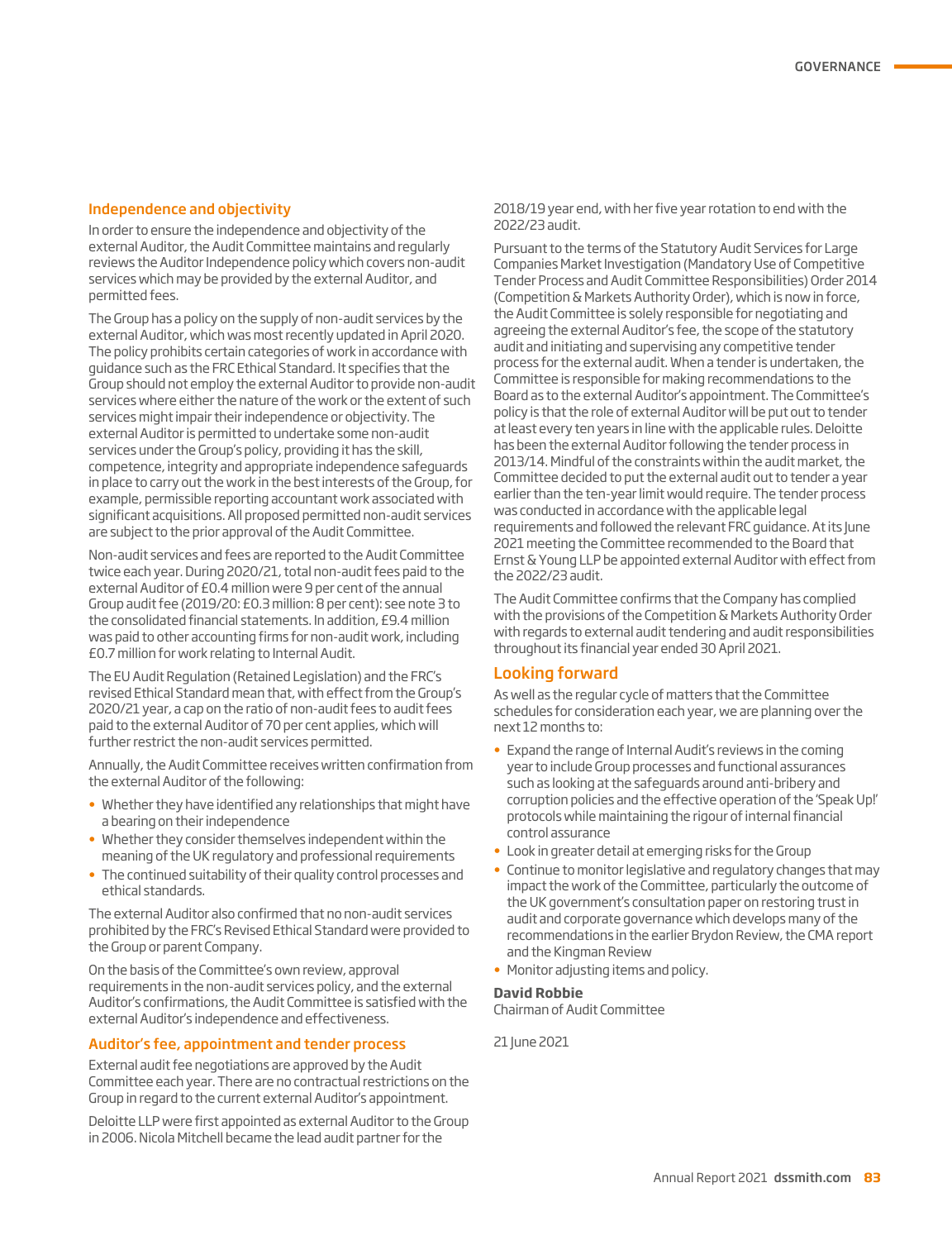# Remuneration Committee Report



## "As a Committee, we take our decisions in the context of the Group's achievements and the wider stakeholder experience."

#### Celia Baxter,

Chairman of Remuneration Committee

### Dear shareholders Introduction

On behalf of the Board, I am pleased to present the Directors' Remuneration Report for the year ended 30 April 2021, which sets out our implementation of the remuneration policy that was approved by shareholders at the Annual General Meeting (AGM) in September 2020.

As usual, my letter on pages 84 to 86, the summary on pages 87 and 88 and the Annual Report on Remuneration on pages 94 to 107 will also be presented for approval by an advisory vote at our AGM in September 2021.

Our purpose as a Remuneration Committee is to develop a reward package that supports our vision and strategy as a Group and to ensure the rewards are performance-based and encourage long-term shareholder value creation. In the past 12 months many things have changed in the world around us, but the Group's strategic focus continues to be on being a leader in sustainable fibre-based packaging, with a corporate Purpose of 'Redefining Packaging for a Changing World'. All regions in which the Group operates were affected by the Covid-19 pandemic, but all our sites remained operational as essential suppliers to critical supply chains. We continued to deliver to our customers, to develop new and improved ways of meeting their needs (for example our new web-based business, ePack) and to develop innovative sustainable solutions. All these factors drive the Group's ongoing profitability and cash flow, which are the current performance measures for our incentive plans.

#### Our achievements and variable pay outcome

The full financial year of 2020/21 has been impacted by Covid-19 and this has been a year unlike any other in our lifetimes, but in these uncertain times we have worked in tandem with governments to ensure that our factories could remain open and continue to keep goods moving, including vital supplies like medicines and food. Putting the safety and wellbeing of our

workforce as our first priority has enabled us to support our customers and their supply chains and we are proud of what our employees have delivered for our customers in these difficult times.

You can read about the achievements of our business during 2020/21 in more detail in the Strategic Report starting on page 1. Highlights for the 2020/21 financial year include:

- Return on sales of 8.4%
- Adjusted operating profit of £502 million
- 14% reduction in accident frequency rate
- MSCI Index rating has increased from A to AA.

In respect of the variable pay elements linked to the 2020/21 financial year, the Committee has decided that the Executive Directors will receive 98% of the maximum annual bonus opportunity. Further details are set out below and on pages 96 and 97.

Unfortunately, the performance share plan (PSP) award made in 2018 which was due to vest in June 2021 based on the three year average earnings per share (EPS) and return on average capital employed (ROACE) performance between 2018/19 and 2020/21 and the three year cumulative relative total shareholder return (TSR) performance, did not meet the threshold targets for the two financial measures and fell below median for the relative TSR measure. The financial targets were set in 2018 in the context of the expectation of a stable economy and were not adjusted, but the negative impact of the pandemic on the 2020/21 results made those targets unachievable.

With many of DS Smith's markets in lockdown at the beginning of the year, and consequently very weak trading and an uncertain outlook, 2020/21 presented the Committee with significant challenges in setting realistic but stretching targets for the annual bonus incentive. The targets the Committee chose demanded a significant improvement in profitability month by month as the year progressed and were aligned to the sell-side consensus at the time; they ultimately proved successful in incentivising an impressive recovery from the very weak trading seen in the first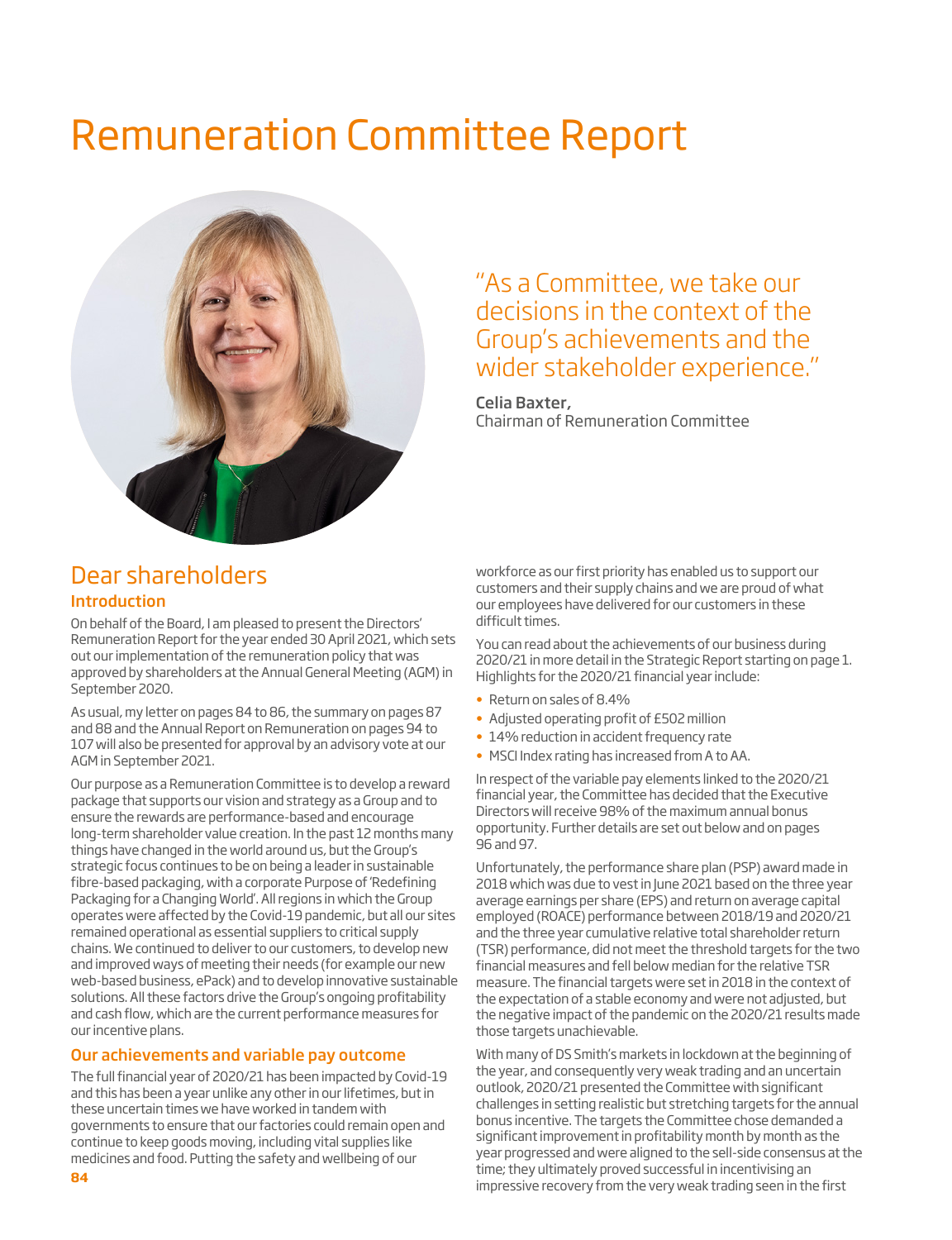months of the year. The targets were not amended by the Committee.

The bonus award as a percentage of maximum will apply to around 1,500 employees who participate in the Group bonus plan and the vesting percentage of 0% under the 2018 PSP will apply to the top 150 senior managers who participate in the Group's long term incentive plan. When deciding the level of these variable pay elements, the Committee considered the experience of the Group's stakeholders during the 2020/21 financial year. In respect of the 2020/21 financial year, an interim dividend has been paid and a final dividend has been recommended, subject to the approval of shareholders at the forthcoming AGM. The share price on 30 April 2021 was £4.21, up from a low of £2.53 earlier in 2020. Employment levels Group-wide have been maintained, with a strong focus on employee health and wellbeing, exemplified by a Group-wide extra day of holiday offered in 2021. Any UK Government furlough support taken in the initial stages of the pandemic, when the situation was very uncertain, has been repaid. The Group's connection with the local communities where our sites are based has become much stronger in the past year through increased engagement in community programmes. (Some examples of this are described on page 32). Our commitment to carbon reduction has continued, with a 23% relative to production decrease from 2015 levels. Most importantly for our customers, and for their customers, putting in place new policies and practices to allow production to continue, has enabled volume growth and supported responsiveness to react to changes in customers' needs. The proportion of orders that are delivered on time, in full across our businesses has, despite the circumstances of the past 12 months, remained at 95 per cent, as it has been for the previous two years. The Committee also noted that there were some negative impacts of the pandemic in the last quarter of 2019/20 and this had resulted in no bonus award being payable under the 2019/20 plan. The Committee concluded that the variable pay outcome (both of the annual bonus and PSP) in respect of 2020/21 appropriately reflected the Company's performance in the period and was commensurate with the broader stakeholder experience in the period. It was therefore not felt necessary to apply any discretion to amend the outcome. The Committee also concluded that the remuneration policy has operated as intended, both in terms of appropriately incentivising corporate performance and in respect of quantum.

#### Our year under review

The key discussions and decisions taken since 1 May 2020 were:

- Finalising the proposed remuneration policy for 2020-2023 that was approved at the 2020 AGM
- Considering the impact of Covid-19 on the business when deciding on the appropriate approach for bonus and PSP: for determining vesting levels and the grant size, selecting performance measures and targets, making sure that such decisions take into account the new economic context with reference to the wider workforce and the expectations of other stakeholders, such as our investors, suppliers and customers, but at the same time balancing the business need for meaningful incentivisation for management and recognition for leading through unusually challenging and turbulent times
- Reviewing the salaries of the Group Chief Executive and Group Finance Director and the next layer of management. Agreeing that for them (unlike the majority of the workforce) pay increases in August 2020 would be postponed until the economic situation was more certain. Deciding, having gained the necessary clarifications and in line with the approach taken for others within the workforce affected by the pay review postponement, an interim pay review would be implemented

with effect from 1 January 2021. Reviewing these salaries as usual in April 2021 and deciding that a pay increase in line with the average increase provided to the workforce as a whole would be implemented on 1 August 2021

- Reviewing the market rates for comparable positions when setting the fee for the Chairman with effect from 3 January 2021
- Bringing forward the further review of the alignment of the Executive Directors' pension contributions with the workforce and making a commitment for the incumbent Executive Directors' pension contributions to be aligned with that available to the workforce in the UK (being the country where they are based for employment purposes). The Group Chief Executive's pension contribution reduced by 10% in 2020 and will reduce by a further 5% on 1 August 2021 to 15% of annual salary. The Group Finance Director's pension contribution was reduced by 5% in 2020 and will reduce by a further 5% on 1 August 2021 to 10% of annual salary. Due to the amount of the pension contribution reduction required to align with that available to the workforce in the UK, currently 6%, the Committee agreed that full alignment with the UK workforce rate would be achieved by 1 August 2024
- Setting the targets for the annual bonus and PSP awards made in 2020/21 and the performance measures and weighting for the 2021/22 awards. For recipients of PSP awards below Executive Director level it was agreed that part of the award made in 2020 would, with an appropriate discount applied, be made in restricted stock with no performance conditions. This decision was taken at a time of uncertainty in July 2020 when the impact of the pandemic was unclear, but the need for meaningful incentivisation and retention was clear
- Agreeing to make a retention and recognition award in 2020 under the Deferred Share Bonus Plan (DSBP) to over 1,500 employees below Executive Director level whose annual bonus is determined by reference to the Group bonus plan
- Reviewing the Group Finance Director's PSP award level and deciding to increase it from 175% to 200% of salary and commensurately increasing the shareholding requirement for from 175% to 200% of salary. This was done taking into account his experience and advancement in the role and the market position, ensuring that the resulting total remuneration package remained no higher than mid-market for the Group Finance Director role in companies in the FTSE51 to 150 (excluding Financial Services companies); while noting that the opportunity will only be realised if the corporate targets are met and five years after the awards have been granted
- Assessing the costs and benefits of operating Group-wide employee Sharesave plans and deciding to continue to operate them in countries where there are larger employee populations and no constraining legal or taxation restrictions
- As part of developing the Committee's understanding of the remuneration-related policies that apply to the wider Group's workforce, we have held a series of briefing sessions to further enhance our knowledge of the broader approach to reward being taken across the Group, building on the programme that started in 2018/19. During the year we completed the initial 18 month programme of briefing sessions, to provide information on the type of benefits available across the Group including retirement benefits, healthcare, life insurance, disability cover and employee assistance programmes, including, as appropriate, the level of State support. (Separate updates were given to those Non-Executive Directors who had recently joined the Committee and missed parts of the programme.) Going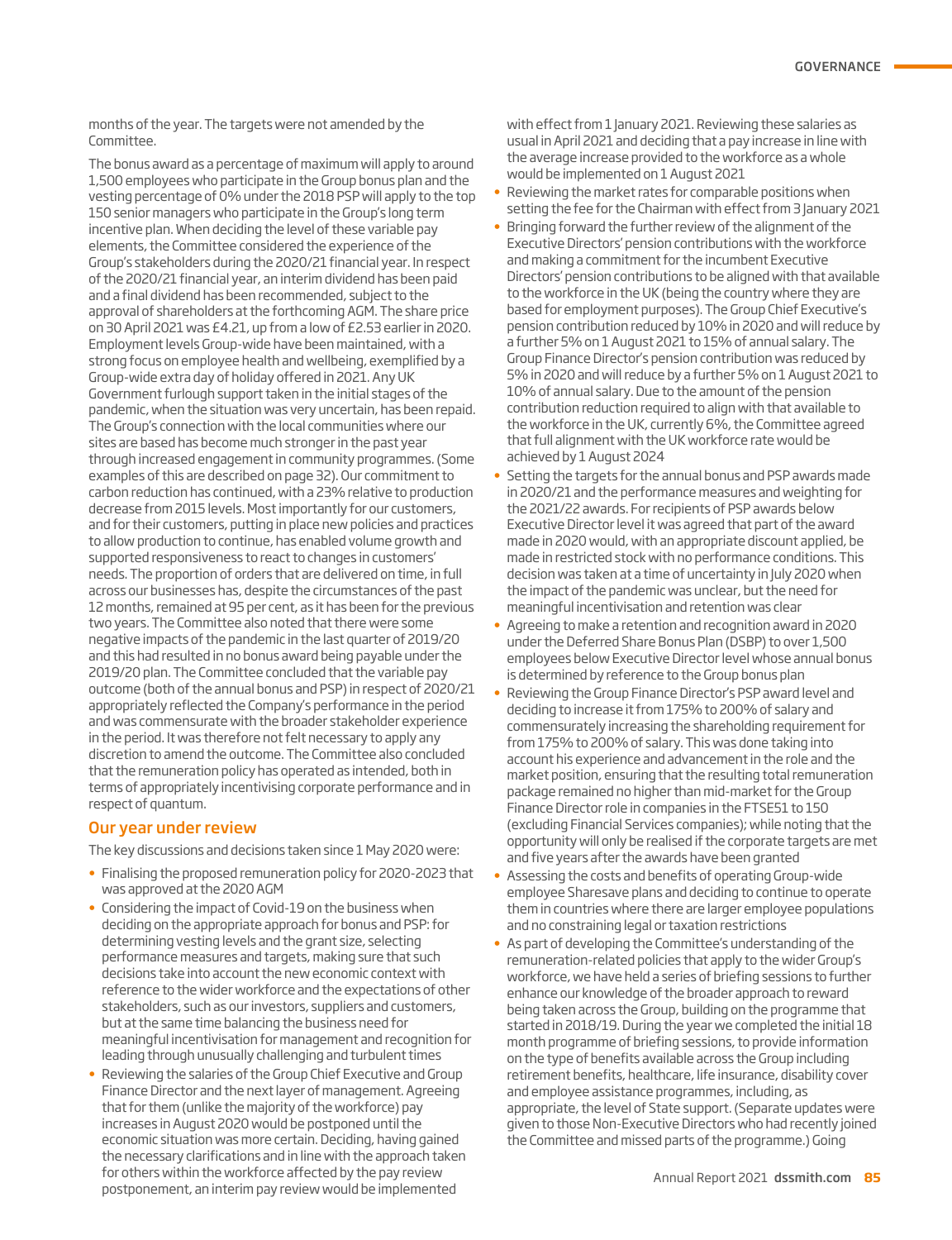forward the Committee will be updated on any major policy changes for the workforce or new approaches to remuneration.

#### Our conversation with our workforce

The diagram on page 89 sets out the approach the Group is taking to collate ideas and hear any concerns from the workforce around reward. One of the consequences of Covid-19 has been an enforced delay on our planned expansion of this programme of engagement at site level. While there are many things that can be done through the medium of electronic meetings, focus sessions at site level are most valuable and insightful when held in person.

The UK Corporate Governance Code asks the Board to ensure effective engagement with, and encourage participation from, its shareholders and stakeholders. As a Board we decided that the complexities of consulting and engaging with around 29,000 people at more than 350 sites and offices, in more than 30 countries are such that engagement with the workforce was not a role for just one person (such as a designated non-executive director). The Board has used as its starting point for this important work the European Works Council (EWC), a formal workforce advisory panel. It has chosen to build on that existing structure as it is already a well-established forum for engagement on a range of matters relating to the workforce. The Board considers it appropriate to use this body, initially, as a communication channel with the workforce to hear the 'employee voice' in the boardroom.

An EWC representative joined a Committee meeting this year to support and inform discussions about Sharesave (our employee share plan). Prior to that meeting we worked closely with the EWC representative to design a questionnaire to send out to all employees across the Group to find out:

- What people thought about Sharesave
- What their motivations for joining the plan were
- What the main reasons holding people back from joining the plan were.

The EWC representative then attended the Committee meeting to present the feedback received from around 4,000 employees (drawn from across a broad representation of the whole employee population). He also provided his own insight on what improvements could be made to continue to increase participation levels. Overall, the satisfaction for those participating in Sharesave was extremely high. Accordingly, the ongoing focus will be on ensuring that those employees who choose not to participate are making a fully informed choice and understand the benefits provided by Sharesave that they are foregoing.

In addition, I once again attended a meeting of the EWC Executive to engage with them and give an updated presentation about how executive remuneration policy is set and take questions from them about the way in which the Committee operates. In our meeting in March 2021 we covered the changes made to the remuneration policy which had been approved by shareholders at the 2020 AGM and discussed some of the considerations the Committee has to take into account in making its decisions about executive remuneration in the new Covid-19 environment. The focus of the meeting was to engage with the EWC representatives to explain how executive remuneration aligns with wider Group pay policy, but the representatives were also keen to share their views on aspects of the remuneration of the wider workforce, such as the level of discount offered when setting the Sharesave option price and the scope for an increase in the pension contribution rates offered to the workforce. These meetings are now a regular feature of the routine timetable as the EWC Executive value the opportunity they provide and find them useful to understand more about matters relating to the Executive Directors' remuneration and its alignment with that of the wider workforce. Any other reward-related feedback from any sources, whether that is from pulse engagement surveys, Town Hall meetings, management site visits or social media is fed back to the Remuneration Committee.

The Committee decided to take this more structured approach to consulting with the workforce on executive pay, as we felt that it would be a more effective way to open and develop the dialogue about remuneration matters. The Committee will consider further steps to consult more widely, taking into consideration the complexities of achieving this when travel is likely to remain restricted for a period in the pandemic-aware world.

#### Looking forward

As well as the regular annual cycle of matters that the Committee schedules for consideration, we are planning over the next 12 months to:

- Develop further the programme of topics discussed with the EWC representative
- Work with the EWC Executive to support them in keeping the wider workforce appropriately informed and listening to their feedback on executive remuneration matters
- Keep abreast of the continuing changes in regulation and best practice with regard to remuneration policy and practice and carefully consider the applicability of any such trends to our business.

Due to the current uncertain times, the difficulties of predicting customer demand and the economic conditions, target setting for incentive plans continues to be challenging. The Committee recognises that it may need to exercise discretion on any vesting of the respective plans in forthcoming years.

As a Committee we are mindful that some shareholders are encouraging companies to introduce non-financial performance measures, particularly ESG (environmental, social and governance) measures. To lead the way in sustainability is a key pillar of our corporate strategy and success in the delivery of that strategy feeds directly into the financial KPIs used in our short and longterm incentive plans. To reinforce the importance and commitment to this, the 2021/22 annual bonus plan will include an ESG underpin (see page 97 for more details). Looking further ahead, although we have the flexibility in our remuneration policy to introduce such ESG metrics into the primary performance measures, the Committee is conscious that this would need careful consideration. The current incentive measures are considered to be clear, challenging, consistent and well understood. The Committee will however continue to consider and review this matter as practice matures. More details about our approach to sustainability are set out on pages 30 to 33 of the Annual Report, as well as in our latest Sustainability Report.

#### Our conversation with our shareholders

Shareholder views, whether directly or indirectly expressed, together with relevant guidance and emerging trends, are carefully considered when reviewing reward design and outcomes. At the AGM in September 2021, shareholders will be asked to vote on the Remuneration Report. I hope that the Committee will have your support.

As Committee Chairman, I continue to be available to engage with shareholders, as they so wish, on remuneration matters.

#### **Celia Baxter**

Chairman of Remuneration Committee

**86** 21 June 2021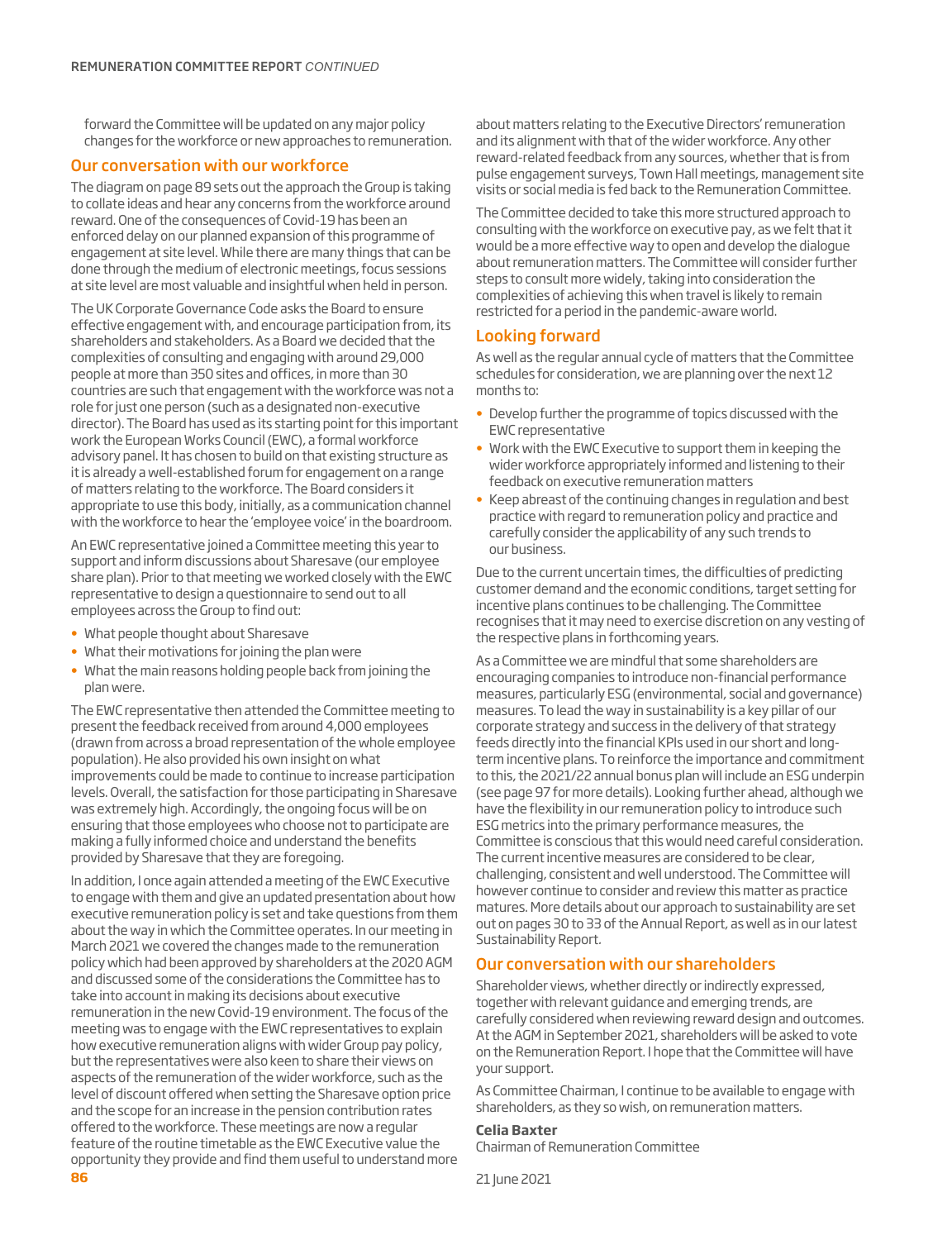# Remuneration at a glance

#### Single total figure of remuneration for 2020/21 (£'000s) (Audited)

Miles Roberts

| £984                 |             | $E1,541$ $E2,525$                        |                |  |  |
|----------------------|-------------|------------------------------------------|----------------|--|--|
| Adrian Marsh<br>£593 | £726 £1,319 | • Fixed pay<br>(salary/benefits/pension) | • Annual bonus |  |  |

|               |         | Total £'000 |     |
|---------------|---------|-------------|-----|
|               | 2020/21 | 2019/20     |     |
| Miles Roberts | 2,525   | 1,422       | 78% |
| Adrian Marsh  | 1,319   | 796         | 66% |

For more information on how this is calculated see page 94.

#### 2020/21 performance related outcomes

| Vesting as a % of maximum | 2020/21 annual<br>bonus | 2018/19 PSP<br>vesting in 2021/22 |
|---------------------------|-------------------------|-----------------------------------|
| Miles Roberts             | 98%                     | 0%                                |
| Adrian Marsh              | 98%                     | 0%                                |

#### Salary and shareholdings

Salary increases with effect from 1 August 2021 are set out on page 95.

The percentage of salary each Executive Director holds in shares is set out on page 101.

#### **Pension**

The contribution rates for incumbent Executive Directors are being reduced. Miles Roberts receives an annual pension allowance which was reduced from 30% of base salary to 20% with effect from 1 August 2020 and will be reduced again to 15% with effect from 1 August 2021. Adrian Marsh receives an annual pension allowance which was reduced from 20% of base salary to 15% with effect from 1 August 2020 and will be reduced again to 10% with effect from 1 August 2021. The pension allowance of both Miles Roberts and Adrian Marsh will be reduced further so that their pension benefit will be aligned with that available to the workforce in the UK (being the country where they are based for employment purposes) with effect from 1 August 2024.

#### 2021/22 application

The table below sets out a summary of how the remuneration policy for 2020-23 will apply during 2021/22.

| <b>Remuneration element</b> | Application of the remuneration policy                                                                                                                                        |
|-----------------------------|-------------------------------------------------------------------------------------------------------------------------------------------------------------------------------|
| <b>Base salary</b>          | · Salaries will be increased by 2.5% (in line with the average increase of 2.5% for the workforce as a<br>whole) as follows:                                                  |
|                             | • Group Chief Executive £814,000; and<br>• Group Finance Director £511,500.                                                                                                   |
| <b>Annual bonus</b>         | • No changes to maximum award levels of:                                                                                                                                      |
|                             | • Group Chief Executive 200%; and<br>• Group Finance Director 150%.                                                                                                           |
|                             | Bonus paid half in cash and half in deferred shares, under the deferred share bonus plan (DSBP),<br>with the shares vesting after three years.                                |
|                             | • The performance measures for 2021/22 remain as adjusted EBTA and free cash flow with equal<br>weighting. (Details of the ESG underpin are set out on page 97.)              |
| Performance share plan      | . No change to maximum award level for Group Chief Executive of 225%                                                                                                          |
| (PSP)                       | • Increase in award level for Group Finance Director from 175% to 200%.                                                                                                       |
|                             | The performance measures for 2021/22 will remain as adjusted EPS, adjusted ROACE and relative<br>TSR with equal weighting.                                                    |
|                             | • Any shares that vest under this award must be retained for a further two years before they can be<br>sold and they are also subject to a post-employment holding condition. |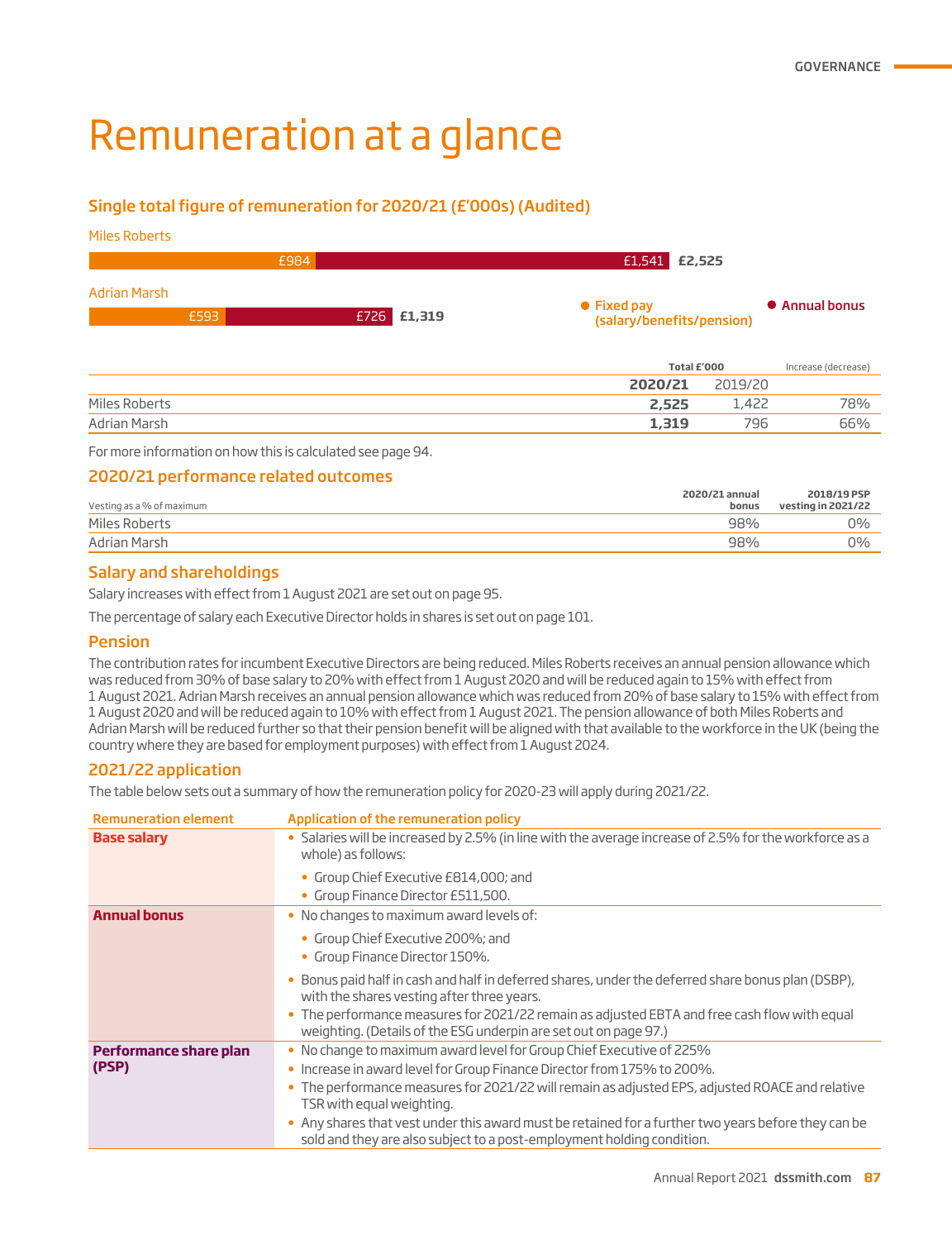| <b>Remuneration element</b>    | Application of the remuneration policy in 2021/22 (continued)                                                                                                                                                                                                           |
|--------------------------------|-------------------------------------------------------------------------------------------------------------------------------------------------------------------------------------------------------------------------------------------------------------------------|
| <b>Pension</b>                 | . With effect from 1 August 2021 the contribution or cash alternative rate is reduced:                                                                                                                                                                                  |
|                                | • Group Chief Executive from 20% to 15%; and                                                                                                                                                                                                                            |
|                                | • Group Finance Director from 15% to 10%.                                                                                                                                                                                                                               |
| <b>Shareholding quidelines</b> | • Shareholding target remains at 225% of salary for the Group Chief Executive and increases from<br>175% to 200% for the Group Finance Director.<br>• Actual holding (valued at 30 April 2021 share price) was 1,317% and 551% respectively.                            |
|                                | Any shares that vest under the PSP awards granted in 2020/21 will be held in a nominee<br>arrangement for the appropriate period, because they are also subject to a post-employment holding<br>condition (in addition to the two-year post-vesting holding condition). |

#### Illustration of the application in 2021/22 of the remuneration policy

The balance between fixed and variable 'at risk' elements of remuneration changes with performance. Our remuneration policy results in a significant proportion of remuneration received by Executive Directors being dependent on performance. The total remuneration of the Executive Directors for maximum, target and minimum performance in 2021/22 is presented in the charts below. (The basis of the calculation of the share price appreciation is that the share price embedded in the calculation for the PSP awards in the maximum bar chart is assumed to increase by 50% across the performance period.) These figures are indicative as future share prices and future dividends are not known at present.

Miles Roberts Adrian Marsh (Adrian Marsh 1999) and the Marsh (Adrian Marsh 1999)

Maximum (fixed remuneration plus maximum annual bonus opportunity plus 100% vesting of performance shares) and share price appreciation of 50%: £'000s

| $-6962$                  | f1.618               | £2,680 £5,260      | E584                                 | £763                 | $E1,497$ $E2,844$  |
|--------------------------|----------------------|--------------------|--------------------------------------|----------------------|--------------------|
| $\bullet$ Fixed pay: 18% | $\bullet$ Bonus: 31% | $\bullet$ PSP: 51% | $\blacktriangleright$ Fixed pay: 20% | $\bullet$ Bonus: 27% | $\bullet$ PSP: 53% |

Maximum (fixed remuneration plus maximum annual bonus opportunity plus 100% vesting of performance shares) £'000s

| E962 '                   | £1.618               | £1,787 £4,367 |                    | £584                     | <b>F763</b>          | <b>E998 E2,345</b> |
|--------------------------|----------------------|---------------|--------------------|--------------------------|----------------------|--------------------|
| $\bullet$ Fixed pay: 22% | $\bullet$ Bonus: 37% |               | $\bullet$ PSP: 41% | $\bullet$ Fixed pay: 25% | $\bullet$ Bonus: 32% | $\bullet$ PSP: 43% |

Target (fixed remuneration plus half of maximum annual bonus opportunity plus 25% vesting at threshold of performance shares) £'000s

| F962 I                   | E809 E447 E2,218 |                                                                                          |                    |                          | £584 £381£250 £1,215 |                      |                    |
|--------------------------|------------------|------------------------------------------------------------------------------------------|--------------------|--------------------------|----------------------|----------------------|--------------------|
| $\bullet$ Fixed pay: 43% |                  | $\bullet$ Bonus: 37%                                                                     | $\bullet$ PSP: 20% | $\bullet$ Fixed pay: 48% |                      | $\bullet$ Bonus: 31% | $\bullet$ PSP: 21% |
|                          |                  | Minimum (fixed remuneration only, i.e. latest known salary, benefits and pension) £'000s |                    |                          |                      |                      |                    |
| £962                     |                  |                                                                                          |                    | £584                     |                      |                      |                    |

● Fixed pay: 100%

● Fixed pay: 100%

## Key attributes to consider in reviewing remuneration matters

Under the 2018 Corporate Governance Code (the Code) the Committee is asked to describe with examples how it has considered six specific factors. In 2020 the Committee's review of the remuneration policy was an example of taking all these factors into account, but in every year the decisions made in relation to remuneration matters are taken in alignment with the over-arching reward principles that apply to all executive management. These principles are periodically reviewed by management and considered by the Remuneration Committee.

In 2021 the Committee reviewed the reward principles (set out on page 89) and noted that these principles are **clear** and

**expressed simply**. Under our reward principles incentive levels are to be **proportionate** and designed in a way **to minimise any behavioural risks**.

All the criteria for each element of an individual's remuneration are explained, so that each individual has a clear and **predictable** line of sight as to what actions will impact their remuneration outcomes, so that all remuneration is appropriately earned for genuine business performance aligned to Company **strategy**.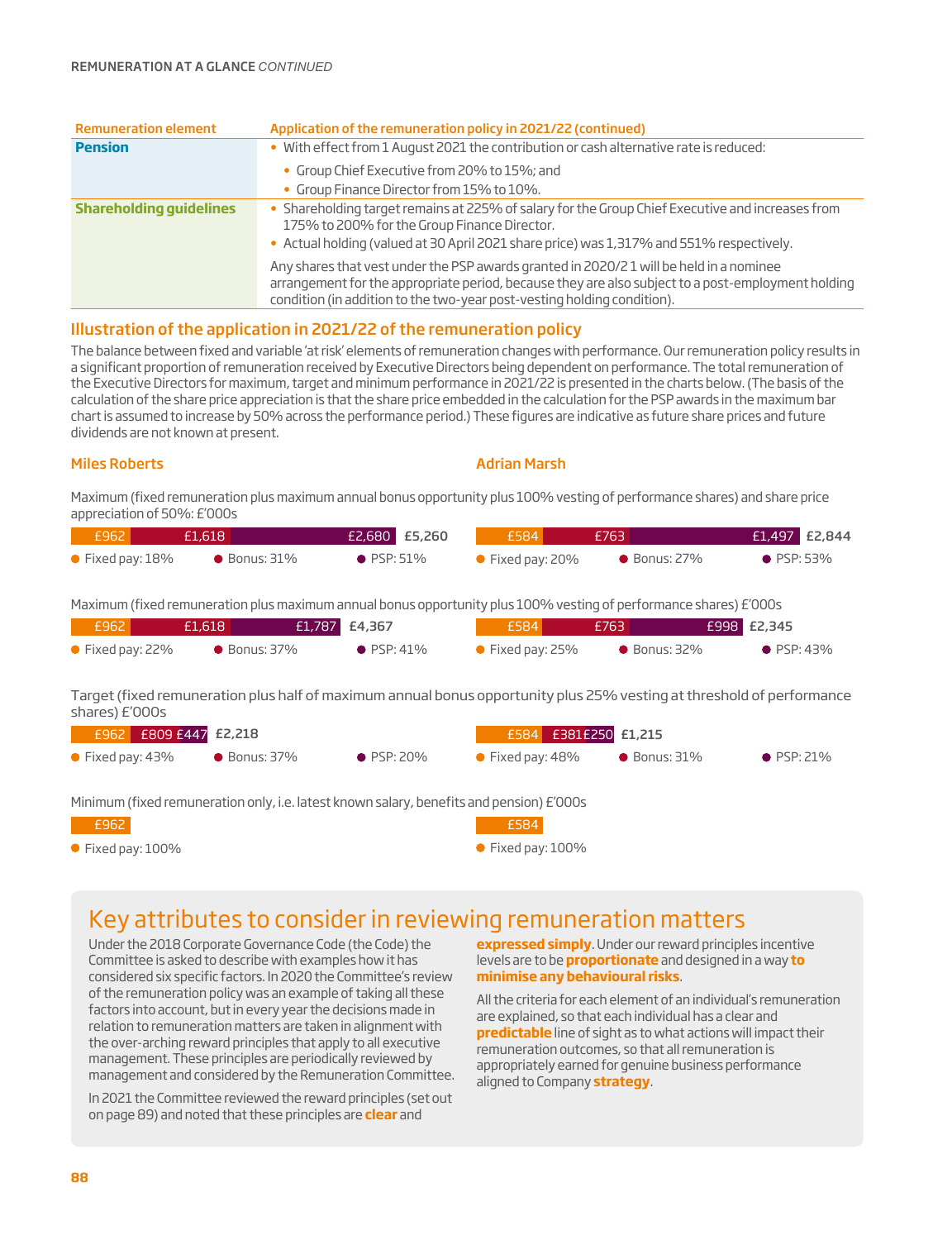# DS Smith reward principles

As part of good practice for any reputable company we apply the following baseline principles when setting reward across the organisation:

- Meets legal and regulatory requirements
- Simple and clear to understand
- Affordable and sustainable
- Is competitive in the market on a total reward basis to enable DS Smith to attract and retain the right level of talent.

However, to differentiate our employee value proposition and ensure that our approach to reward aligns to our culture, we have developed the following DS Smith reward principles.

- 1. We support a culture of meritocracy where our people are encouraged to reach their potential and are clear on what they need to do to succeed. For salaried employees, reward should be differentiated using our Group salary and incentive ranges for entry, established and high performers. Where pay is determined through collective bargaining and there is less scope to differentiate by individual, the highest performers should be rewarded through development, promotion and other recognition opportunities.
- 2. We strive to have consistent policies and practices at a local level and transparency in our benefits offering and policies.
- 3. Incentives are designed to reward collective rather than individual effort to support our one DS Smith culture. For senior managers, this is Group financial performance but for

middle managers and frontline employees, performance measures can be the key value drivers that the individuals are able to influence directly such as cost, quality and service.

- 4. All employees should have the opportunity to share in the success of the Group.
- 5. Share ownership is fundamental at senior levels and desirable across the Group.
- 6. The Group respects the need for employees to make their own choices around what they value, although there are certain reward components linked to health and wellbeing where the Group may decide it is appropriate to set a minimum Group standard.
- 7. Our pension offering should be competitive with the local market where this is a benefit valued by employees.
- 8. When determining rewards, demonstration of an individual's behaviours in line with the Group's values (be caring, be challenging, be trusted, be responsive and be tenacious) are considered alongside the results achieved.
- 9. In managed exits people should be treated fairly, in line with the Group's values and with dignity, but failure should not be rewarded.
- 10. Safeguards are applied to ensure that incentive levels are proportionate, appropriately earned for genuine business performance aligned to Company strategy and designed in a way to minimise any behavioural risks.



The remuneration sections of this report explain how we have applied aspects of principles P, Q and R in section 5 (remuneration) of the Code and how we have put the provisions of that section into practice, as well as how we have complied with the Companies Act 2006 and other regulatory requirements in relation to remuneration matters. After the introductory letter from the Chairman of the Remuneration Committee, we summarise the remuneration of the Executive Directors in our 'at a glance' section. We have put that summary section next as we know some readers are less interested in the more detailed sections that follow about how the implementation of the remuneration policy has operated in practice in the year under review in 2020/21 and how the remuneration policy will operate in 2021/22. Finally there are some other required disclosures that also relate to remuneration matters included in the last part of this Remuneration Report.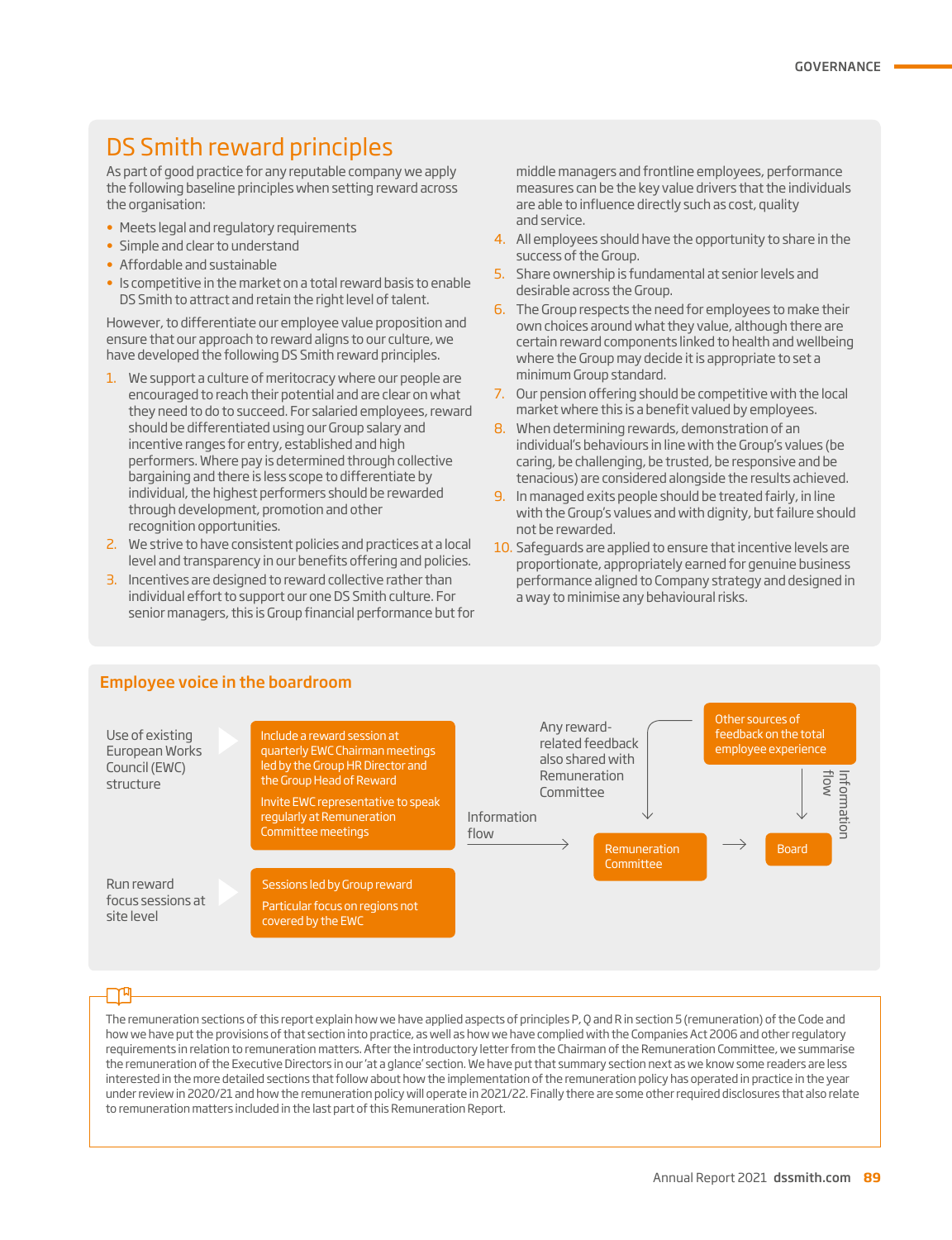# Remuneration policy

(approved in 2020)

Set out below are the key elements of our Directors' remuneration policy applicable from 8 September 2020 when the policy was approved by our shareholders. The full policy can be found in the Annual Report 2020 on our website at https://www.dssmith.com/ investors/annual-reports/archive. Since the policy was approved at the 2020 AGM, the Committee has in 2021 undertaken a further review of the level of pension contribution and on 1 August 2024 the maximum pension contribution for the Executive Directors will be reduced further to be aligned with that available to the workforce in the UK (being the country where they are based for employment purposes).

#### Element, purpose and link

| to strategy                                                                                                    | Operation and performance metrics                                                                                                                                                                                                                                                                                                                                                                                                                                 | Maximum opportunity                                                                                                                                                                                                                        |
|----------------------------------------------------------------------------------------------------------------|-------------------------------------------------------------------------------------------------------------------------------------------------------------------------------------------------------------------------------------------------------------------------------------------------------------------------------------------------------------------------------------------------------------------------------------------------------------------|--------------------------------------------------------------------------------------------------------------------------------------------------------------------------------------------------------------------------------------------|
| <b>Basic salary</b><br>To help recruit and retain<br>key senior executives.                                    | Normally reviewed by the Committee annually and fixed for the<br>12 months commencing 1 August.<br>The Committee takes into account:<br>• role, competence and performance;                                                                                                                                                                                                                                                                                       | Salaries will normally be increased in line with<br>increases for the workforce in general, unless<br>there has been an increase in the scope,<br>responsibility or complexity of the role, when<br>increases may be higher. Phased higher |
| To provide a competitive<br>salary relative to<br>comparable companies,<br>in terms of size and<br>complexity. | average change in broader workforce salary; and<br>$\bullet$<br>total organisational salary budgets.<br>$\bullet$<br>When external benchmarking is used, the comparator groups are<br>chosen having regard to:                                                                                                                                                                                                                                                    | increases may also be awarded to new Executive<br>Directors who were hired at a discount to the<br>market level to bring salary to the desired<br>mid-market positioning, subject to individual<br>performance.                            |
|                                                                                                                | · size: market capitalisation, turnover, profits and the number<br>of employees;<br>diversity and complexity of the business;<br>$\bullet$<br>geographical spread of the business; and<br>domicile of the Executive Director.<br>$\bullet$                                                                                                                                                                                                                        | The aim is to position salaries around the<br>mid-market level, although higher salaries may<br>be paid, if necessary, in cases of external<br>recruitment or retention.                                                                   |
| <b>Annual bonus</b><br>To incentivise executives to<br>achieve or exceed specific,                             | Targets are set annually. The performance measures, targets<br>and weightings may vary from year to year in order to align with<br>the Company's strategy and goals during the year to which the<br>bonus relates.                                                                                                                                                                                                                                                | Maximum bonus potential of 200% of base<br>salary, with target bonus being one half of the<br>maximum.                                                                                                                                     |
| predetermined objectives<br>during a one-year period.                                                          | Performance measures can include some or all of the following:<br>financial measures, strategic measures and ESG measures.                                                                                                                                                                                                                                                                                                                                        | Bonus starts to be earned at the threshold level<br>(below which 0% is payable).                                                                                                                                                           |
| To reward ongoing delivery<br>and contribution to<br>strategic initiatives.                                    | Bonus payouts are determined by the Committee after the year<br>end, based on performance against predetermined objectives, at<br>least the majority of which will be financial.                                                                                                                                                                                                                                                                                  | Current maximum potential for each Executive<br>Director is set out in the Annual Report on<br>Remuneration.                                                                                                                               |
| Deferred proportion of<br>bonus, awarded in shares,                                                            | Up to half of the bonus is paid in cash and the balance is deferred<br>into shares.                                                                                                                                                                                                                                                                                                                                                                               |                                                                                                                                                                                                                                            |
| provides a retention<br>element and additional<br>alignment of interests with<br>shareholders.                 | The deferred bonus shares vest after three years. Dividend<br>equivalents arising over the period between the grant date and<br>the vesting date are paid in cash or shares in respect of the<br>shares which yest.                                                                                                                                                                                                                                               |                                                                                                                                                                                                                                            |
|                                                                                                                | The annual bonus plans are not contractual and bonuses under<br>the plans are not eligible for inclusion in the calculation of the<br>participating executives' pension plan arrangements.                                                                                                                                                                                                                                                                        |                                                                                                                                                                                                                                            |
|                                                                                                                | Malus and clawback provisions apply to the annual bonus plan<br>and the deferred bonus shares so that individuals are liable to<br>repay/forfeit some or all of their bonus if there is a material<br>misstatement of results, error in calculation, gross misconduct,<br>payments based on erroneous or misleading data, significant<br>reputational damage or corporate failure. The Committee will act<br>reasonably in the application of malus and clawback. |                                                                                                                                                                                                                                            |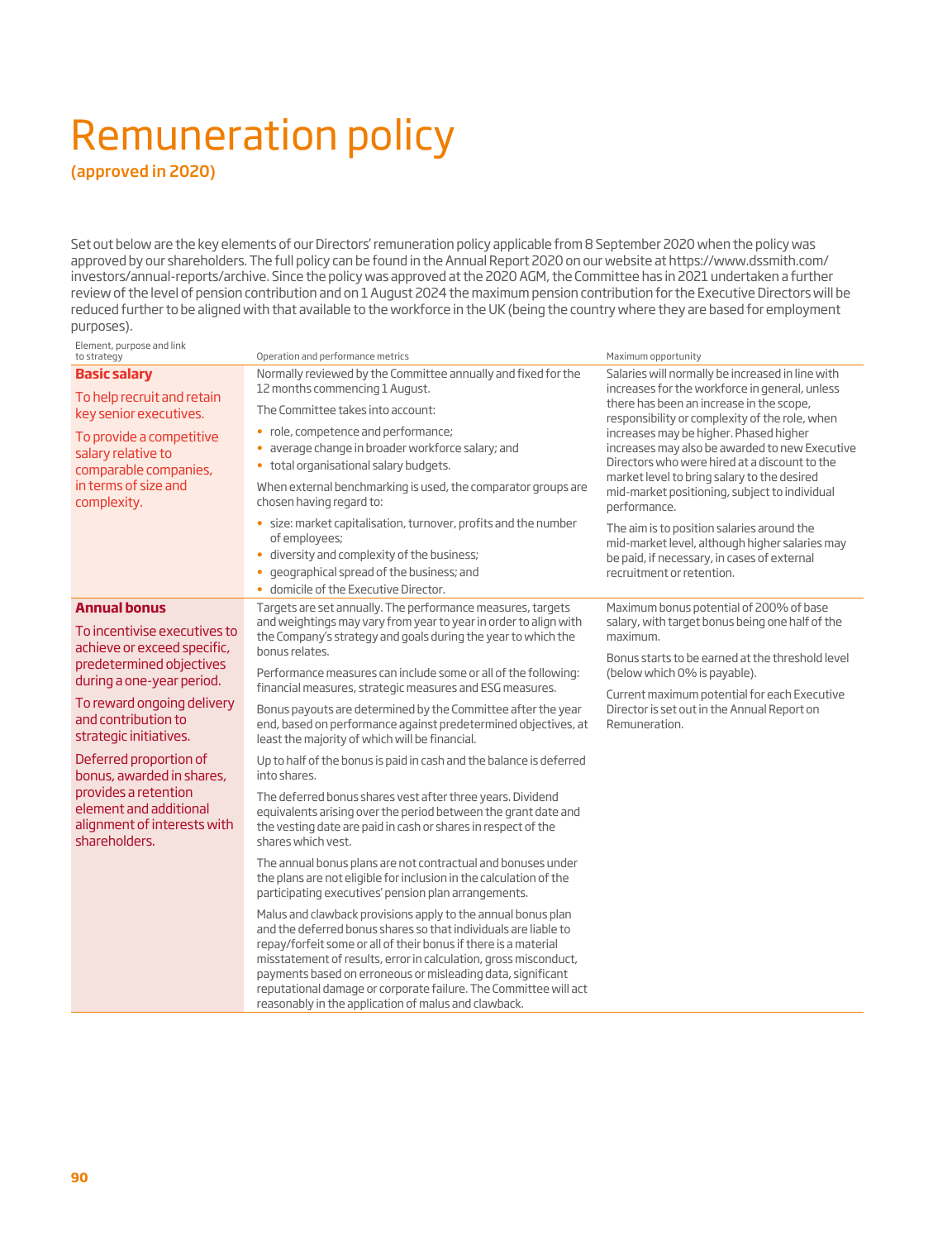| Element, purpose and link |
|---------------------------|
| to strategy               |

| Performance share plan |  |
|------------------------|--|
| (PSP)                  |  |

To incentivise Executive Directors and other senior executives to achieve returns for shareholders over a longer time frame.

To help retain executives and align their interests with shareholders through building a shareholding in the Company.

**Share ownership guidelines**

To further align the interests of executives with those of shareholders.

Operation and performance metrics and the strategy operation and performance metrics Maximum opportunity

Awards of nil-cost options are made annually with vesting dependent on the achievement of performance conditions over the three subsequent years.

Awards will vest, subject to performance, on the third anniversary of grant and will be subject to an additional two-year holding period post-vesting, during which time awarded shares may not be sold (other than for tax purposes).

The Committee reviews the quantum of awards annually to ensure that they are in line with market levels and appropriate, given the performance of the individual and the Company.

Performance measures can include some or all of the following: financial measures, strategic measures, ESG measures and relative TSR.

Dividend equivalents arising over the period between the grant date and the vesting date are paid in cash or shares in respect of the shares which vest.

Malus and clawback provisions apply to the PSP so that individuals are liable to repay/forfeit some or all of their shares if there is a material misstatement of results, error in calculation, gross misconduct, vesting based on erroneous or misleading data, significant reputational damage or corporate failure. The Committee will act reasonably in the application of malus and clawback.

#### **During employment**

Executive Directors are expected to build and maintain a shareholding in the Company's shares as a multiple of their base salary within five years of appointment as an Executive Director (Group Chief Executive 225%, Group Finance Director 175% 1 ).

1. Since the policy was approved at the 2020 AGM the Committee has in 2021 decided to increase the expected shareholding requirement of the Group Finance Director from 175% to 200%.

To achieve this, Executive Directors are expected to retain at least 50% of shares (net of tax) which vest under the Company's share plans until the share ownership guidelines are met. Nil cost options which have vested but that the Executive Director has yet to exercise and unvested nil cost options awarded under the DSBP (if they are only subject to a time-based condition) are considered to count towards the shareholding on a notional post-tax basis.

Non-Executive Directors are expected to build and maintain a shareholding that is equivalent to 50% of their annual fee from the Company within two years of their date of appointment.

#### **Post-employment**

In respect of share plan awards granted from 2020 onwards, Executive Directors will be required to retain, for two years after leaving the Company, a holding of shares at a level equal to the lower of the shareholding requirement they were subject to during employment and their actual shareholding on departure (excluding shares purchased with own funds and any shares from share plan awards made before 2020).

The maximum annual award under the PSP that may be granted to an individual in any financial year is 225% of salary in normal circumstances and 400% of salary in exceptional circumstances, which is limited to buy-out awards under recruitment.

Actual award levels to Executive Directors are set out in the Annual Report on Remuneration.

25% of the relevant part of the award will vest for achieving threshold performance (which for a relative TSR performance measure would be median performance), increasing to full vesting for the achievement of maximum performance.

Not applicable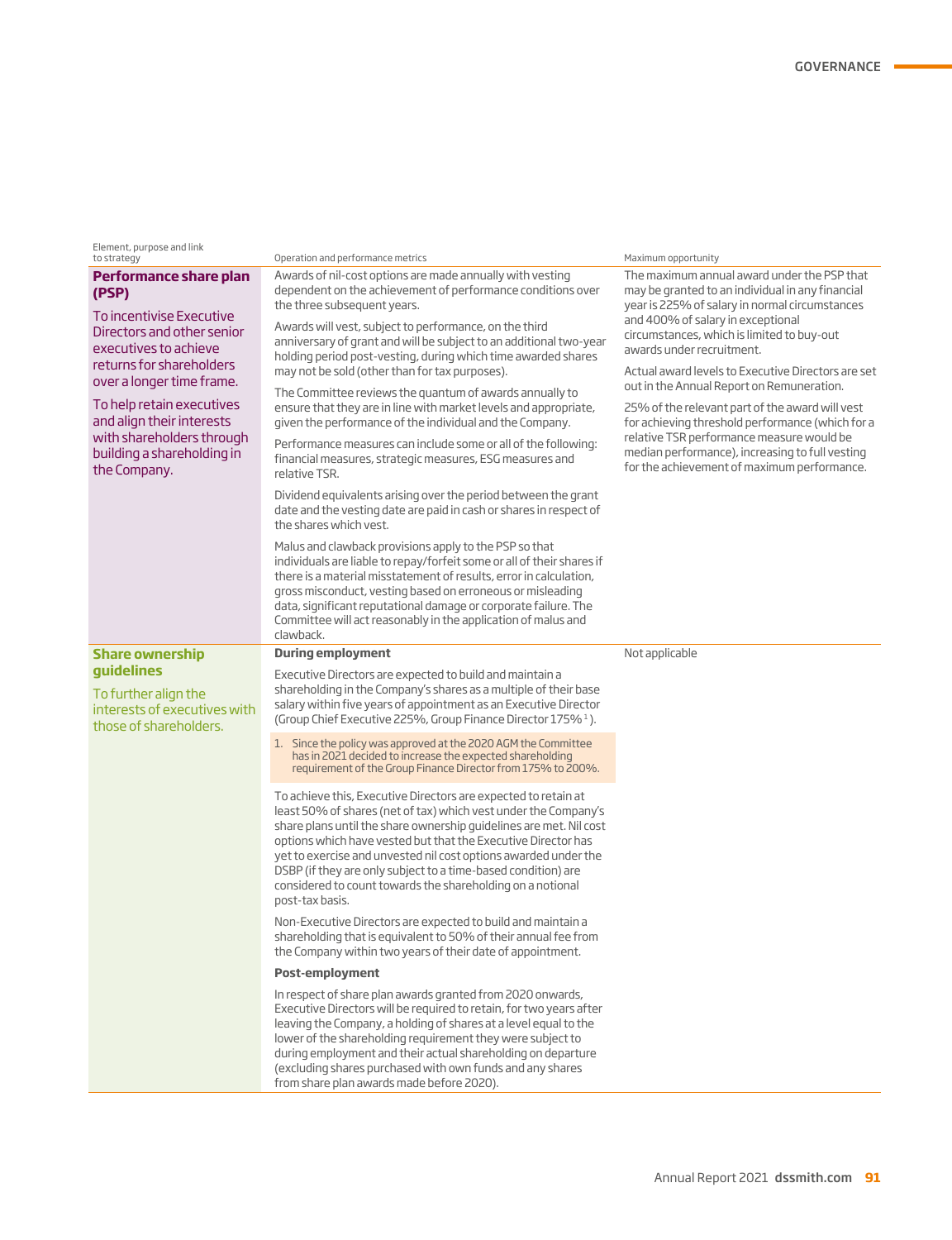#### Element, purpose and link

| to strategy                                                                                           | Operation and performance metrics                                                                                                                                                                                                                                                                                                                                      | Maximum opportunity                                                                                                                                                                                                                                                                                                                                                                                          |
|-------------------------------------------------------------------------------------------------------|------------------------------------------------------------------------------------------------------------------------------------------------------------------------------------------------------------------------------------------------------------------------------------------------------------------------------------------------------------------------|--------------------------------------------------------------------------------------------------------------------------------------------------------------------------------------------------------------------------------------------------------------------------------------------------------------------------------------------------------------------------------------------------------------|
| All employee share plan<br>Encourages long-term<br>shareholding in the<br>Company.                    | Executive Directors have the opportunity to participate in the UK<br>or international sharesave plans on the same terms as other<br>eligible employees (which is currently an opportunity to save up<br>to £250, or local currency equivalent, per month). There are no<br>performance conditions applicable to awards.                                                | Up to £500 per month (or local currency<br>equivalent).                                                                                                                                                                                                                                                                                                                                                      |
| <b>Pension</b><br>To remain competitive in<br>the marketplace and<br>provide income in<br>retirement. | Executive Directors can elect to:<br>participate in the Group's registered defined contribution plan<br>٠<br>(DC Plan); or<br>• receive a salary supplement; or<br>a combination of the above.                                                                                                                                                                         | Maximum: 20% (for Group Chief Executive) and<br>15% (for Group Finance Director) of base salary<br>from 1 August 2020 (combined cash supplement<br>and DC Plan contribution).<br>On 1 August 2021 the maximum pension<br>contribution will be reduced to 15% (for Group<br>Chief Executive) and 10% (for Group Finance<br>Director) of base salary.                                                          |
|                                                                                                       |                                                                                                                                                                                                                                                                                                                                                                        | A further review of the level of pension<br>contribution will take place in 2022 <sup>1</sup> .                                                                                                                                                                                                                                                                                                              |
|                                                                                                       |                                                                                                                                                                                                                                                                                                                                                                        | 1. Since the policy was approved at the 2020 AGM<br>the Committee has in 2021 undertaken a further<br>review of the level of pension contribution and<br>on 1 August 2024 the maximum pension<br>contribution for the Executive Directors will be<br>reduced further to be aligned with that available<br>to the workforce in the UK (being the country<br>where they are based for employment<br>purposes). |
|                                                                                                       |                                                                                                                                                                                                                                                                                                                                                                        | Future appointments to the Board or any Board<br>member changing roles would be given a pension<br>benefit aligned with that available to the<br>workforce in the country where they are based<br>for employment purposes.                                                                                                                                                                                   |
| <b>Benefits</b><br>To help retain employees<br>and remain competitive in<br>the marketplace.          | Directors, along with other UK senior executives, receive a car<br>allowance or company car equivalent, income protection<br>insurance, four times life cover, family medical insurance and<br>subsidised gym membership. Additional benefits (including a<br>relocation allowance) may be provided from time to time, where<br>they are in line with market practice. | Benefit levels may be increased in line with<br>market levels to ensure they remain competitive<br>and valued by the recipient. However, as the cost<br>of the provision of benefits can vary without any<br>change in the level of provisions, no maximum is<br>predetermined.                                                                                                                              |
|                                                                                                       | Any reasonable business related expenses may be reimbursed<br>(including tax thereon, if deemed to be a taxable benefit).                                                                                                                                                                                                                                              |                                                                                                                                                                                                                                                                                                                                                                                                              |
| <b>Non-Executive Directors</b><br>and Chairman                                                        | Reviewed annually by the Board (after recommendation by the<br>Committee in respect of the Chairman).                                                                                                                                                                                                                                                                  | No prescribed maximum annual increase.                                                                                                                                                                                                                                                                                                                                                                       |
| Attract and retain high                                                                               | Fee increases, if applicable, are normally effective from                                                                                                                                                                                                                                                                                                              | Details of current fees are set out in the annual<br>report on remuneration.                                                                                                                                                                                                                                                                                                                                 |
| performing individuals.                                                                               | 1 August. The Board and, where appropriate, the Committee,<br>considers pay data at comparable companies of similar scale.                                                                                                                                                                                                                                             | Aggregate annual fees limited to £1,000,000 by<br>Articles of Association.                                                                                                                                                                                                                                                                                                                                   |
|                                                                                                       | The Senior Independent Director and the Chairmen of the Audit<br>and Remuneration Committees receive additional fees.                                                                                                                                                                                                                                                  |                                                                                                                                                                                                                                                                                                                                                                                                              |
|                                                                                                       | No eligibility for participation in bonuses, retirement plans or<br>share plans but limited benefits may be delivered in relation to<br>the permanency of their duties as a Director (e.g. hospitality,<br>provision of a mobile phone, tablet/laptop and travel-related<br>expenses). Tax may be reimbursed if these benefits are deemed<br>to be a taxable benefit.  |                                                                                                                                                                                                                                                                                                                                                                                                              |
|                                                                                                       | If there is a temporary yet material increase in the time<br>commitments for non-Executive Directors, the Board may pay<br>extra fees on a pro-rata basis to recognise the additional<br>workload.                                                                                                                                                                     |                                                                                                                                                                                                                                                                                                                                                                                                              |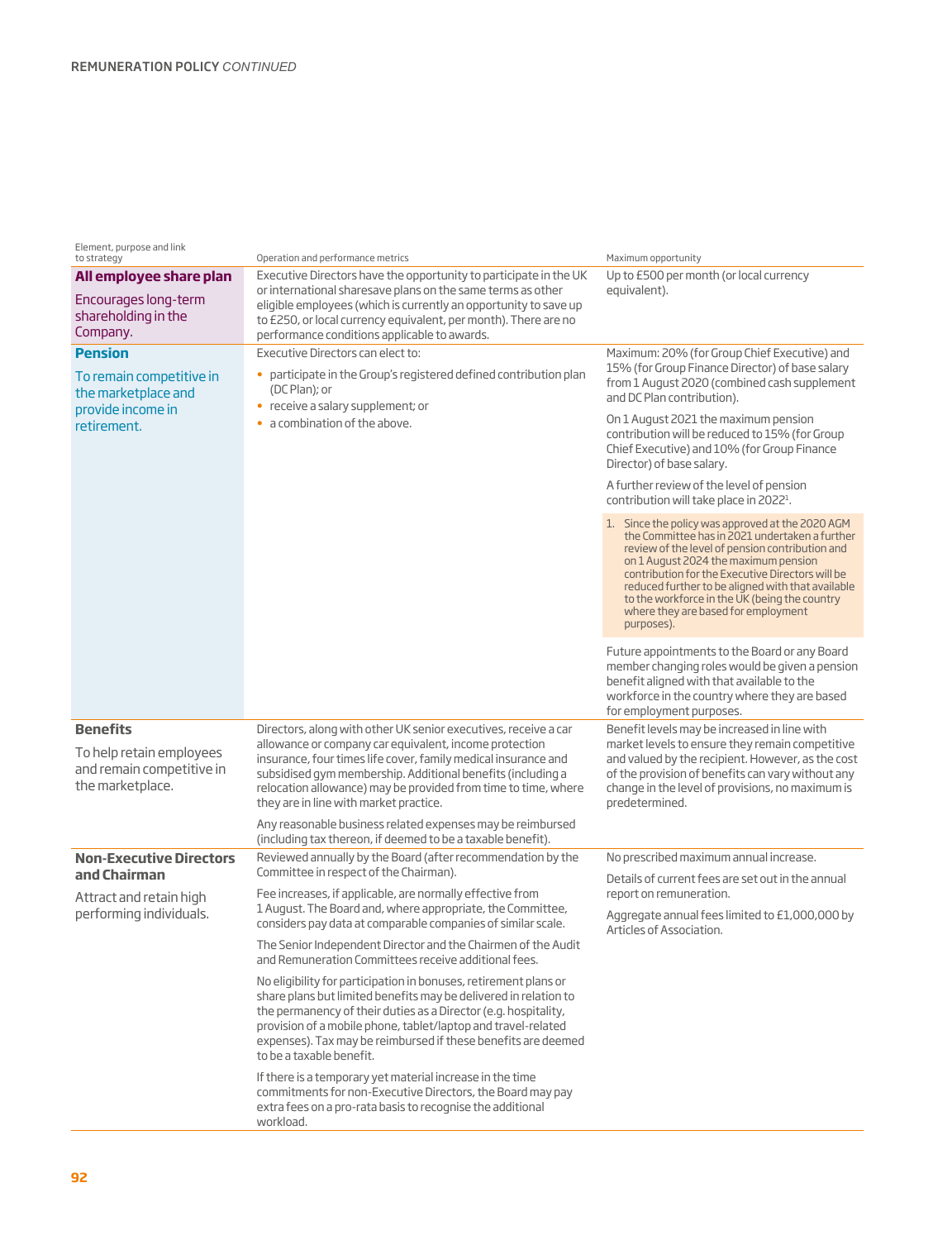#### Discretions and judgements

The Committee will operate the annual bonus plan and long-term plans according to the rules of each respective plan, their respective ancillary documents and the UK Financial Conduct Authority's Listing Rules, which, consistent with market practice, include discretion in a number of respects in relation to the operation of each plan. Discretions include:

- who participates in the plan
- determining the timing of grants of awards and/or payments
- determining the quantum of an award and/or payment
- determining the extent of vesting
- how to deal with a change of control or restructuring of the Group
- whether an Executive Director or a senior manager is a good/bad leaver for incentive plan purposes and whether the proportion of awards that vest do so at the time of leaving or at the normal vesting date(s)
- how and whether an award may be adjusted in certain circumstances (e.g. for a rights issue, a corporate restructuring or for special dividends)
- what the weighting, measures and targets should be for the annual bonus plan and PSP awards from year to year
- the Committee also retains the ability, within the policy, if events occur that cause it to determine that the conditions set in relation to an annual bonus plan or a granted PSP award are unable to fulfil their original intended purpose, to adjust targets and/or set different measures or weightings for the applicable annual bonus plan and PSP awards.

The Committee can use its judgement to make adjustments to published outturns for significant events or changes in the Company's asset base that were not envisaged when the targets were originally set or for changes to accounting standards, to ensure that the performance conditions achieve their original purpose.

The Committee also has the discretion to reduce or apply other restrictions to an award if, after taking into account all circumstances known to the Committee, it determines that the amount which a participant would otherwise receive pursuant to an incentive award in accordance with its terms would result in the participant receiving an amount which the Committee considers cannot be justified or which the Committee considers to be an unfair or undeserved benefit to the participant.

The Committee has the discretion to override formulaic outcomes to the bonus and the PSP or DSBP in order to ensure that outcomes reflect true underlying business performance or to reduce awards if the business has suffered an exceptional negative event in order to ensure that outcomes reflect overall corporate performance.

The Committee can use its discretion to waive the postemployment shareholding requirement in the event of ill health or death.

Any historic share awards (other than those granted in 2020) that were granted before 8 September 2020 (when the revised policy came into force) and still remain outstanding will remain eligible to vest or be exercised or sold based on their original award terms and the remuneration policy that was in force when those awards were granted.

### In summary: key objectives of our remuneration policy

The purpose of our remuneration policy is to deliver a remuneration package that:

- Attracts and retains high calibre Executive Directors and senior managers in a challenging and competitive business environment
- Reduces complexity, delivering an appropriate balance between fixed and variable pay for each Executive Director and the senior management team
- Encourages long-term performance by setting challenging targets linked to sustainable growth
- Is strongly aligned to the achievement of the Group's objectives and shareholder interests and to the delivery of sustainable value to shareholders
- Seeks to avoid creating excessive risks in the achievement of performance targets
- Is consistent with the Company's Purpose and values
- Is commensurate with pay conditions across the Group
- Is aligned to the DS Smith reward principles (as set out on page 89)
- Takes into account overall corporate performance as well as business performance.

All our decisions as a Remuneration Committee are taken in this context.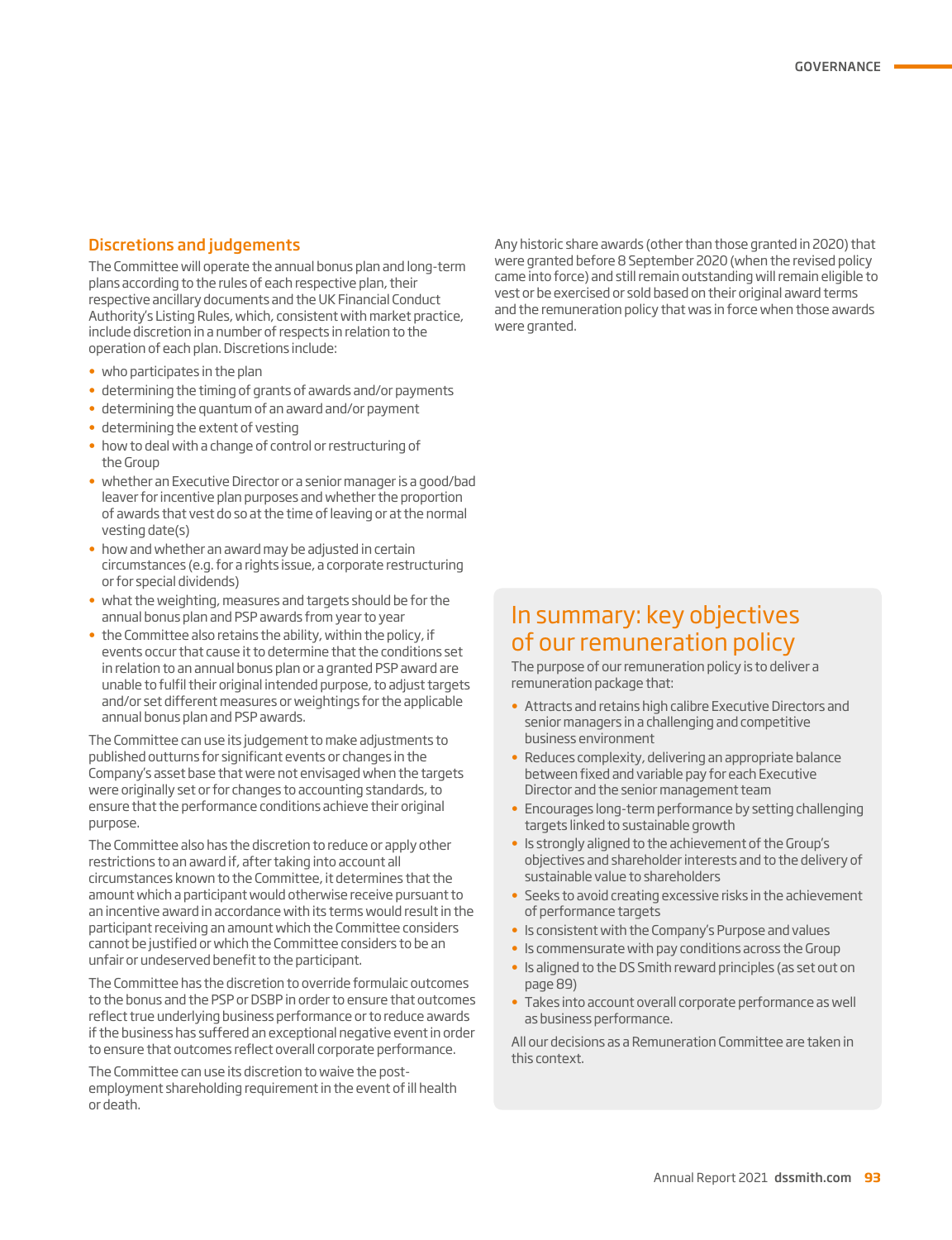# Annual report on remuneration

The tables below show how we have applied the remuneration policy during 2020/21. They disclose all the elements of remuneration earned by the Directors during the year. Full details of the policy that was voted on in 2020 are included in the 2020 Annual Report and is available on our website.

Deloitte LLP has audited, as required by the applicable regulations, those tables labelled as audited.

#### Single total figure of remuneration for each Director (audited)

| Group Finance Director     | 2020/21 | 494             | 19                             | 80                             | 593                                | 726                                |                                               | 726                            | 1,319                                  |
|----------------------------|---------|-----------------|--------------------------------|--------------------------------|------------------------------------|------------------------------------|-----------------------------------------------|--------------------------------|----------------------------------------|
| <b>Adrian Marsh</b>        | 2019/20 | 489             | 19                             | 98                             | 606                                |                                    | 1904                                          | 190                            | 796                                    |
| Group Chief Executive      | 2020/21 | 786             | 21                             | 177                            | 984                                | 1.541                              |                                               | 1,541                          | 2,525                                  |
| <b>Miles Roberts</b>       | 2019/20 | 778             |                                | 233                            | 1,033                              |                                    | 389 <sup>4</sup>                              | 389                            | 1,422                                  |
| <b>Executive Directors</b> |         | Salarv<br>£'000 | Benefits <sup>1</sup><br>£'000 | Pensions <sup>2</sup><br>£'000 | <b>Total fixed</b><br>remuneration | Annual bonus <sup>3</sup><br>£'000 | Long-term<br>incentives<br>£'000 <sup>4</sup> | Total variable<br>remuneration | Total single<br>remuneration<br>figure |

1. Taxable benefits in 2019/20 and 2020/21 principally include a car allowance of £20,000 for Miles Roberts and £17,500 for Adrian Marsh. Both Directors also receive income protection, life and health cover.

2. In lieu of membership of the defined contribution scheme Miles Roberts receives an annual pension allowance which was reduced from 30% with effect from 1 August 2020 to 20% of base salary and Adrian Marsh receives an annual pension allowance which was reduced from 20% with effect from 1 August 2020 to 15% of base salary. The annual pension allowances are not pensionable and are not considered to be salary for the purpose of calculating any bonus payment. More details about the further planned reductions in pension benefits are set out on page 87.

3. The annual bonus, when paid, is paid 50% in cash and 50% in deferred shares as described in the policy table on page 90.

4. The long-term incentives for 2019/20 were valued in the 2020 Annual Report using the average share price for the last three months of that financial year, which was 311.7p. This has been restated to reflect the share price on the next working day following the actual vesting date of Saturday 18 July 2020, which was 278.6p. This also impacts the total and sub-total figures for 2019/20.

|                                |         | Fees<br>£'000            |                  |                          |
|--------------------------------|---------|--------------------------|------------------|--------------------------|
|                                | 2020/21 | 2019/20                  | 2020/21<br>£'000 | 2019/20<br>£'000         |
| <b>Non-Executive Directors</b> |         |                          |                  |                          |
| Geoff Drabble <sup>1</sup>     | 128     | $\overline{\phantom{a}}$ | 128              | $\qquad \qquad -$        |
| Gareth Davis <sup>2</sup>      | 191     | 284                      | 191              | 284                      |
| Celia Baxter <sup>3</sup>      | 76      | 43                       | 76               | 43                       |
| Chris Britton <sup>4</sup>     | 22      | 60                       | 22               | 60                       |
| Alina Kessel <sup>5</sup>      | 61      | $\qquad \qquad -$        | 61               | $\overline{\phantom{a}}$ |
| David Robbie <sup>6</sup>      | 76      | 70                       | 76               | 70                       |
| Louise Smalley                 | 61      | 60                       | 61               | 60                       |
| Rupert Soames <sup>7</sup>     | 71      | 67                       | 71               | 67                       |
| <b>Total</b>                   | 686     | 584                      | 686              | 584                      |

1. Geoff Drabble joined the Board with effect from 1 September 2020 and became Chairman with effect from 3 January 2021, when his fee increased to £330,000 per annum (fixed for three years).

2. Gareth Davis stepped down from the Board with effect from 3 January 2021.

3. Celia Baxter joined the Board with effect from 9 October 2019.

4. Chris Britton stepped down from the Board with effect from 8 September 2020.

5. Alina Kessel joined the Board with effect from 1 May 2020.

6. David Robbie joined the Board with effect from 11 April 2019.

7. Rupert Soames joined the Board with effect from 1 March 2019.

8. Non-Executive Directors received no taxable benefits, annual bonus, long-term incentives or pension payments during 2019/20 or 2020/21 .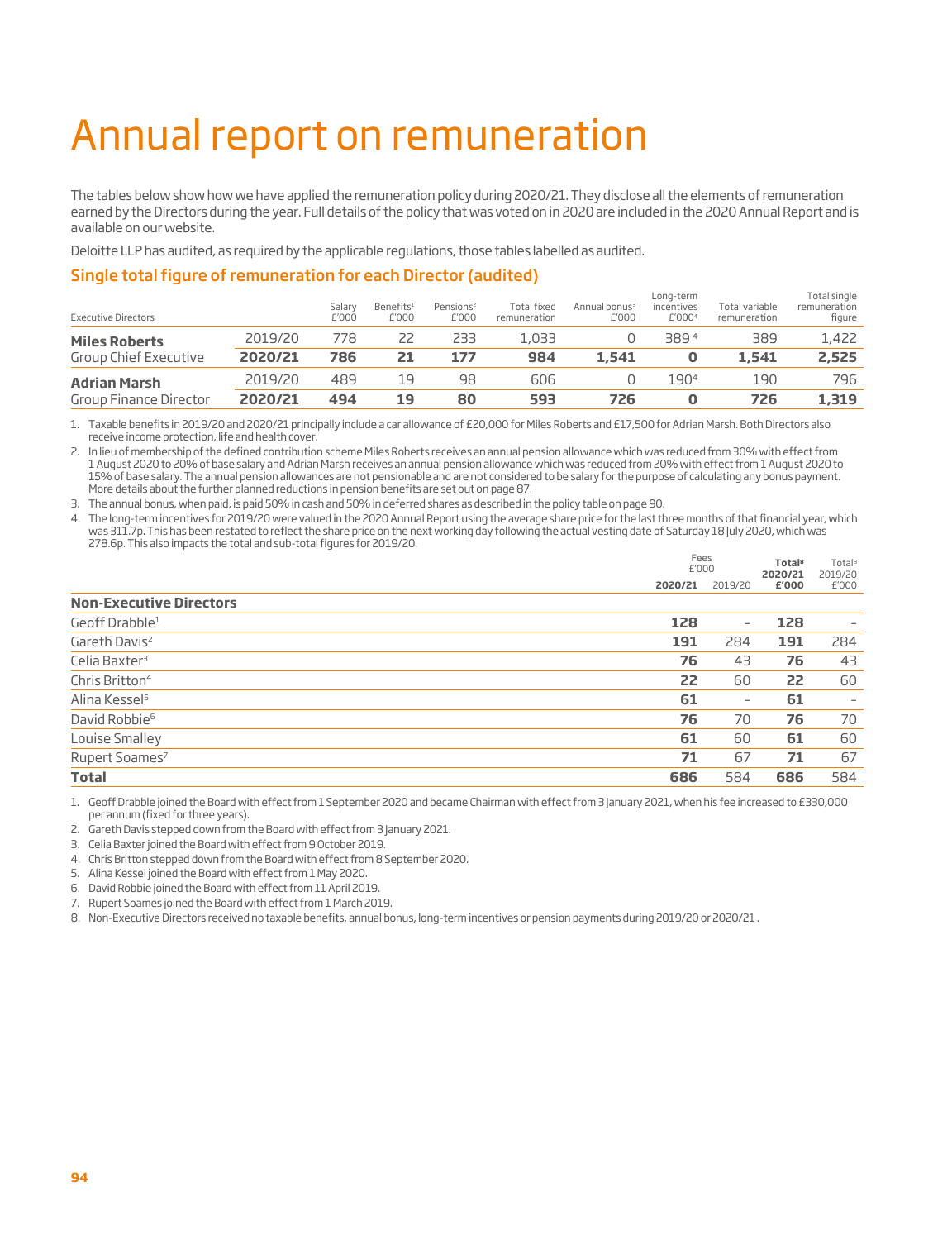## Fixed pay

#### **Basic salary (audited)**

#### Salaries for Executive Directors (audited)

|               | Salaries effective from |               |                |               |                |
|---------------|-------------------------|---------------|----------------|---------------|----------------|
|               | 1 August 2019           | 1 August 2020 | 1 January 2021 | 1 August 2021 | 2020/21<br>(E) |
| Miles Roberts | 782,300                 | 782,300       | 794,000        | 814,000       | 786,200        |
| Adrian Marsh  | 491,600                 | 491,600       | 499,000        | 511.500       | 494,067        |

When reviewing salaries the Committee takes account of a number of factors, with particular focus on the general level of salary increases awarded to employees throughout the Group. Where relevant, the Committee also considers external market data on salary and total remuneration. When initially considering the Executive Directors' salary increase for 2021, the Committee also looked at the data for the peer group of FTSE 51-150 companies (excluding Financial Services companies). It chose that comparator group as one that (in line with the remuneration policy) reflected a similar size and complexity of business and of geographical spread as well as the domicile of the Executive Directors. The Committee applies judgement when considering such data.

In 2020 the outcome of the salary review for the UK workforce was on average an increase of 1.7%. In view of the economic uncertainty caused by Covid-19, the Company took the decision not to go ahead with an 'across the board' review in the normal timeframe (which varies by country and business area). This decision impacted all management roles and certain business areas where any collective pay arrangements were not already in progress or in the pipeline. Consistent with the treatment of the rest of the management population, the Executive Directors did not receive a salary increase in August 2020. At the end of 2020, due to the resilient performance of the business in the second six months of 2020, this area was revisited and pay increases were awarded, with effect from 1 January 2021, with an average pay increase of 1.7 % where given. Accordingly, the Committee felt that it was appropriate to treat the Executive Directors in the same way, awarding them a 1.5% pay increase with effect from 1 January 2021. The usual review of executive remuneration was held in April 2021 and it was agreed that a pay increase of 2.5% (in line with the average increase for the workforce as a whole) would be implemented on 1 August 2021.

#### Fees for Non-Executive Directors and the Chairman (audited)

In addition to a base fee of £60,500, the Chairman of the Audit Committee and the Chairman of the Remuneration Committee each receive a fee of £15,000 per annum and the Senior Independent Director receives a fee of £10,000 per annum. For the same reasons (as set out above) that the Executive Directors did not receive a salary increase in August 2020, there was no increase in the Non-Executive Director base fee or the additional role fees in August 2020. Nor was there an increase in January 2021. The fee for the Chairman with effect from 3 January 2021 was set taking into account market rates for comparable positions and is fixed for three years. It was agreed that an increase of 2.5% (in line with the average increase for the workforce as a whole) would be implemented in respect of the base fee for Non-Executive Directors on 1 August 2021.

The rates for the Chairman's and Non-Executive Directors' fees are:

|                            |                              | Base fee effective from           |                      |                                    |  |
|----------------------------|------------------------------|-----------------------------------|----------------------|------------------------------------|--|
|                            | 1 August 2019<br>(E)         | 1 August 2020 <sup>8</sup><br>(E) | 1 August 2021<br>(E) | <b>Earned</b> in<br>2020/21<br>(E) |  |
| Geoff Drabble <sup>1</sup> | -                            | $\qquad \qquad \blacksquare$      | 330,000              | 128,284                            |  |
| Gareth Davis <sup>2</sup>  | 285,400                      | 285,400                           | n/a                  | 191,364                            |  |
| Celia Baxter <sup>3</sup>  | 60,500                       | 60,500                            | 62,000               | 75,500                             |  |
| Chris Britton <sup>4</sup> | 60,500                       | 60,500                            | n/a                  | 21,563                             |  |
| Alina Kessel <sup>5</sup>  | $\qquad \qquad \blacksquare$ | 60,500                            | 62,000               | 60,500                             |  |
| David Robbie <sup>6</sup>  | 60,500                       | 60,500                            | 62,000               | 75,500                             |  |
| Louise Smalley             | 60,500                       | 60,500                            | 62,000               | 60,500                             |  |
| Rupert Soames <sup>7</sup> | 60,500                       | 60,500                            | 62,000               | 70,500                             |  |
|                            |                              |                                   |                      |                                    |  |

1. Geoff Drabble joined the Board with effect from 1 September 2020 and became Chairman with effect from 3 January 2021. His fee as a Non-Executive Director was £60,500 per annum. His total fee as a Non-Executive Chairman is £330,000 per annum, which will not be reviewed for three years.

2. Gareth Davis stepped down from the Board with effect from 3 January 2021.

3. Celia Baxter joined the Board with effect from 9 October 2019.

4. Chris Britton stepped down from the Board with effect from 8 September 2020.

5. Alina Kessel joined the Board with effect from 1 May 2020.

6. David Robbie joined the Board with effect from 11 April 2019.

7. Rupert Soames joined the Board with effect from 1 March 2019.

8. In line with the decision made for the Executive Directors above, a decision was taken not to go ahead with a fee review at the normal time on 1 August 2020 for Non-Executive Directors .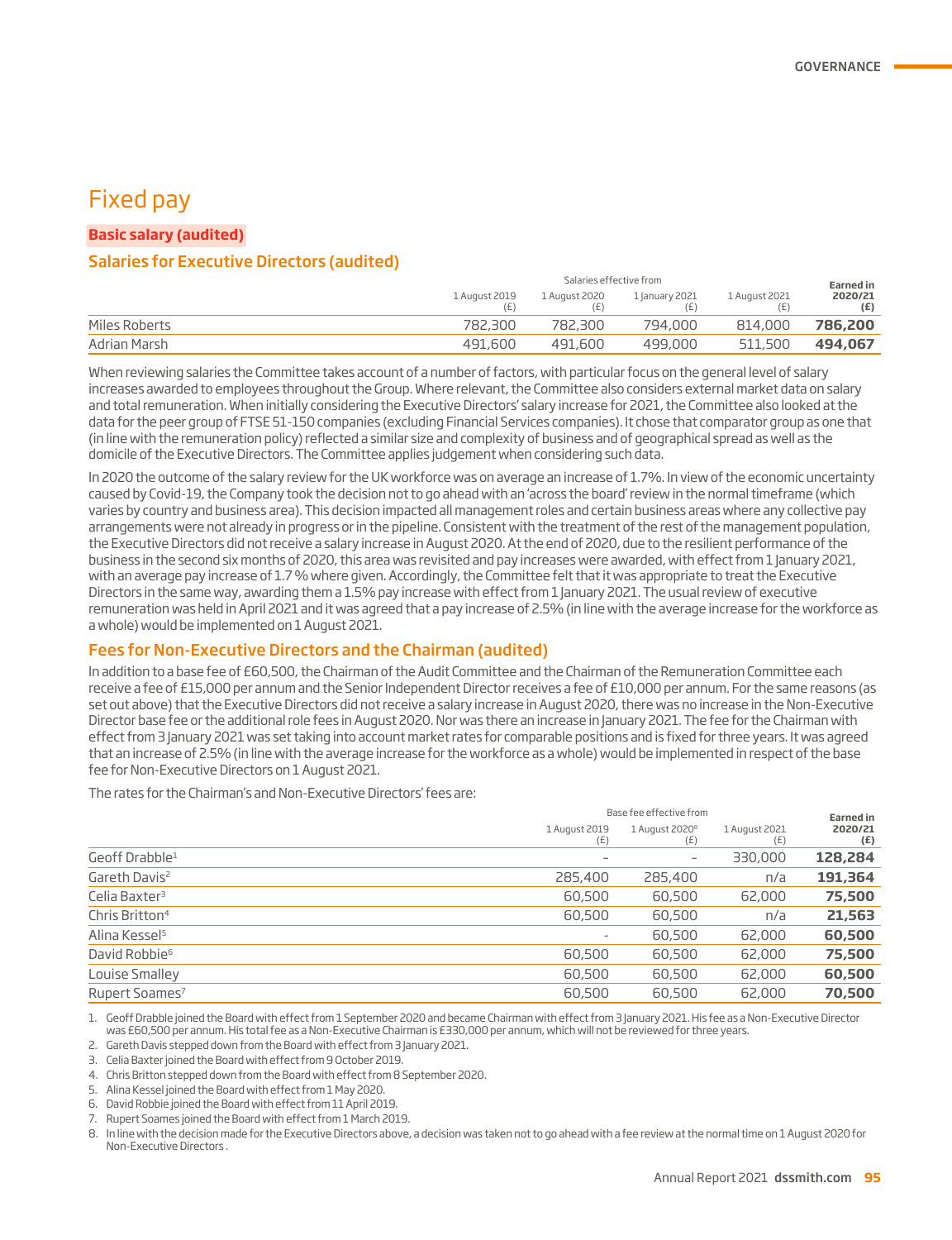# Variable pay

The Committee believes it is important that a significant portion of the Executive Directors' package is performance-related and that the performance conditions support the delivery of the Group's strategy and its long-term sustainable success. The remuneration policy encourages long-term performance by setting challenging targets linked to sustainable growth for the variable pay, which consists of the annual bonus and the longer-term PSP. The Remuneration Committee has discretion to adjust retrospectively the targets, for example after a substantial restructuring, and would normally discuss this with its larger shareholders. Alternatively adjustments to published outturns may be appropriate for significant events or changes in the asset base that were not envisaged when the targets were originally set, to ensure that the performance conditions achieve their original purpose. Full disclosure of this would be given in the Remuneration Report. The Remuneration Committee has the discretion to override formulaic outcomes in order to ensure that outcomes reflect true underlying business performance. When considering that discretion in relation to the annual bonus for 2021/22 the Committee will also take into account various ESG matters (as described on page 97).

#### Performance measures

An explanation of the performance measures for the annual bonus (assessed on a constant currency basis) and PSP (assessed on an actual currency basis without adjustments for exchange rate movements) is set out below. The strategic rationale for the choice of these performance measures is to focus on the key financial measures both over the longer performance period for the PSP of three years and the shorter performance period for the annual bonus of one year.

#### Adjusted earnings per share (EPS) applicable to the PSP

Adjusted EPS is disclosed in the Annual Report and is the portion of the Group's adjusted after tax profit allocated to each outstanding share. Adjusted EPS is an indicator of the underlying performance of the Group.

#### Adjusted return on average capital employed (ROACE) applicable to the PSP

ROACE is disclosed in the Annual Report. It is defined as earnings before interest, tax, amortisation and adjusting items as a percentage of average capital employed, including goodwill. This is a measure of the efficiency and profitability of the assets and investments.

#### Total shareholder return (TSR) applicable to the PSP

TSR is the increase (or decrease) in the value of a notional investment in a share in the Company and each of the companies in the Industrial Goods and Services Supersector within the FTSE 350 Index over the three-year PSP performance period, taking account of share price movement and the value of dividends (which are deemed to be re-invested) over that period. This is a measure that takes into account the experience of shareholders over the applicable period.

#### Adjusted earnings before tax and amortisation (EBTA) applicable to annual bonus

EBTA is adjusted earnings before taxation, amortisation and income from associates. This measure gives a snapshot of the performance of the Group in the short term of a single financial year.

#### Free cash flow applicable to annual bonus

Free cash flow is the net movement on debt before cash outflow for adjusting items, dividends paid, acquisition and disposal of subsidiary businesses (including borrowings acquired), and proceeds from issue of share capital, adjusted for the effects of changes in factoring balances. This measure focuses on liquidity, a key area in an uncertain economic environment.

#### **Annual bonus**

#### Bonus in 2020/21

The Executive Directors' targets for the 2020/21 bonus were based on the financial targets set out in the tables on the next page, with annual bonus payments determined by reference to performance over the financial year ended 30 April 2021. Achievement is calculated on a straight-line basis between threshold and target and between target and maximum. Adjusted EBTA and free cash flow have equal weighting as annual bonus performance measures.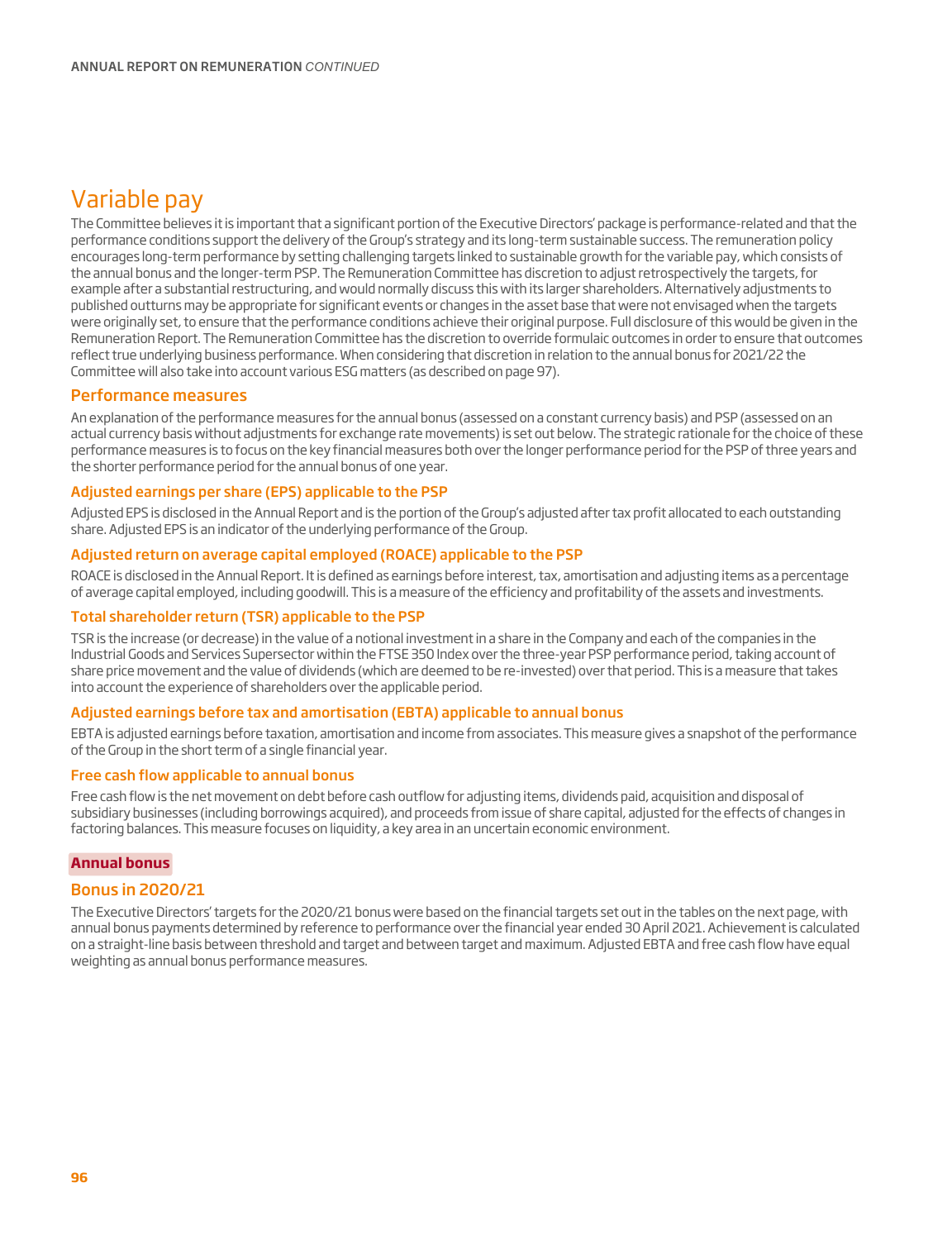#### Targets and outcomes (audited)

| Financial measure | Threshold<br>0% of maximum | Target<br>50% of maximum | Maximum | Achieved |
|-------------------|----------------------------|--------------------------|---------|----------|
| Adjusted EBTA     |                            | F394m                    | £429m   | £426m    |
| Free cash flow    | ີ <sup>7</sup> 76m         | 795m                     | `16m    | £490m    |

#### Outcomes (audited)

|                                                             | Miles Roberts | Adrian Marsh |
|-------------------------------------------------------------|---------------|--------------|
| Adjusted EBTA (as a proportion of the maximum opportunity)  | 48/50         | 48/50        |
| Free cash flow (as a proportion of the maximum opportunity) | 50/50         | 50/50        |
| Total (as a proportion of the maximum opportunity)          | 98/100        | 98/100       |
| Maximum bonus opportunity as a % of salary                  | 200%          | 150%         |
| Value of bonus paid in cash                                 | £770,476      | £363,139     |
| Value of bonus deferred into shares                         | £770,476      | £363,139     |
| Overall award level                                         | £1,540,952    | £726,278     |

Performance is assessed on a constant currency basis and therefore the actual published results are restated for bonus purposes using budgeted exchange rates.

Bonus awards are measured against the achievement of the Group's objectives. Maximum bonus opportunity for 2020/21 for Miles Roberts was 200% of salary and for Adrian Marsh was 150% and was between 65% and 110% for the other senior executives.

When deciding the level of variable pay, including the annual bonus, the Committee considered the experience of the Group's stakeholders during the 2020/21 financial year (as summarised on page 85) and the Committee concluded that the outcome of the annual bonus in respect of 2020/21 appropriately reflected the Company's performance in 2020/21 and was commensurate with the broader stakeholder experience in that period. It was therefore not felt necessary to apply any discretion to amend the outcome of the overall award level.

#### Implementation for 2021/22

The annual bonus for 2021/22 will remain in line with the remuneration policy and with a maximum opportunity of 200% of salary for the Group Chief Executive and 150% for the Group Finance Director.

For 2021/22 it will be based on EBTA and free cash flow, each with equal weighting. In the event of an unbudgeted acquisition or disposal in the year, the Committee will assess how the financial performance of the acquired or disposed of company should be treated.

In the opinion of the Committee, the annual bonus measures and targets for 2021/22 are commercially sensitive and accordingly are not disclosed prospectively. These will be disclosed next year in the Directors' remuneration report, so that achievement against those targets will be visible, in retrospect.

When considering the application of discretion to override the formulaic outcome for the 2021/22 annual bonus, the Committee will take into account and report on the following factors:

- The Company committing to using longer-term science-based targets for carbon reduction in the business
- The maintenance of high health and safety standards
- The continued work with our communities.

Introducing an ESG underpin in this way acknowledges the importance of ESG which is integral to the DS Smith strategy, and in particular our strategic goal to lead the way in sustainability.

#### **Performance Share Plan (PSP)**

#### Overview of the Performance Share Plan

The PSP operates as a long-term incentive plan for approximately the top 150 senior managers in the Group, with awards vesting after three years, and held for a further two years by the Executive Directors.

The awards have three performance measures: adjusted EPS, adjusted ROACE and relative TSR. These have equal weighting.

The Committee's policy is that no adjustments for exchange rate movements are made to EPS and ROACE over the three-year performance period as these are of a long-term nature and fluctuations are more likely to average out over the period.

The relative TSR vesting scale is median to upper quartile performance, with no vesting below median performance. 25% of the award vests for achieving threshold performance, increasing on a straight-line basis to full vesting for maximum performance.

The TSR comparator group for the 2018/19, 2019/20 and 2020/21 awards is the FTSE 350 Industrial Goods and Services Supersector.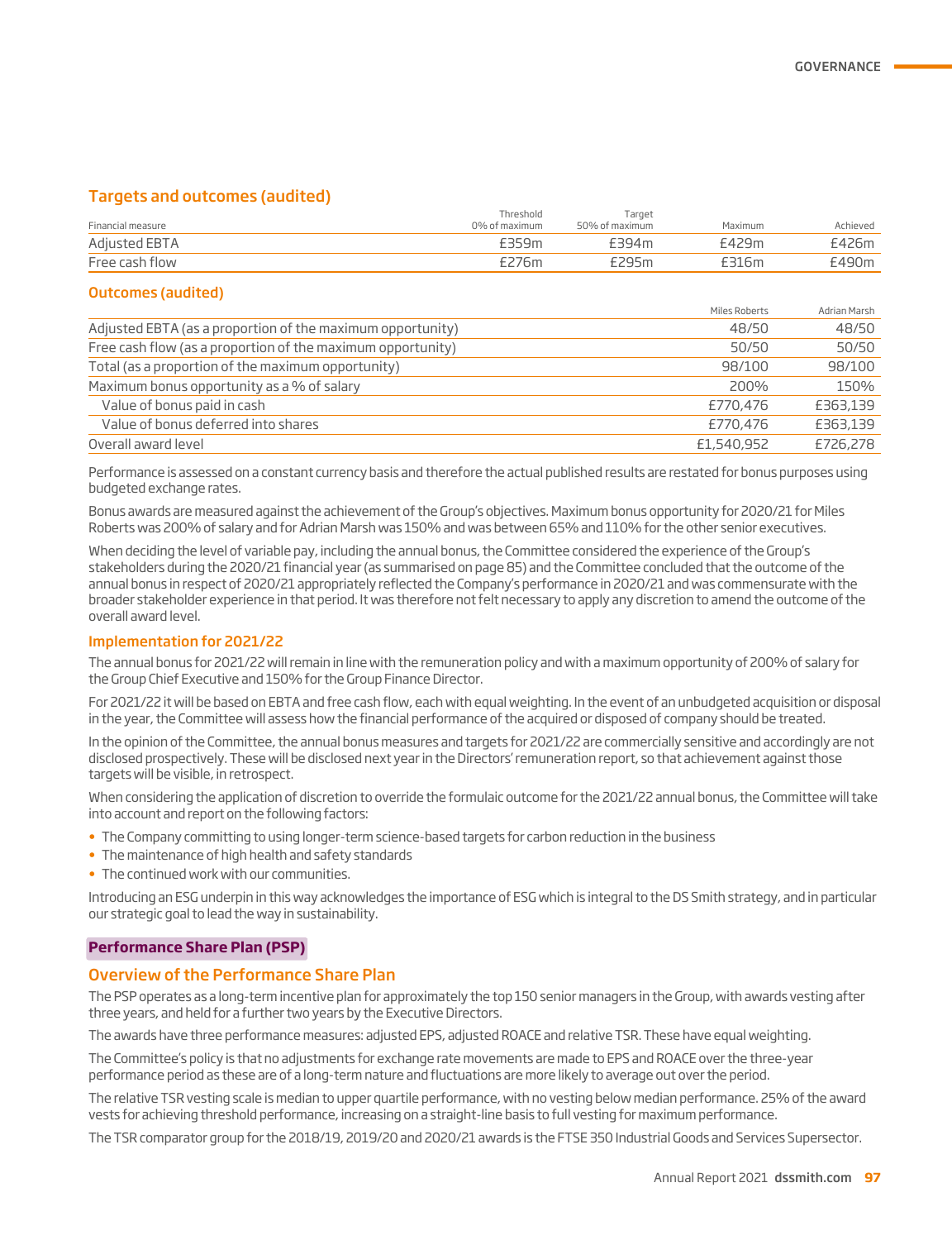#### 2018/19 awards vesting in 2021/22 based on performance in the three-year period to 2020/21

Unfortunately, the PSP award granted on 22 June 2018 which was due to vest in June 2021 based on the 3 year average EPS and ROACE performance between 2018/19 and 2020/21 and the 3 year cumulative relative TSR performance (each equally weighted), did not meet the threshold targets for the two financial measures and fell below median for the relative TSR measure. The financial targets (in the table below) were set in 2018 in the context of the expectation of a stable economy, but the negative impact of the pandemic on the 2020/21 results made those targets unachievable.

#### EPS, ROACE and TSR performance targets for 2018/19 awards based on performance in the three-year period to 2020-21 (audited)

|                          | Weighting | Threshold<br>(25% vests) | Maximum<br>(100% vests) | Outcome      |
|--------------------------|-----------|--------------------------|-------------------------|--------------|
| Three-year average EPS   | One third | 35.7p                    | 40.8 <sub>p</sub>       | 30.5p        |
| Three-year average ROACE | One third | 12.3%                    | 13.5%                   | 10.8%        |
| Relative TSR1            | One third | Median                   | Upper guartile          | Below median |

1. Measured against the FTSE 350 Industrial Goods and Services Supersector.

25% of the PSP award vests for achieving threshold performance, increasing on a straight-line basis to full vesting for maximum performance.

#### Deferred share bonus plan (DSBP) awards vesting in 2021

The DSBP award vesting in 2021 relates to the deferral into shares of half of the bonus paid in June 2018 in relation to the financial year 2017/18. The number of shares vesting in 2021 under the DSBP award granted on 22 June 2018 when adjusted for the rights issue is 132,849 for Miles Roberts and 62,603 for Adrian Marsh. Details of those awards and the single total figure of remuneration that included them were set out in the remuneration report for 2017/18. Dividend equivalents for the DSBP award also accrued during the three-year vesting period. Those dividend equivalents will be paid in shares (10,588 for Miles Roberts and 4,989 for Adrian Marsh) shortly after the award vests on 22 June 2021, the third anniversary of grant of the award.

#### PSP awards granted in 2020 vesting in 2023/24 and DSBP awards in 2020 (audited)

The PSP awards made in 2020 in respect of 2020/21 were in line with the current remuneration policy and, as reported in last year's remuneration report, were:

- 225% of salary for the Group Chief Executive and 175% of salary for the Group Finance Director
- Any shares that vest under the PSP awards granted in 2020/21 must be retained for a further two years before they can be sold (a total of five years from original grant) and they are also subject to a post-employment holding condition, meaning that any shares that vest will be held in a nominee arrangement for the appropriate period. For any PSP awards which vest following departure that have been granted good leaver treatment, the Committee will reduce the two year post-vesting holding period so that it does not extend beyond the second anniversary of departure, provided that the three year vesting period has been completed.
- The PSP awards were granted as nil-cost options and are subject to three performance measures: adjusted EPS, adjusted ROACE and relative TSR, with equal weighting on each element.

| Executive Director | Award | Number of options<br>granted under award<br>on 14 July 2020 | Face value of award at<br>time of grant<br>(E) |
|--------------------|-------|-------------------------------------------------------------|------------------------------------------------|
| Miles Roberts      | PSP   | 647.123                                                     | 1,760,175                                      |
| Adrian Marsh       | PSP   | 316,286                                                     | 860,298                                        |

The PSP awards were made on 14 July 2020. The face value in the above table is calculated using 272p which was the average price of a DS Smith share for the three trading days preceding the grant of the award and the price used in the calculation of the number of options awarded.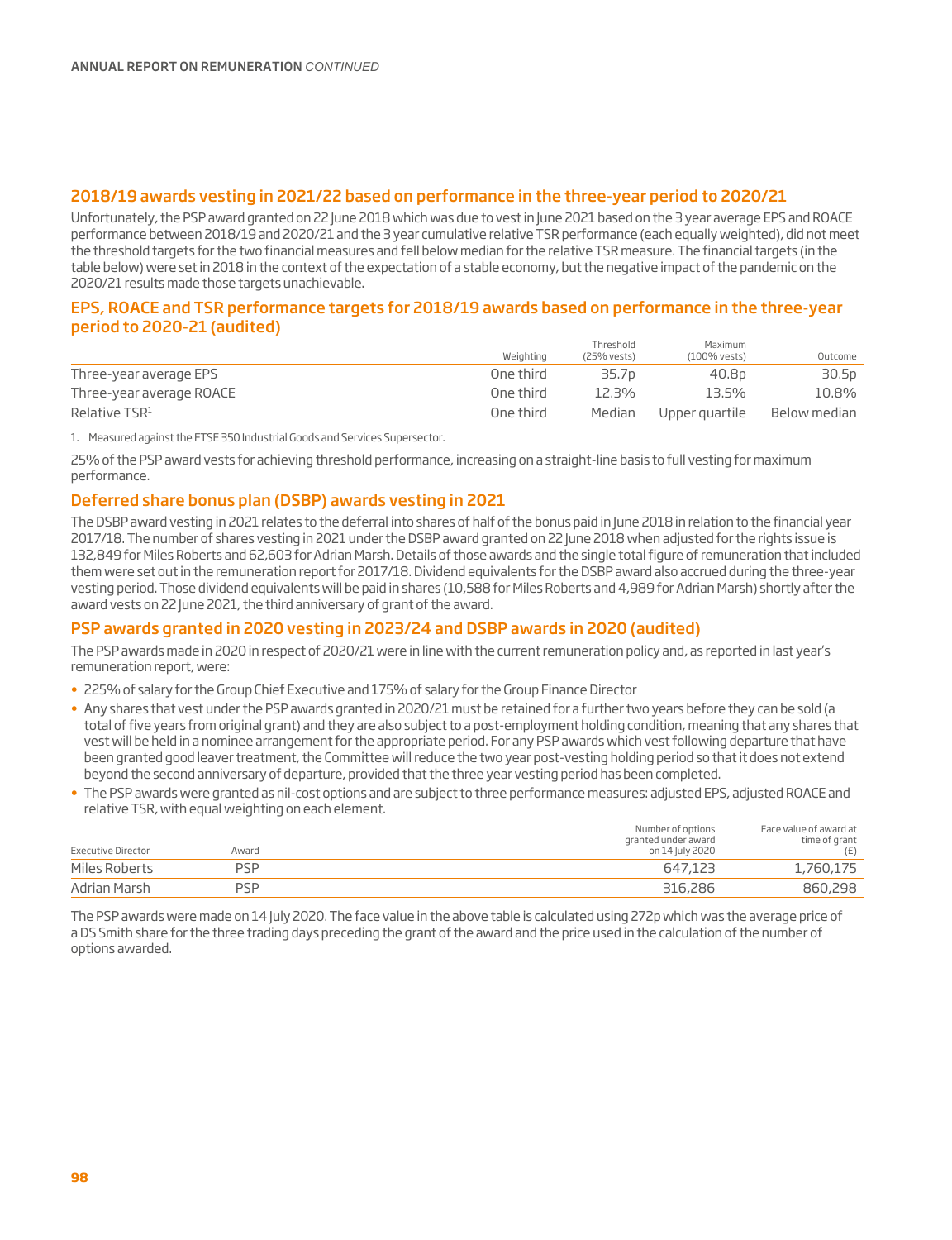The targets for the 2020/21 PSP award are set out below:

| % vesting as a proportion | Adjusted EPS<br>One third <sup>1</sup> | Adjusted ROACE<br>One third <sup>1</sup> | Relative TSR<br>One third <sup>2</sup> |
|---------------------------|----------------------------------------|------------------------------------------|----------------------------------------|
| 100%                      | 36.5 <sub>p</sub>                      | 12.5%                                    | Upper quartile                         |
| Between 25% and 100%      | 34.2-36.5p                             | 11.0%-12.5%                              | Between median and upper quartile      |
| 25%                       | 34.2p                                  | 11.0%                                    | Median                                 |

Awards vest on a straight-line basis between threshold and maximum performance. The performance measurement period for the adjusted EPS and adjusted ROACE targets is the 2022/23 financial year and for the relative TSR target is the three years to 30 April 2023.

1. The 2019/20 baseline results are 33.2p for adjusted EPS and 10.6% for adjusted ROACE.

2. The comparator group for measurement of relative TSR is the FTSE 350 Industrial Goods and Services Supersector, as it was in 2018/19 and 2019/20.

No DSBP awards were granted to Executive Directors in 2020, because no annual bonus in respect of the 2019/20 financial year was paid.

#### PSP awards to be granted in 2021 vesting in 2024/25

The PSP awards to be made in 2021 in respect of 2021/22 will remain in line with the remuneration policy. For the Group Chief Executive this will remain at the same level as the award level in 2020/21, namely 225% of salary. In recognition of the progression that the Group Finance Director has made in his role with regard to his personal performance and the increased complexity of the business in recent years, the award level for the Group Finance Director will increase from 175% of salary to 200% of salary which serves to close the gap to the market position for the role. The opportunity is only able to be realised if the corporate targets are met and five years after the awards have been granted. At the same time, the shareholding requirement for the Group Finance Director will increase from 175% to 200%. As a matter of best practice, before finalising the PSP award levels, the Committee considered the movements in the share price since the beginning of the 2020/21 financial year. As the share price had increased over the period and continues to trade strongly, it was felt appropriate to grant the PSP awards based on the normal percentage of salary.

The performance measures and their weighting for the award will remain the same as in 2020/21. The targets for the 2021/22 PSP award will be:

| % vesting as a proportion | Adjusted EPS<br>One third | Adjusted ROACE<br>One third | Relative TSR<br>One third <sup>1</sup> |
|---------------------------|---------------------------|-----------------------------|----------------------------------------|
| 100%                      | 40.0 <sub>p</sub>         | 13.1%                       | Upper quartile                         |
| Between 25% and 100%      | 35.2-40.0 <sub>p</sub>    | 11.2-13.1%                  | Between median and upper quartile      |
| 25%                       | 35.2 <sub>D</sub>         | $11.7\%$                    | Median                                 |

Awards vest on a straight-line basis between threshold and maximum performance. The performance measurement period for the adjusted EPS and adjusted ROACE targets is the 2023/24 financial year and for the relative TSR target is the three years to 30 April 2024.

1. The comparator group for measurement of relative TSR will be the FTSE 350 Industrial Goods and Services Supersector, as it was in 2020/21 and 2019/20. The Committee's aim, as always, has been to set robust targets with a strong degree of stretch. In setting the target ranges the Committee took into account a number of factors which included the broker forecast consensus for DS Smith performance and a recognition that the 2020/21 results provided too low a starting point on which to base the three year targets. So for the PSP targets for the 2021 awards we have instead built growth into the PSP targets set for last year's awards. Our desire continues to be to set targets which balance stretch with the ability to at least achieve the threshold level so that awards remain motivating and meaningful to the c.150 plan participants. The Committee will, as a matter of good practice, take a step back when determining the vesting outturn in three years' time to consider whether any discretion should be applied to the formulaic outturn.

#### DSBP awards in 2021

As set out on page 97, half of the value of the bonus to be paid in 2021 in respect of the performance over the financial year ended 30 April 2021, will be deferred into shares, which will not vest until 2024.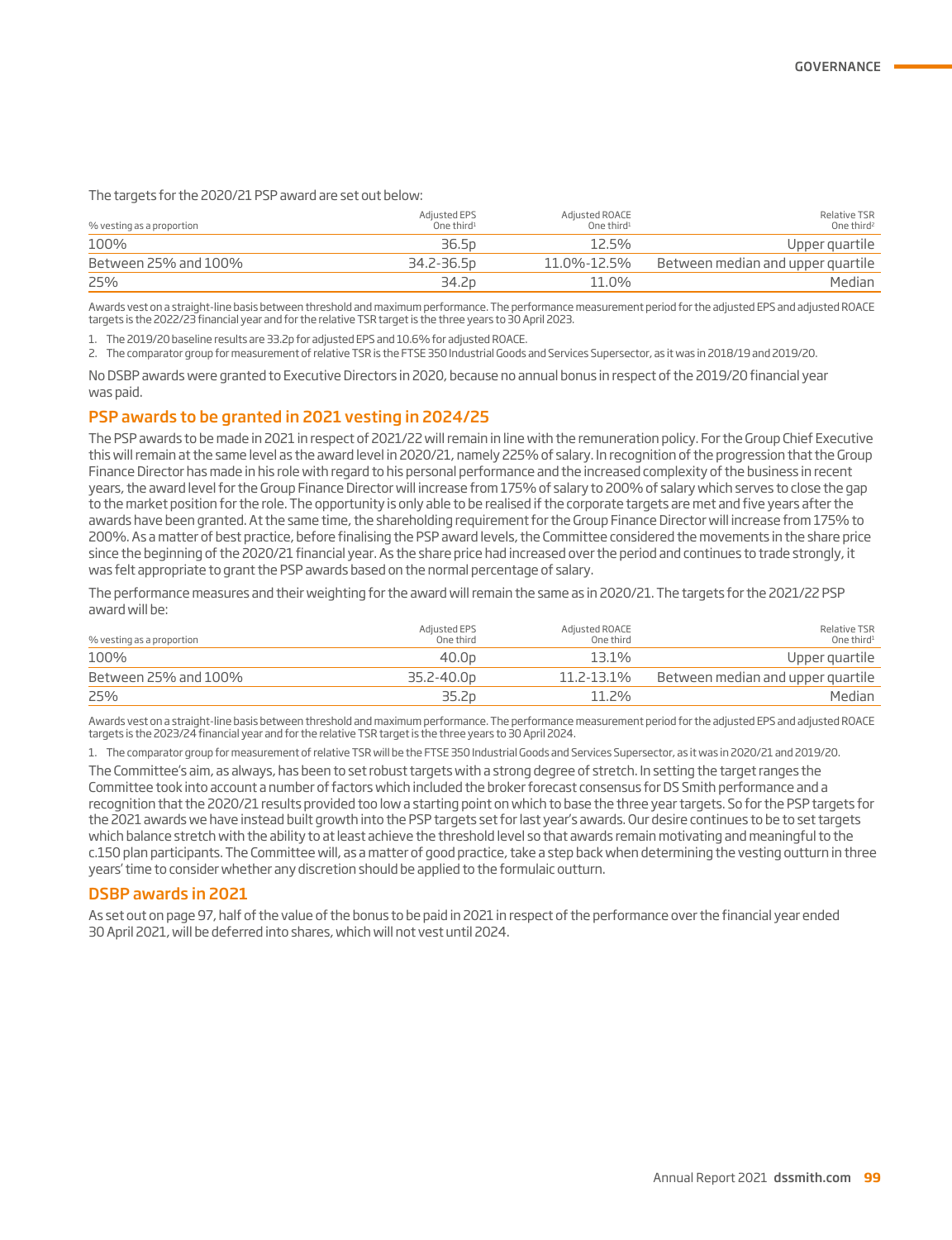#### Outstanding PSP and DSBP share awards during 2020/21 and as at 30 April 2021 (audited)

The table below sets out details of Executive Directors' outstanding share awards, both under the PSP and the DSBP, during the year under review. Unvested awards will vest in future years subject to performance and/or continued service. Vested awards will expire if not exercised before the relevant expiry date.

|             | Award date           | Awards held<br>at 30 April<br>2020 | Granted                  | Dividend<br>equivalents  | Exercised/<br>vested <sup>1</sup> | Lapsed/                  | Grant price<br>forfeited for award $(p)^2$ | Market price<br>on date of<br>exercise (p) | <b>Awardsheld</b><br>at 30 April<br>2021 | Vesting date<br>(if any<br>performance<br>conditions<br>applicable<br>are met) | Expiry date |
|-------------|----------------------|------------------------------------|--------------------------|--------------------------|-----------------------------------|--------------------------|--------------------------------------------|--------------------------------------------|------------------------------------------|--------------------------------------------------------------------------------|-------------|
|             | <b>Miles Roberts</b> |                                    |                          |                          |                                   |                          |                                            |                                            |                                          |                                                                                |             |
| <b>PSP</b>  | 1 Jul 16             | 256,822                            | $\overline{\phantom{a}}$ | $\qquad \qquad -$        | $\overline{\phantom{a}}$          | $\overline{\phantom{a}}$ | 379.80                                     |                                            | 256,822                                  | 1 Jul 19                                                                       | $1$ Jul 26  |
| <b>PSP</b>  | 18 Jul 17            | 360,117                            | $\overline{\phantom{a}}$ | 12,929                   | 126,761                           | 233,356                  | 484.70                                     | $\overline{\phantom{a}}$                   | 139,690                                  | 18 Jul 20                                                                      | 18 Jul 27   |
| <b>PSP</b>  | 22 Jun 18            | 341,748                            | $\overline{\phantom{m}}$ | $\overline{\phantom{0}}$ | $\overline{\phantom{0}}$          | $\overline{\phantom{a}}$ | 523.47                                     | $\overline{\phantom{a}}$                   | 341,748                                  | 22 Jun 21                                                                      | 22 Jun 28   |
| <b>PSP</b>  | 15 Jul 19            | 481,039                            | $\overline{\phantom{a}}$ | $\overline{\phantom{a}}$ | $\overline{\phantom{0}}$          | $\overline{\phantom{a}}$ | 357.00                                     | $\overline{\phantom{a}}$                   | 481,039                                  | 15 Jul 22                                                                      | 15 Jul 29   |
| <b>PSP</b>  | 14 Jul 20            | $\overline{\phantom{0}}$           | 647,123                  | $\overline{\phantom{0}}$ | $\overline{\phantom{a}}$          | $\overline{\phantom{a}}$ | 272.00                                     |                                            | 647,123                                  | 14 Jul 23                                                                      | 14 Jul 30   |
|             |                      |                                    |                          |                          |                                   |                          |                                            |                                            |                                          |                                                                                |             |
| <b>DSBP</b> | 1 Jul 16             | 156,676                            | $\overline{\phantom{a}}$ | $\qquad \qquad -$        | $\overline{\phantom{0}}$          | $\overline{\phantom{a}}$ | 379.80                                     |                                            | 156,676                                  | 1 Jul 19                                                                       | $1$ Jul 26  |
| <b>DSBP</b> | 18 Jul 17            | 72,022                             | $\overline{\phantom{a}}$ | 7,346                    | 72,022                            | $\overline{\phantom{a}}$ | 484.70                                     | $\overline{\phantom{0}}$                   | 79,368                                   | 18 Jul 20                                                                      | 18 Jul 27   |
| <b>DSBP</b> | 22 Jun 18            | 132,849                            | $\overline{\phantom{a}}$ | $\qquad \qquad -$        | $\qquad \qquad -$                 | $\overline{\phantom{a}}$ | 523.47                                     |                                            | 132,849                                  | 22 Jun 21                                                                      | 22 Jun 28   |
| <b>DSBP</b> | 15 Jul 19            | 157,055                            | $\overline{\phantom{a}}$ | $\overline{\phantom{0}}$ | $\overline{\phantom{0}}$          | $\overline{\phantom{a}}$ | 357.00                                     |                                            | 157,055                                  | 15 Jul 22                                                                      | 15 Jul 29   |
|             |                      |                                    |                          |                          |                                   |                          |                                            |                                            | 2,392,370                                |                                                                                |             |
|             | <b>Adrian Marsh</b>  |                                    |                          |                          |                                   |                          |                                            |                                            |                                          |                                                                                |             |
| <b>PSP</b>  | 18 Jul 17            | 175,977                            | $\overline{\phantom{a}}$ | 6,318                    | 68,261                            | 114,034                  | 484.70                                     | 383.00                                     | $\bf{0}$                                 | 18 Jul 20                                                                      | 18 Jul 27   |
| <b>PSP</b>  | 22 Jun 18            | 167,015                            | $\overline{\phantom{a}}$ | $\qquad \qquad -$        | $\overline{\phantom{0}}$          | $\overline{\phantom{a}}$ | 523.47                                     | $\overline{\phantom{0}}$                   | 167,015                                  | 22 Jun 21                                                                      | 22 Jun 28   |
| <b>PSP</b>  | 15 Jul 19            | 235,098                            | $\qquad \qquad -$        | $\qquad \qquad -$        | $\overline{\phantom{0}}$          | $\overline{\phantom{a}}$ | 357.00                                     |                                            | 235,098                                  | 15 Jul 22                                                                      | 15 Jul 29   |
| <b>PSP</b>  | 14 Jul 20            | $\overline{\phantom{0}}$           | 316,286                  | $\overline{\phantom{0}}$ | $\overline{\phantom{0}}$          | $\overline{\phantom{a}}$ | 272.00                                     |                                            | 316,286                                  | 14 Jul 23                                                                      | 14 Jul 30   |
|             |                      |                                    |                          |                          |                                   |                          |                                            |                                            |                                          |                                                                                |             |
| <b>DSBP</b> | 18 Jul 17            | 33,937                             | $\overline{\phantom{a}}$ | 3,461                    | 37,398                            | $\overline{\phantom{a}}$ | 484.70                                     | 383.00                                     | 0                                        | 18 Jul 20                                                                      | 18 Jul 27   |
| <b>DSBP</b> | 22 Jun 18            | 62,603                             | $\overline{\phantom{a}}$ | $\overline{\phantom{0}}$ | $\overline{\phantom{0}}$          | $\overline{\phantom{a}}$ | 523.47                                     |                                            | 62,603                                   | 22 Jun 21                                                                      | 22 Jun 28   |
| <b>DSBP</b> | 15 Jul 19            | 74,015                             | $\overline{\phantom{a}}$ | $\overline{\phantom{0}}$ | $\overline{\phantom{0}}$          | $\overline{\phantom{a}}$ | 357.00                                     | $\overline{\phantom{0}}$                   | 74,015                                   | 15 Jul 22                                                                      | 15 Jul 29   |
|             |                      |                                    |                          |                          |                                   |                          |                                            |                                            | 855,017                                  |                                                                                |             |

1. This includes the awards granted in 2017 which vested during 2020/21 and, in the case of Adrian Marsh, dividend equivalent shares and vested awards which were exercised during 2020/21. Adrian Marsh as at 30 April 2021 did not hold any vested but unexercised awards. Miles Roberts as at 30 April 2021 held awards granted on 1 July 2016 and 18 July 2017 which have now vested but have not been exercised.

2. The figure in this column is the average price of a DS Smith share for the three trading days preceding the award and is the price used in the calculation of the number of options originally awarded. The number of options originally awarded was subsequently adjusted for the rights issue in 2018 as described in the Annual Report for 2019.

The target ranges for the 2018/19 PSP awards are set out on page 98. The target ranges for the 2020/21 awards are set out on page 99. The relative TSR target for the 2019/20 award is the same as it was for the 2018/19 award. For the 2019/20 awards the target ranges for EPS and ROACE are set out in the audited table below.

| PSP plan        | <b>FDC</b>                      |     |
|-----------------|---------------------------------|-----|
| $\neg$ $\cap$ 1 | .Or<br>$\overline{\phantom{a}}$ | ьч/ |

It is currently intended that any ordinary shares required to fulfil entitlements under the DSBP will be provided by Computershare Trustees (Jersey) Limited in its capacity as trustee of the employee benefit trust (the Trust), which buys shares to do so. The Trust may also be used to fulfil certain entitlements under the PSP and the employee sharesave plans or those may be fulfilled by newlyissued shares.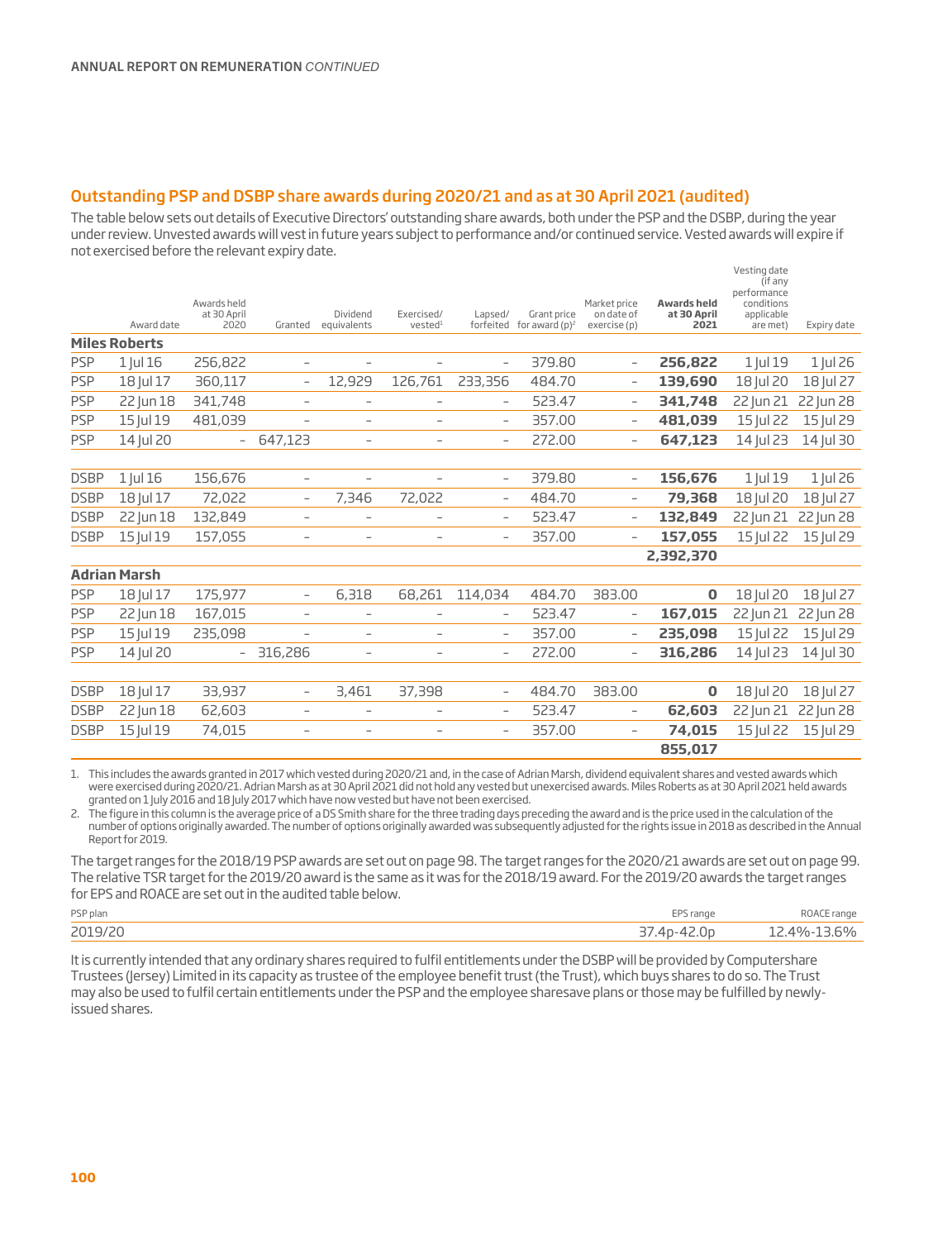#### **Sharesave – employee share plans (audited)**

Our sharesave (SAYE) plans align our employees' interests with those of our long-term shareholders. Our commitment is to deliver an opportunity for our employees to be engaged with the strategic direction of DS Smith and to share in its financial success. Executive Directors are eligible to participate in the SAYE on the same terms as all other UK-based employees of the Company and participating subsidiaries of the Group. Options are granted under the SAYE, which, in the UK, is an HMRC tax-advantaged plan. Participants contract to save up to the equivalent of £250 per month over a period of three years (two years in the US). The current maximum permitted monthly saving of the equivalent of £250 is set by the Company. Under the applicable plan rules (and the remuneration policy) the monthly maximum could be increased in the future to up to the equivalent of £500 per month. The option price is discounted by up to 20% (15% in the US) of the average closing mid-market price of the Company's shares on the three dealing days prior to invitation (20-day average to the day before grant in France and the higher of the mid-market average price on the day before invitation and the mid-market average on the day before grant in the US). In common with most plans of this type, there are no performance conditions applicable to options granted under the SAYE.

| Name of Director | Options<br>held at<br>30 April 2020 | Options<br>aranted during<br>the year | Options<br>exercised<br>during the year | Options lapsed<br>during the year | Market price on<br>date of exercise<br>(p) | Options held at<br><b>30 April 2021</b> | Exercise price<br>(p) | Date<br>from which<br>exercisable | Expiry date |
|------------------|-------------------------------------|---------------------------------------|-----------------------------------------|-----------------------------------|--------------------------------------------|-----------------------------------------|-----------------------|-----------------------------------|-------------|
| Miles Roberts    | 2,899                               | $\overline{\phantom{a}}$              | $\qquad \qquad -$                       | 2,899                             | $\overline{\phantom{a}}$                   | ۰                                       | 310.35 <sup>1</sup>   | 1 Apr 20                          | 30 Sep 20   |
| Miles Roberts    | $\overline{\phantom{a}}$            | 2,769                                 | $\overline{\phantom{a}}$                |                                   |                                            | 2,769                                   | 325,00                | 1 Apr 24                          | 30 Sep 24   |
| Adrian Marsh     | 2,899                               | $\overline{\phantom{a}}$              | $\overline{\phantom{a}}$                | 2,899                             | $\overline{\phantom{a}}$                   | -                                       | 310.35 <sup>1</sup>   | 1 Apr 20                          | 30 Sep 20   |
| Adrian Marsh     | $\overline{\phantom{a}}$            | 2,769                                 | $\overline{\phantom{a}}$                |                                   | $\overline{\phantom{0}}$                   | 2,769                                   | 325,00                | 1 Apr 24                          | 30 Sep 24   |

1. Exercise price after adjusted for rights issue

#### **Share ownership guidelines**

Executive Directors are required to build a significant shareholding in the Company within five years from the date of their appointment. Executive Directors' shareholdings (including those of their connected persons) are summarised in the following audited table.

| Name of Director           | Total<br>shareholding as at<br>30 April 2020 | Total<br>shareholding as at<br><b>30 April 2021</b> | Unvested only<br>subject to continued<br>employment <sup>1</sup> | Vested awards<br>(not exercised) <sup>2</sup> | Shareholding<br>reguired<br>(% salary) | Shareholding at<br>30 April 2021<br>$(%$ salary) <sup>3</sup> | Requirement<br>met |
|----------------------------|----------------------------------------------|-----------------------------------------------------|------------------------------------------------------------------|-----------------------------------------------|----------------------------------------|---------------------------------------------------------------|--------------------|
| <b>Executive Directors</b> |                                              |                                                     |                                                                  |                                               |                                        |                                                               |                    |
| Miles Roberts              | 1,989,927                                    | 1,989,927                                           | 159,261                                                          | 335,255                                       | 225%                                   | 1,317%                                                        | Yes.               |
| Adrian Marsh               | 521,996                                      | 577.889                                             | 75.052                                                           |                                               | 175%                                   | 551%                                                          | Yes.               |

1. Includes the deferred bonus shares awards granted in 2018 and 2019. A reduction to the gross award levels of 47% has been applied for the expected level of tax and social security deductions that will ultimately be due on these shares.

2. The awards granted on 1 July 2016 and 18 July 2017 which have now vested but have not been exercised by Miles Roberts. A reduction to the gross award levels of 47% has been applied for the expected level of tax and social security deductions that will ultimately be due on these shares.

3. Based on the salary as at 30 April 2021 and a share price of 420.8p (being the closing price on 30 April 2021) multiplied by the current year shareholding and interests in shares which count towards the shareholding requirement.

The PSP awards granted in 2019 and 2020 are unvested and remain subject to performance conditions so are not included in the above table as they do not count towards the shareholding requirement. Nil-cost options which have vested but have yet to be exercised are considered to count towards the shareholding requirement, other than any such shares that correspond to the estimated tax and national insurance contributions. Adrian Marsh as at 30 April 2021 did not hold any such vested but unexercised awards; but Miles Roberts did.

Failure to meet the minimum shareholding requirement is taken into account when determining eligibility for share-based incentive awards for Executive Directors. There have been no changes to the shareholdings set out above between the financial year-end and the date of this report.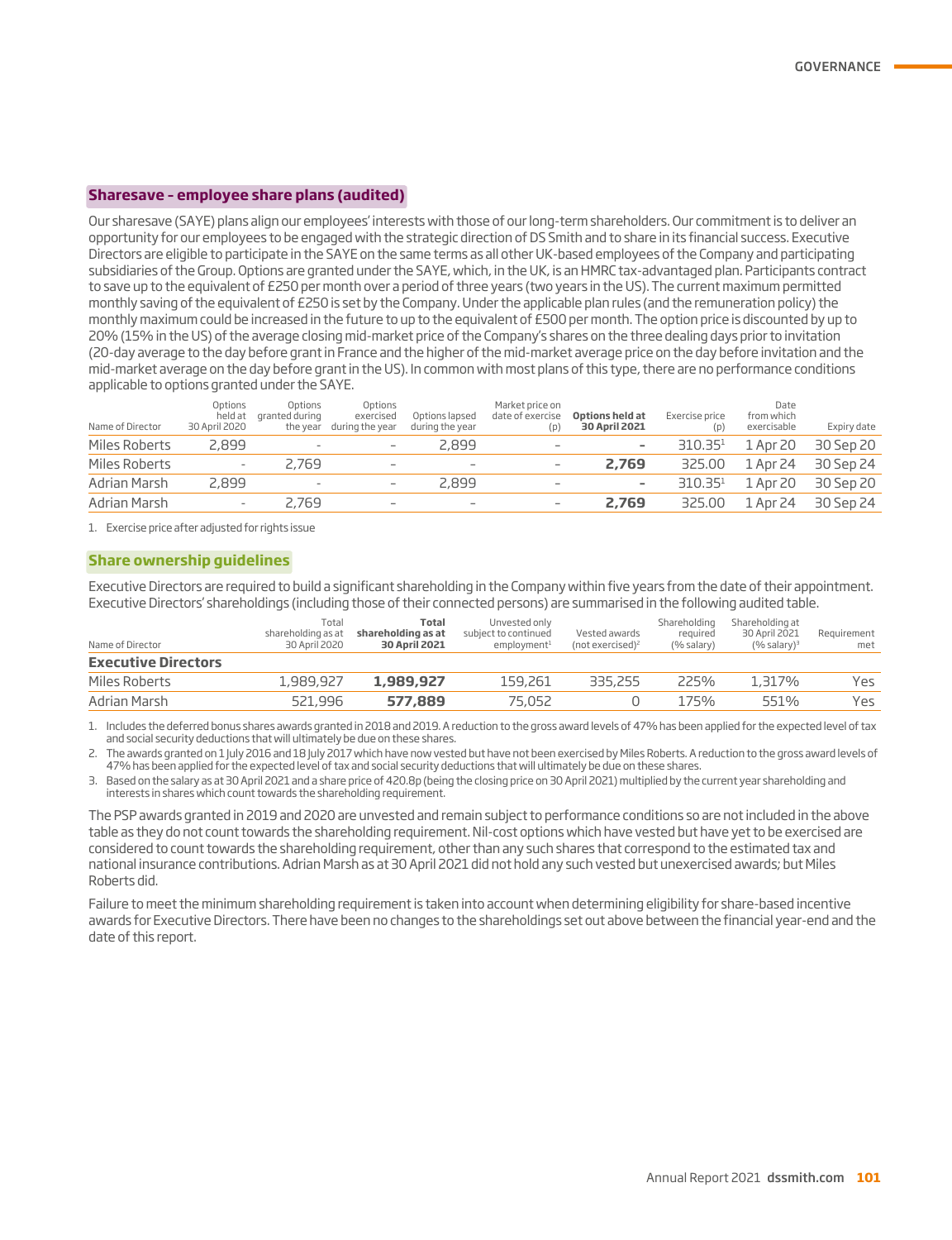Non-Executive Directors are required to build up a holding of 50% of their fees in shares within two years of their date of appointment. Non-Executive Directors' shareholdings (including those of their connected persons) are summarised in the following audited table:

| Name of Director               | Total<br>shareholding as at<br>30 April 2020 | <b>Total</b><br>shareholding as at<br><b>30 April 2021</b> | Shareholding required<br>$(%$ fee $)$ | Shareholding at<br>30 April 2021<br>$(%$ fee $)^1$ | Requirement<br>met              |
|--------------------------------|----------------------------------------------|------------------------------------------------------------|---------------------------------------|----------------------------------------------------|---------------------------------|
| <b>Non-Executive Directors</b> |                                              |                                                            |                                       |                                                    |                                 |
| Geoff Drabble <sup>2</sup>     | $\overline{\phantom{a}}$                     | 60,000                                                     | 50%                                   | 77%                                                | Yes <sup>2</sup>                |
| Gareth Davis <sup>3</sup>      | 136,054                                      | not applicable                                             | not applicable                        | $\qquad \qquad$                                    | $\overline{\phantom{a}}$        |
| Celia Baxter <sup>4</sup>      | 10,993                                       | 10,993                                                     | 50%                                   | 61%                                                | Yes <sup>4</sup>                |
| Chris Britton <sup>5</sup>     | 13,427                                       | not applicable                                             | not applicable                        | $\qquad \qquad$                                    |                                 |
| Alina Kessel <sup>6</sup>      | $\qquad \qquad$                              | 7,000                                                      | 50%                                   | 49%                                                | not yet applicable <sup>6</sup> |
| David Robbie                   | 20,000                                       | 20,000                                                     | 50%                                   | 111%                                               | Yes                             |
| Louise Smalley                 | 18,600                                       | 18,600                                                     | 50%                                   | 129%                                               | Yes                             |
| <b>Rupert Soames</b>           | 28,800                                       | 28,800                                                     | 50%                                   | 172%                                               | Yes                             |

1. Based on the fee as at 30 April 2021 and a share price of 420.8p (being the closing price on 30 April 2021) multiplied by the current year shareholding and interests in shares which count towards the shareholding requirement.

2. Geoff Drabble joined the Board with effect from 1 September 2020 and became Chairman with effect from 3 January 2021. He has not yet been on the Board for two years.

3. Gareth Davis stepped down from the Board with effect from 3 January 2021. At that date his shareholding was 136,054 shares.

- 4. Celia Baxter joined the Board with effect from 9 October 2019. She has not yet been on the Board for two years.
- 5. Chris Britton stepped down from the Board with effect from 8 September 2021. At that date his shareholding was 13,427 shares.
- 6. Alina Kessel joined the Board with effect from 1 May 2020. She has not yet been on the Board for two years.

#### External appointments

The Board supports Executive Directors taking up appointments outside the Company to broaden their knowledge and experience. Each Executive Director is permitted to accept one non-executive appointment (or in exceptional circumstances two appointments) from which they may retain any fee. Any external appointment must not conflict with a Director's duties and commitments to DS Smith.

Miles Roberts is a non-executive director of Aggreko plc and retained fees of £61,000 for the year ended 30 April 2021 (£61,000 for the year ended 30 April 2020). Adrian Marsh is a non-executive director of John Wood Group PLC and retained fees of £61,975 for the year ended 30 April 2021 (£56,557 for the year ended 30 April 2020).

#### Directors' contracts and notice periods

|                |                                           | Date of contract/date of<br>initial appointment to the Board | Expiry date of current term<br>for Non-Executive Directors |
|----------------|-------------------------------------------|--------------------------------------------------------------|------------------------------------------------------------|
| Geoff Drabble  | Chairman                                  | 1 September 2020                                             | 31 August 2023                                             |
| Miles Roberts  | Group Chief Executive                     | 4 May 2010                                                   | not applicable                                             |
| Adrian Marsh   | <b>Group Finance Director</b>             | 24 September 2013                                            | not applicable                                             |
| Celia Baxter   | <b>Chairman of Remuneration Committee</b> | 9 October 2019                                               | 8 October 2022                                             |
| Alina Kessel   |                                           | 1 May 2020                                                   | 30 April 2023                                              |
| David Robbie   | Chairman of Audit Committee               | 11 April 2019                                                | 10 April 2022                                              |
| Louise Smalley |                                           | 23 June 2014                                                 | 22 June 2022                                               |
|                | Rupert Soames Senior Independent Director | 1 March 2019                                                 | 28 February 2022                                           |

Miles Roberts and Adrian Marsh each have a notice period of 12 months exercisable by either the Company or the individual. Non-Executive Directors have letters of appointment for an initial term of three years whereupon they are normally renewed. The current terms of the Non-Executive Directors are set out in the table above. The notice period is one month exercisable by either the Company or the Non-Executive Director. Non-Executive Directors are not eligible for payments on termination. In line with the UK Corporate Governance Code, all Directors (including Non-Executive Directors) are subject to annual re-election by shareholders at the AGM. Their letters of appointment detail the time commitment expected of each Non-Executive Director. Both these and the Executive Directors' service contracts are available for inspection at the registered office during normal business hours and at each AGM.

#### Payments to past Directors or for loss of office (audited)

No payments were made to past Executive Directors during the year ended 30 April 2021 (2019/20: Nil). No payments were made in respect of loss of office during the year ended 30 April 2021 (2019/20: Nil).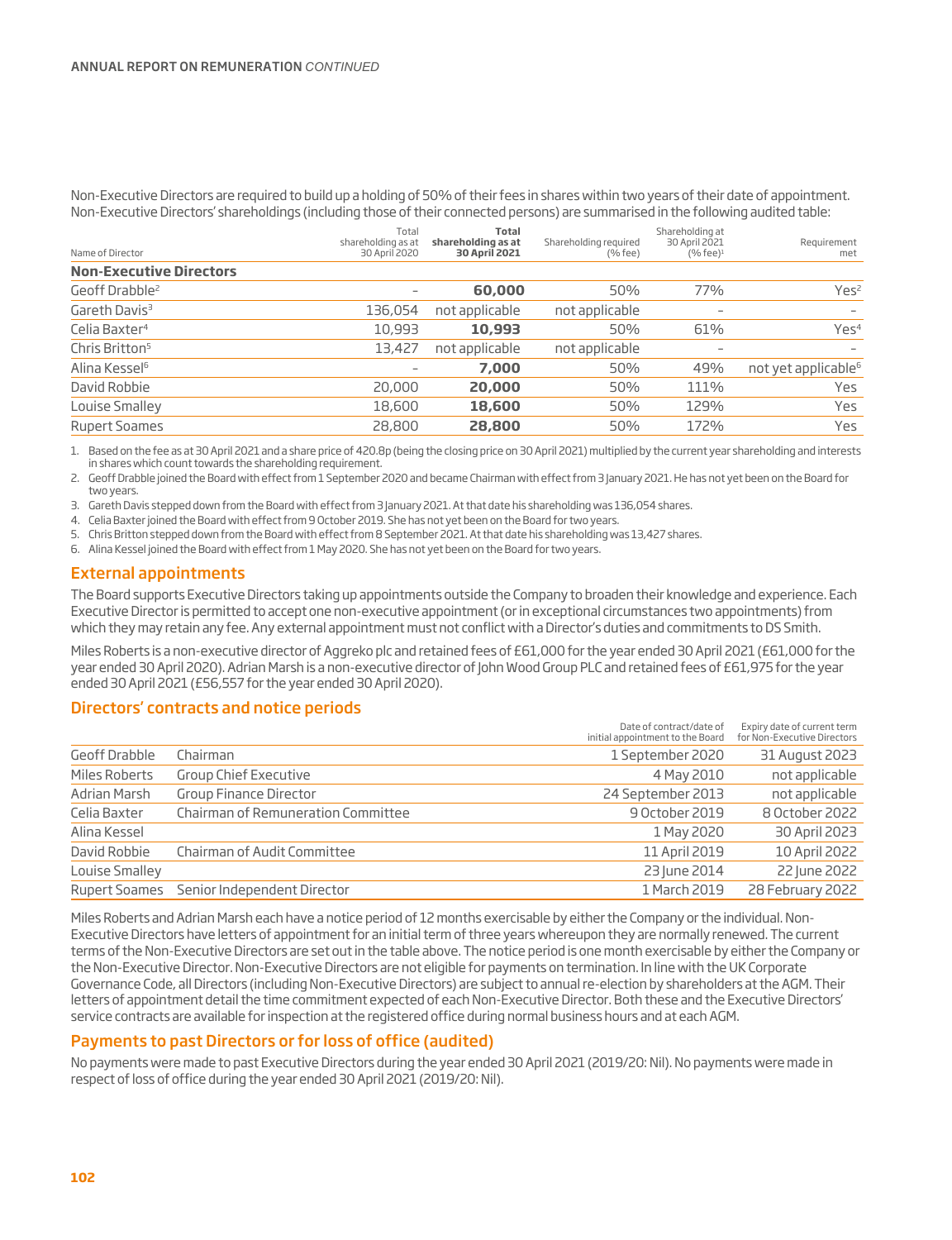#### Relative importance of spend on pay

The table below shows the expenditure and percentage change in overall spend on employee remuneration and dividends.

|                                                  | 2020/21<br>£m | 2019/20<br>£m | Percentage<br>change |
|--------------------------------------------------|---------------|---------------|----------------------|
| Overall expenditure on employee pay <sup>1</sup> | 1,363         | 1.312         | 3.9%                 |
| Dividend paid during the year                    |               |               |                      |

1. Total remuneration reflects overall employee costs and includes some exchange rate fluctuation. See consolidated financial statements note 6 for further information.

#### Remuneration of the Group Chief Executive

The table below shows the total remuneration figure for the Group Chief Executive for each of the last ten financial years. The total remuneration figure includes the annual bonus and long-term incentive awards which vested, based on performance in those years. The annual bonus and long-term incentive awards percentages show the payout for each year as a percentage of the maximum available for the financial year.

|                                   | 2011/12 | 2012/13 | 2013/14 | 2014/15 | 2015/16 | 2016/17 | 2017/18 | 2018/19 | 2019/201 | 2020/21 |
|-----------------------------------|---------|---------|---------|---------|---------|---------|---------|---------|----------|---------|
| Total<br>remuneration<br>(E'000)  | 2,170   | 6,057   | 3,696   | 5,527   | 4,447   | 4,861   | 4,220   | 3,065   | 1,422    | 2,525   |
| Annual bonus                      | 100%    | 82%     | 85%     | 88%     | 79%     | 45%     | 88%     | 74%     | 0%       | 98%     |
| Long-term<br>incentive<br>vesting | 100%    | 100%    | 98%     | 92%     | 94%     | 100%    | 93%     | 52%     | 35%      | 0%      |

1. The 2019/20 figure has been restated to include the actual share price on the next working day following the date of vesting on Saturday 18 July 2020 for the options vesting under the 2017/18 PSP award now that this is known.



#### Review of past performance — total shareholder return graph

The graph above illustrates the Company's TSR performance since 1 May 2011 (the period required by the applicable regulations), relative to the FTSE 100 Index as well as the FTSE 250 Index. In December 2017 the Company joined the FTSE 100 Index from the FTSE 250 Index. Therefore, both indices are considered appropriate comparator indices for the Company. As at 30 April 2021 DS Smith ranked 87 by market capitalisation. This graph looks at the value, over the ten years to 30 April 2021, of an initial investment of £100 in DS Smith shares compared with that of £100 invested in both the FTSE 100 and FTSE 250 Index. The other points plotted are the values at intervening financial year ends.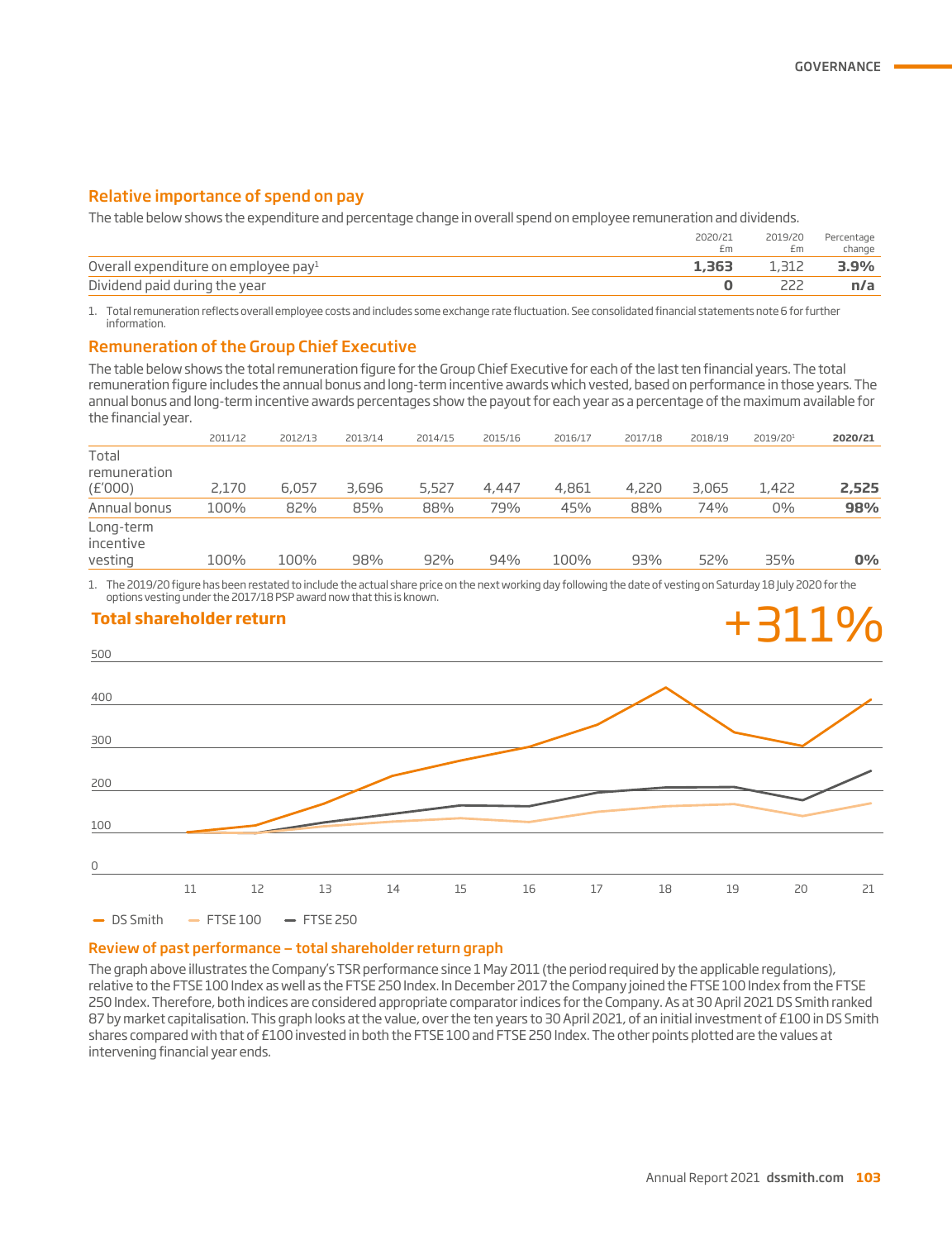#### Group Chief Executive pay ratio disclosures (audited)

|         | 25th percentile | Median          | 75th percentile |
|---------|-----------------|-----------------|-----------------|
|         | Total pay ratio | Total pay ratio | Total pay ratio |
| 2018/19 | 100:1           | 91:1            | フつい             |
| 2019/20 | 52:1            | 44:1            | 35:1            |
| 2020/21 | 90:1            | 71:1            | 60:1            |

The table above sets out how the single total figure of remuneration (STFR) for the Group Chief Executive compares to the STFR of the UK employees at the 25th percentile, median and 75th percentile. In last year's Annual Report the ratios for 2019/20 were calculated using the average share price in the last three months of the financial year as an estimate for the value of the 2017/18 PSP. Those figures have been restated to include the actual share price on the next working day following the date of vesting for the 2017/18 PSP on Saturday 18 July 2020 now that this is known. All STFRs for the 2020/21 financial year have been based on full-time equivalent values and annualised where necessary. The table below sets out the split between total remuneration (fixed and variable pay and benefits) and the salary component of that total for UK employees used in the above total pay ratio calculations.

#### Remuneration used to calculate the Group Chief Executive pay ratio disclosures

|         | 25th percentile pay ratio |                 | Median pay ratio       |                 | 75th percentile pay ratio |                 |  |
|---------|---------------------------|-----------------|------------------------|-----------------|---------------------------|-----------------|--|
|         | Total remuneration (£)    | Base salary (£) | Total remuneration (£) | Base salary (£) | Total remuneration (£)    | Base salary (£) |  |
| 2018/19 | 30,744                    | 26,608          | 33,804                 | 32,051          | 42,277                    | 31,622          |  |
| 2019/20 | 27,244                    | 26.647          | 32,342                 | 31,479          | 40.349                    | 36,202          |  |
| 2020/21 | 28,042                    | 25,729          | 35,384                 | 33,566          | 42,142                    | 39,756          |  |

DS Smith has chosen to use methodology B (as defined in the applicable regulations) which is to use the 2020 UK gender pay gap data to identify the relevant comparator employee falling at the relevant percentile and to calculate the annual total remuneration relating to 2020/21 for the three identified employees on the same basis as the Group Chief Executive's annual total remuneration for the same period in the single figure table. In 2020/21, there were multiple bonus plans in place across the UK which are not payable in some cases in advance of the Directors' remuneration report being approved by the Board. It was therefore not practical to collate the bonus amounts relating to performance during 2020/21 for every UK employee in advance of the report being approved. We are confident that the three employee STFR figures (which include applicable bonus) used in the pay ratio reporting are as representative of the respective percentiles as would have been the case if the 2020/21 STFR had been calculated for all UK employees. (The data reference date was 12 May 2021.)

The increase in the ratio since last year is driven by the higher level of vesting overall for the Group Chief Executive in 2020/21 (annual bonus of 98% and PSP of 0%) compared with 2019/20 (annual bonus of 0% and PSP of 35%). As a result of the large proportion of variable pay in the Group Chief Executive's total reward, the ratio will be subject to a high degree of volatility from one year to the next.

We will continue to report on trends in these figures, which are expected to fluctuate as variable pay outcomes fluctuate for the Group Chief Executive. The Company does believe that the median pay ratio for 2020/21 is consistent with the pay, reward and progression policies for UK employees taken as a whole.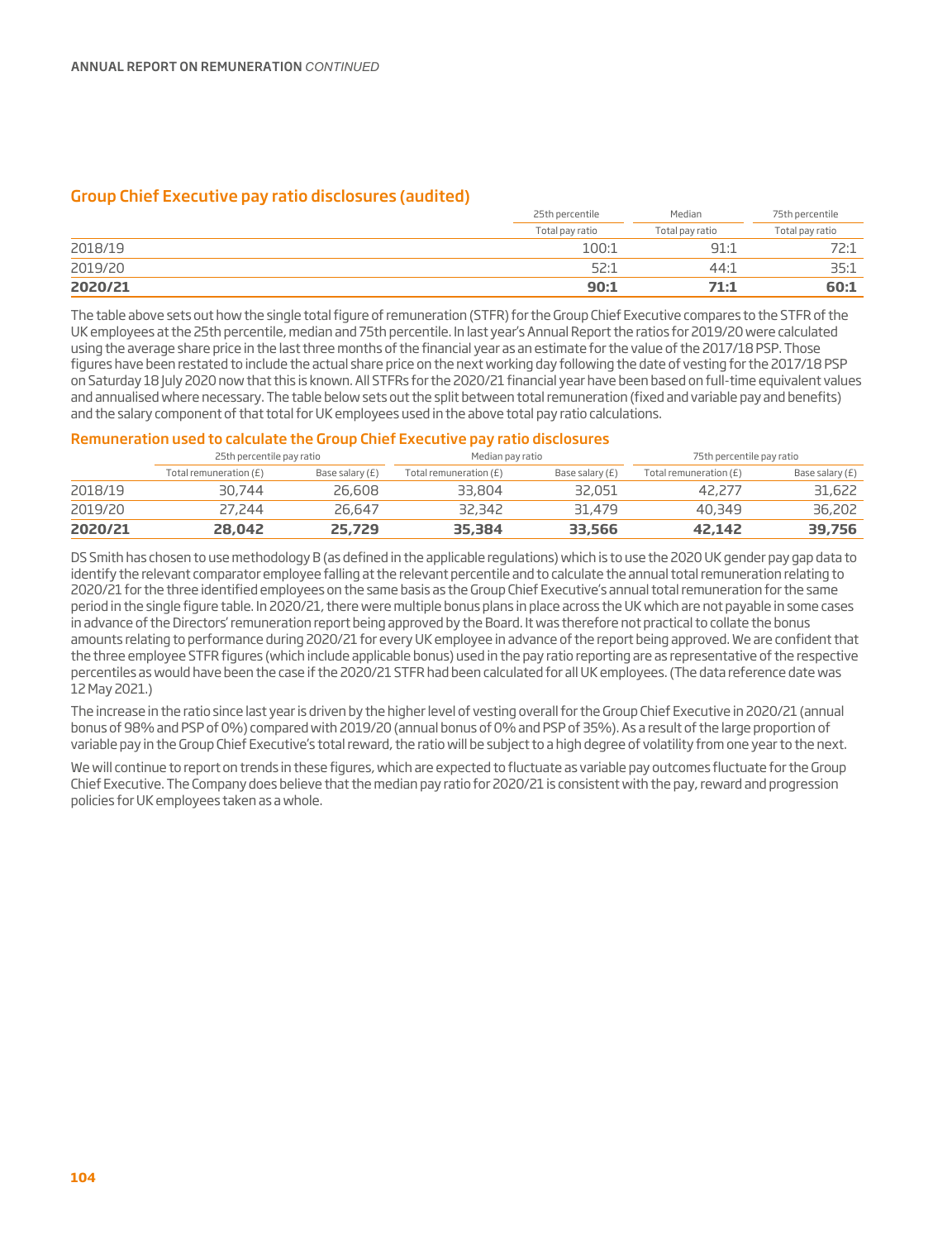#### Annual percentage change in remuneration of Executive and Non-Executive Directors and employees

The table below shows the percentage change in three aspects of remuneration (salary or fee, benefits and bonus) for the Group Chief Executive, the Group Finance Director and the Non-Executive Directors who were Directors at 30 April 2021 compared to full-time equivalent employees of the Company. (The format of the table is prescribed by regulation. Benefits and bonus are not applicable to Non-Executive Directors. The increase in fees for certain Non-Executive Directors relates to their change of role in the applicable period, as noted below.) The column headed '% change 2020/21' sets out the change from financial year 2019/20 to financial year 2020/21. The normal date for any implementation of a pay review is 1 August, not the start of the financial year. However, as explained on page 95, for Directors (unlike employees in the wider Group) there was not a pay or fee increase in August 2020, but there was a pay increase with effect from 1 January 2021 for Executive Directors and Company employees.

|                            | Salary/Fee          | <b>Benefits</b>     | <b>Bonus</b><br>% change<br>2020/21 |
|----------------------------|---------------------|---------------------|-------------------------------------|
|                            | % change<br>2020/21 | % change<br>2020/21 |                                     |
| Miles Roberts              | 1.1                 | $(1.2)^4$           | n/a <sup>5</sup>                    |
| Adrian Marsh               | 1.1                 | $(2.3)^4$           | n/a <sup>5</sup>                    |
| Geoff Drabble <sup>1</sup> | n/a                 | n/a                 | n/a                                 |
| Celia Baxter <sup>2</sup>  | $\bf{0}$            | n/a                 | n/a                                 |
| Alina Kessel <sup>1</sup>  | n/a                 | n/a                 | n/a                                 |
| David Robbie <sup>3</sup>  | 8.1                 | n/a                 | n/a                                 |
| Rupert Soames <sup>3</sup> | 5.9                 | n/a                 | n/a                                 |
| Louise Smalley             | 0.6                 | n/a                 | n/a                                 |
| Company employees          | 2.0                 | 1.3 <sup>4</sup>    | n/a <sup>5</sup>                    |

1. Geoff Drabble joined the Board on 1 September 2020 and became Chairman with effect from 3 January 2021, and Alina Kessel joined the Board on 1 May 2020 so they have no prior year to compare 2020/21 with.

2. Celia Baxter joined the Board on 9 October 2019 (part way through 2019/20), so to provide a meaningful comparison her fees received for 2019/20 have been annualised.

3. Rupert Soames became Senior Independent Director and David Robbie became Audit Committee Chairman on 3 September 2019 (part way through 2019/20), hence the increase in their fees due to the change in their roles, part way through the prior comparison year.

4. Minor changes in health cover and gym membership accounted for the change in taxable benefits .

5. Miles Roberts and Adrian Marsh and Company employees (unlike some employees in the wider Group) did not receive a bonus in 2019/20.

#### Voting on the remuneration policy and report at the 2020 AGM

At the AGM held in 2020 votes cast by proxy and at the meeting were as follows:

|                                                  | Votes in favour      | Votes against      |
|--------------------------------------------------|----------------------|--------------------|
| In respect of the remuneration policy            | 916,656,836 (93.13%) | 67,569,543 (6.87%) |
| In respect of the Directors' remuneration report | 956,409,527 (94.86%) | 51,858,006 (5.14%) |

There were 24,228,039 votes withheld on the remuneration policy resolution and 186,885 votes withheld on the Directors' remuneration report resolution. Votes withheld are votes that are not recognised as a vote in law.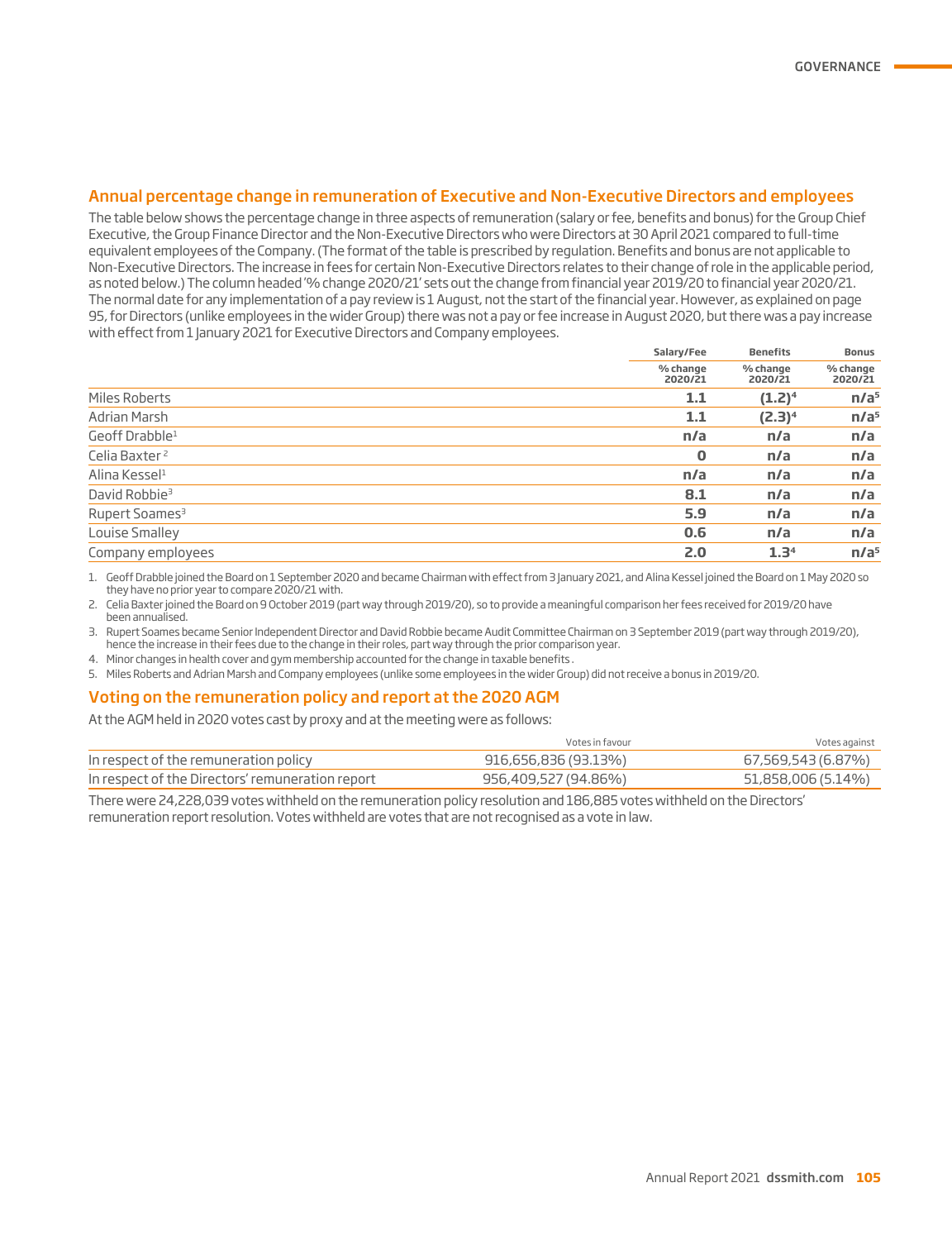#### Remuneration Committee governance

The Board is ultimately accountable for executive remuneration and delegates this responsibility to the Remuneration Committee. The Committee's principal function is to support the Group's strategy by ensuring that its delivery is underpinned by the Company's overall remuneration policy, as described earlier in this report. It also determines the specific remuneration package, including service contracts and pension arrangements, for each Executive Director and our most senior executives, as well as the fees paid to the Chairman. The Remuneration Committee's Terms of Reference can be found at www.dssmith.com/investors/corporate-governance/committees/

## Key responsibilities of the Remuneration Committee

- Designing the remuneration policy
- Implementing the remuneration policy
- Ensuring the competitiveness of reward, within an appropriate governance framework
- Designing the incentive plans
- Setting incentive targets and determining award levels
- Overseeing all share awards across the Group.

Each of these responsibilities impacts the other. The Committee is very conscious of the importance of the wider context in which it operates in discharging these responsibilities.

| Members                                    | Since |
|--------------------------------------------|-------|
| Celia Baxter (Chairman since October 2019) | 2019  |
| Geoff Drabble                              | 2020  |
| Alina Kessel                               | 2020  |
| David Robbie                               | 2019  |
| Louise Smalley                             | 2014  |
| <b>Rupert Soames</b>                       | 2019  |

Chris Britton retired from the Board and its Committees on 8 September 2020. Gareth Davis retired from the Board and its Committees on 3 January 2021. Geoff Drabble joined the Committee on his appointment to the Board on 1 September 2020.

Details of individual Directors' attendance can be found on page 70. The Group General Counsel and Company Secretary acts as Secretary to the Committee.

All members of the Committee are independent Non-Executive Directors. This is fundamental to ensuring Executive Directors' and senior executives' remuneration is set by people who are independent and have no personal financial interest, other than as shareholders, in the matters discussed. There are no potential conflicts of interest arising from cross-directorships and there is no day-to-day involvement in running the business. The Committee consults with the Group Chief Executive, who may attend meetings of the Committee, although he is not involved in deciding his own remuneration. The Committee is assisted by the Group Head of Reward, the Deputy Company Secretary, the Group General Counsel and Company Secretary and the Group Human Resources Director. No-one is allowed to participate in any matter directly concerning the details of their own remuneration or conditions of service.

As described earlier in the report, the Company has discussed with the EWC Executive matters relating to Executive Directors' remuneration. When considering matters relating to the remuneration of the Executive Directors, the Committee takes into account the overall approach to reward for, and the pay and employment conditions of, other employees in the Group.

To differentiate our employee value proposition and reinforce our strong DS Smith culture, the Group has developed the DS Smith reward principles (set out on page 89) which are endorsed by the Committee and were last reviewed by the Committee in 2021. Current policies and future decision making are matched against these to drive continuous improvement in this area.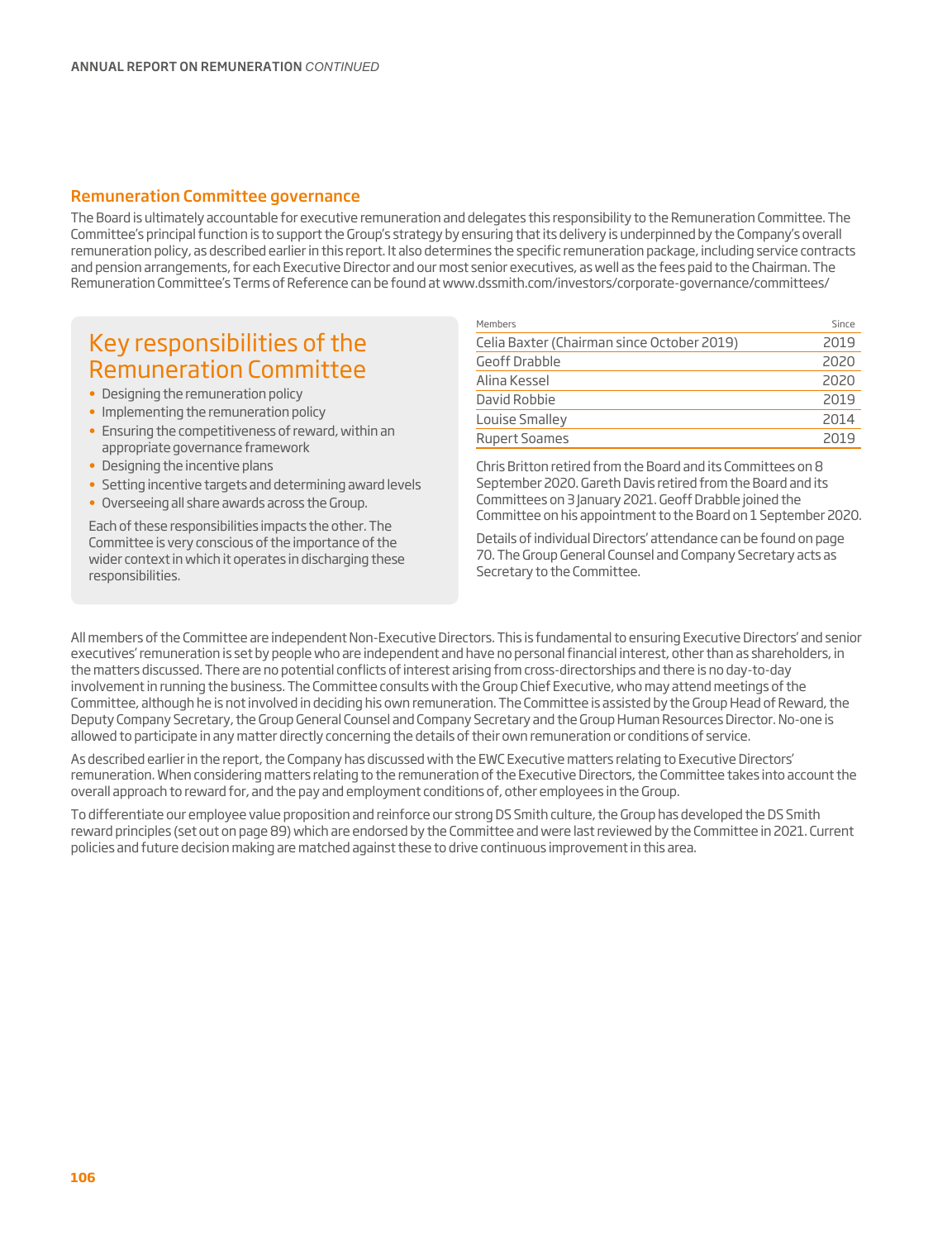#### Topics considered as part of regular annual decision-making cycle of Remuneration Committee

- How the business has performed
- Forecasts for the year to come
- Feedback from both the employee survey and pulse surveys on how employees feel about the quality of the Group's leadership. This includes whether the leadership team continues to demonstrate living our values, how we measure employee performance and whether employees believe we have the right approach to reward
- Review of guidance from the government and investor bodies
- Holistic view of market practices
- Assessing whether our remuneration framework is appropriately aligned with our culture and continues to motivate our leaders to achieve the Group's strategic objectives and does not inadvertently motivate inappropriate behaviour giving rise to environmental, social, governance or other risks
- Consideration of remuneration and related policies across the Group
- Discussion of the relevant aspects of this year's Board effectiveness review.

In January 2021, following a thorough tender process, Korn Ferry were appointed as the Committee's advisers. During the financial year of 2020/21 the Committee was advised by Korn Ferry in relation to various aspects of the remuneration of Executive Directors for which they were paid £8,250, partly on a fixed fee basis and partly on a time and materials basis. Korn Ferry in the financial year 2020/21 has also provided executive search and talent assessment services to the Group. The teams providing this advice are separate from the Remuneration Committee advisers and there was no conflict of interest. During the financial year of 2020/21 the Committee was also advised by PricewaterhouseCoopers LLP (PwC) on the remuneration of Executive Directors and other senior executives. PwC had been appointed by the Committee as its advisers in January 2018. The total fees in respect of PwC's services to the Remuneration Committee during the year were £4,000. These fees were incurred on a time and materials basis. PwC provided advice to the Company in connection with the accounting charge for the Company's share-based incentive plans and to different parts of the Group on tax and other advisory and consultancy matters. The teams providing this advice are separate from the Remuneration Committee advisers and there was no conflict of interest. The Committee is satisfied that the advice it receives from its advisers is objective and independent. Korn Ferry and PwC are both members of the Remuneration Consultants Group and adhere to the Code of Conduct for Remuneration Consultants (which can be found at www.remunerationconsultantsgroup.com).

This report has been prepared in accordance with applicable legislation and regulatory requirements, including those of the Large and Medium-Sized Companies and Groups (Accounts and Reports) (Amendment) Regulations 2013 (Regulations). The Regulations require the Auditor to report to shareholders on the audited information within this report and to state whether, in their opinion, the relevant sections have been prepared in accordance with the Companies Act 2006. The Auditor's opinion is set out in the Independent Auditor's report and we have clearly marked the audited sections of this annual report on remuneration.

On behalf of the Board

#### **Celia Baxter**

Chairman of the Remuneration Committee

21 lune 2021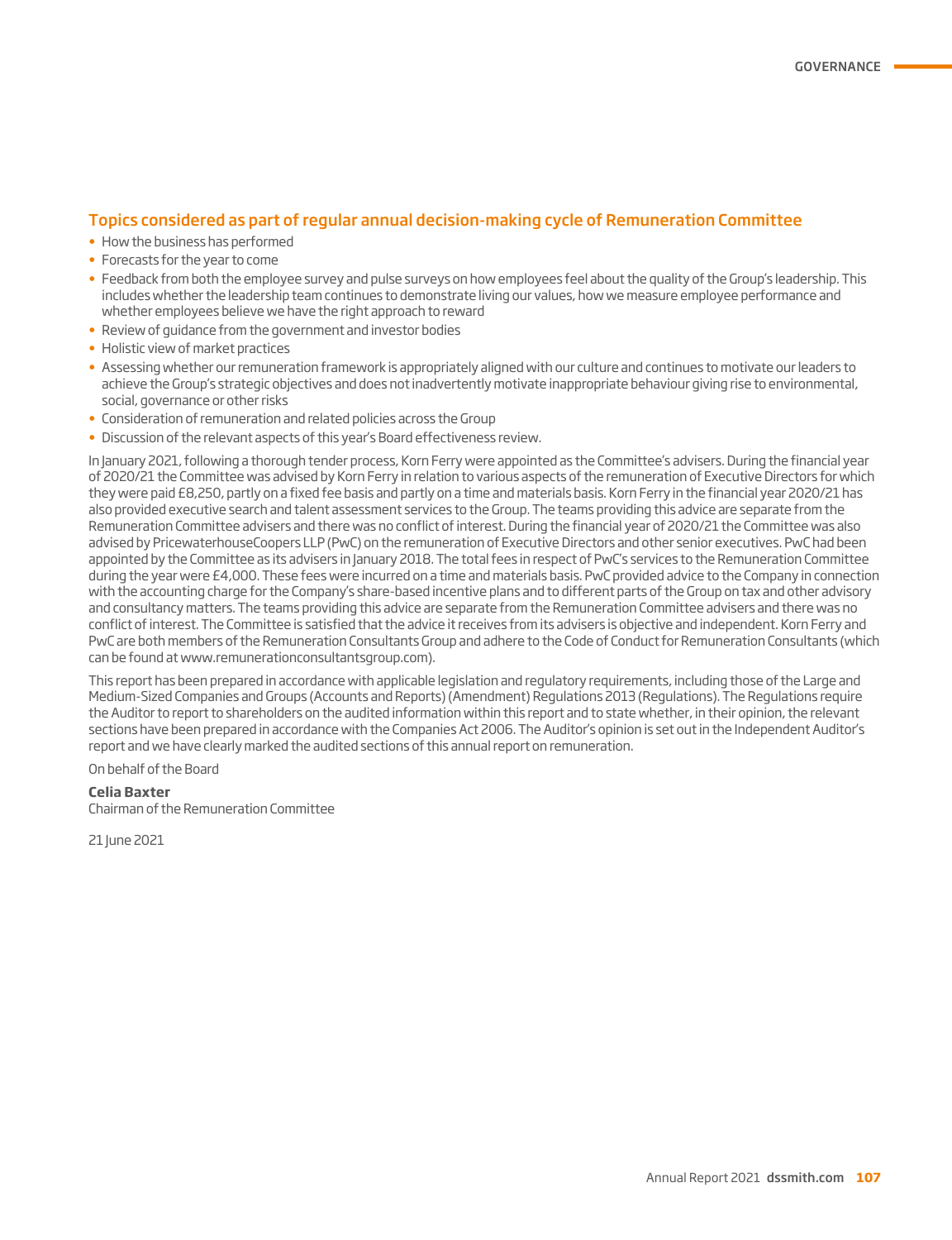# Additional information

### Acquisitions and disposals

Acquisitions and disposals in the year ended 30 April 2021 are described in note 30 to the consolidated financial statements.

#### Events after the reporting date

There are no subsequent events after the reporting date which require disclosure.

### Share capital

Details of the issued share capital and the rights and restrictions attached to the shares, together with details of movements in the Company's issued share capital during the year, are shown in note 24 to the consolidated financial statements. Pursuant to the Company's employee share option schemes, 808,816 ordinary shares of 10 pence each were issued during the year. Between 1 May and 21 June 2021 inclusive, 165,155 shares were issued pursuant to the Company's employee share option schemes. The Company has not utilised its authority to make market purchases of 137,273,253 shares granted to it at the 2020 annual general meeting (AGM) but, in line with market practice, will be seeking to renew such authority at this year's AGM.

The trustee of the employee benefit trust, which is used to purchase shares on behalf of the Company as described in note 24 to the consolidated financial statements, has the power to vote or not vote, at its absolute discretion, in respect of any shares in the Company held unallocated in that trust. However, in accordance with good practice, the trustee adopts a policy of not voting in respect of such shares. The trustee has a dividend waiver in place in respect of shares which are the beneficial property of the trust.

### **Dividends**

An interim dividend for 2020/21 of 4.0 pence per ordinary share was paid on 4 May 2021 and the Directors recommend a final dividend of 8.1 pence per ordinary share, which together with the interim dividend, increases the total dividend for the year to 12.1 pence per ordinary share (2019/20: nil). Subject to approval of shareholders at the AGM to be held on 7 September 2021, the final dividend will be paid on 1 November 2021 to shareholders on the register at the close of business on 8 October 2021.

### Political donations

No political donations were made during the year ended 30 April 2021 (2019/20: nil). DS Smith has a policy of not making donations to political organisations or independent election candidates or incurring political expenditure, as defined in the Political Parties, Elections and Referendums Act 2000, anywhere in the world.

### Directors' and officers' liability insurance

The Company has purchased and maintains appropriate insurance cover in respect of Directors' and officers' liabilities. The Company has also entered into qualifying third-party indemnity arrangements for the benefit of all its Directors and qualifying third-party indemnity arrangements have been entered into by a subsidiary of the Company for the benefit of certain directors of companies within the Group, all in a form and scope which comply with the requirements of the Companies Act 2006 (the Act). These indemnities were in force throughout the year and up to the date of this Annual Report.

### Additional employee disclosures

In our Strategic Report on pages 24 to 29 we set out some of the ways in which we realise the potential of our people, including how we engage with our workforce. As part of creating a modern, diverse and inclusive culture all companies within the Group strive to operate fairly at all times and this includes not permitting discrimination against any employee, applicant for employment or contingent worker on the basis of race, religion or belief, colour, gender, disability, national origin, age, military service, veteran status, sexual orientation, gender reassignment, marital status or any other characteristic protected by local law. This also includes giving full and fair consideration to suitable applications for employment from disabled persons, making reasonable adjustments in the hiring process to ensure fairness and equity in the selection process. For existing employees who develop a disability we will make all reasonable adjustments to support their continued employment, in their same job or, if this is not practicable, making every effort to find suitable alternative employment and to provide relevant training and career development opportunity.

Through the Group's engagement survey, via our European Works Council which brings together employee representatives from the different European countries where we operate, as well as through site and team meetings and briefing newsletters, the Group provides employees with various opportunities to obtain information on matters of concern to them, to improve their awareness of the financial and economic factors that affect the performance of the Group and to provide their feedback.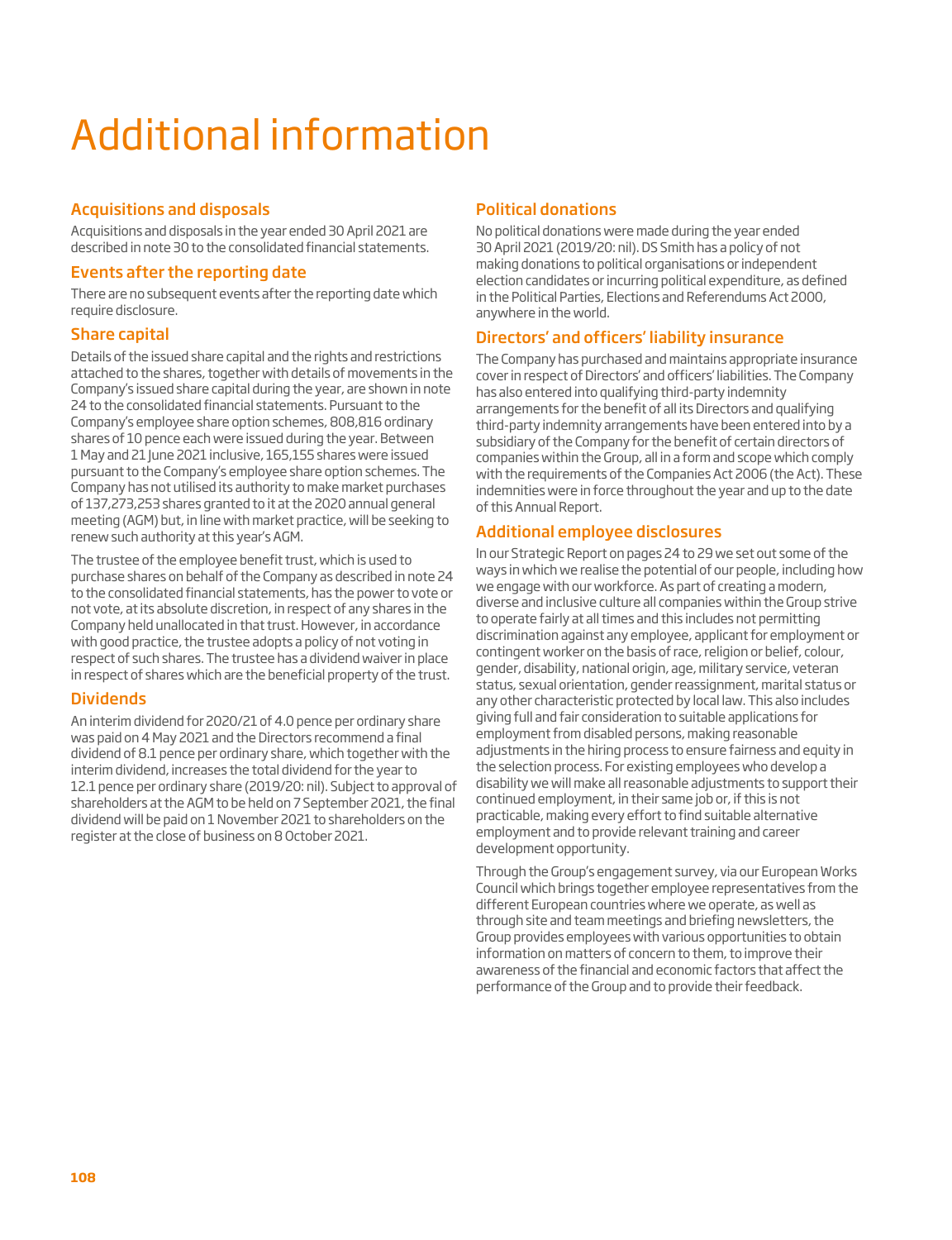#### Substantial shareholdings

Information provided to the Company pursuant to the Financial Conduct Authority's Disclosure Guidance and Transparency Rules (DTRs) is published on a Regulatory Information Service and on the Company's website. The following information has been received, in accordance with DTR 5, from holders of notifiable interests in the Company's issued share capital.

|                                          | As at 30 April 2021 | As at 21 June 2021 | Nature of holding |
|------------------------------------------|---------------------|--------------------|-------------------|
| Aviva plc and its subsidiaries           | 7.96%               | 6.79%              | Direct & indirect |
| Standard Life Aberdeen                   | 5.44%               | 5.44%              | Indirect          |
| BlackRock, Inc.                          | Below 5%            | Below 5%           | Indirect          |
| Norges Bank                              | 4.98%               | 4.98%              | Direct            |
| Ameriprise Financial, Inc. and its group | 4.981%              | 4.981%             | Direct & indirect |
| Black Creek Investment Management Inc.   | 3.994585%           | 4.034428%          | Direct & Indirect |
| Merpas (UK) Limited                      | 2.985%              | 2.985%             | Direct & indirect |

#### Auditor

Each of the persons who is a Director at the date of the approval of this Annual Report confirms that:

- so far as the Director is aware, there is no relevant audit information of which the Company's Auditor is unaware; and
- the Director has taken all the steps he/she ought to have taken as a Director in order to make him/herself aware of any relevant audit information and to establish that the Company's Auditor is aware of that information.

This confirmation is given and should be interpreted in accordance with the provisions of section 418 of the Companies Act 2006.

A resolution to reappoint Deloitte LLP as Auditor will be proposed at the forthcoming AGM.

#### Other disclosures

Certain information is included in our Strategic Report (pages 1 to 61) or financial statements that would otherwise be required to be disclosed in this section of the report. This is as follows:

| Subject matter                             | Page    |
|--------------------------------------------|---------|
| Likely future developments in the business | 6 to 13 |
| Research and development                   | 16      |
| Use of financial instruments               | 45      |
| Greenhouse gas emissions                   | ヨヨ      |

As is customary, our principal financing facilities incorporate market standard change of control clauses.

A complete list of the Group's subsidiaries is set out in note 33 to the consolidated financial statements to comply with s409 of the Act. Companies within the Group have branches in Hungary, Norway, Poland, Ireland and Slovakia.

The information that fulfils the requirements of the corporate governance statement for the purposes of DTR 7 can be found on pages 62 to 83, and that governance report also forms part of the Directors' report.

The Strategic Report on pages 1 to 61 and the governance report and Directors' Remuneration Report on pages 62 to 109 together represent the management report for the purpose of compliance with DTR 4.1.8R.

The Directors' report was approved by the Board of Directors on 21 June 2021 and is signed on its behalf by:

#### **Iain Simm**

Group General Counsel and Company Secretary

21 June 2021